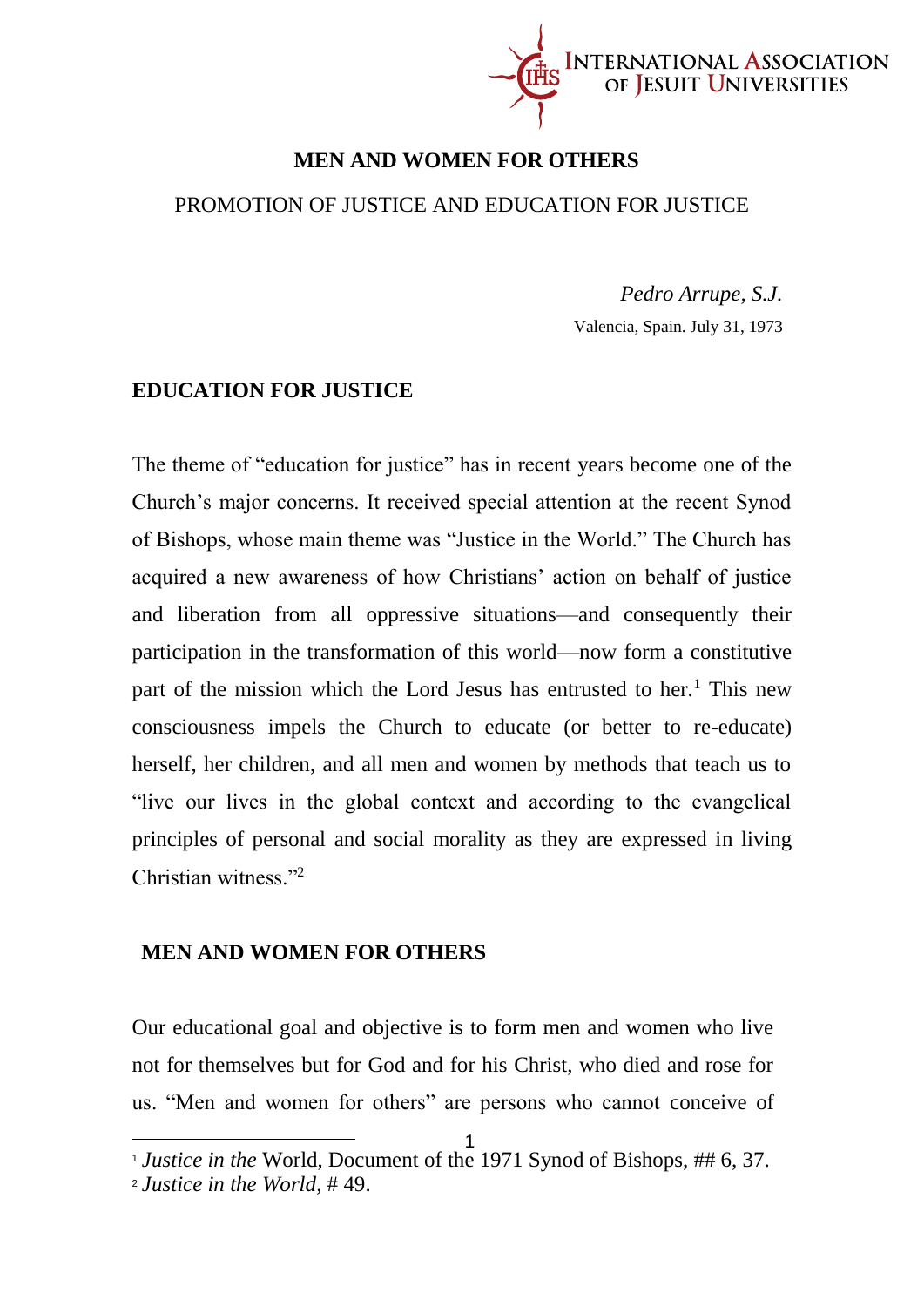love of God without love of neighbor. Theirs is an efficacious love that has justice as its first requirement; for them justice is the sure guarantee that our love of God is not a farce or perhaps a pharisaical guise to conceal our selfishness. All the scriptures make us aware of this intimate relation between love of God and efficacious love of others. Listen simply to these verses of Saint John: "Those who say, 'I love God,' and hate their brothers and sisters are liars, for those who do not love a brother or sister whom they have seen cannot love God whom they have not seen." "How does God's love abide in anyone who has the world's goods and sees a brother or sister in need and yet refuses help? Little children, let us love, not in word or speech, but in truth and in action."<sup>3</sup>

#### **OBSTACLES**

This educational task of forming men and women who truly live for others is confronted with tremendous obstacles. The Synod itself warns us of this and makes us aware that in most of the world the orientation of the present educational system (including schools and mass media) is moving in precisely the opposite direction. Instead of producing men and women with social consciousness, "they encourage a narrow *individualism*." Instead of viewing education as preparation for service, they produce "*a mentality that exalts possession of things*" and that reduces schools and universities to being the training grounds for learning how to obtain promotions, earn money, and rise above others, sometimes through exploitation. Finally, and perhaps most seriously, the established social order (or disorder) has such great influence on educational institutions and the mass media that these, instead of creating "new men and women,"

<span id="page-1-0"></span><sup>3</sup> 1 John 4:20; 3:17-18.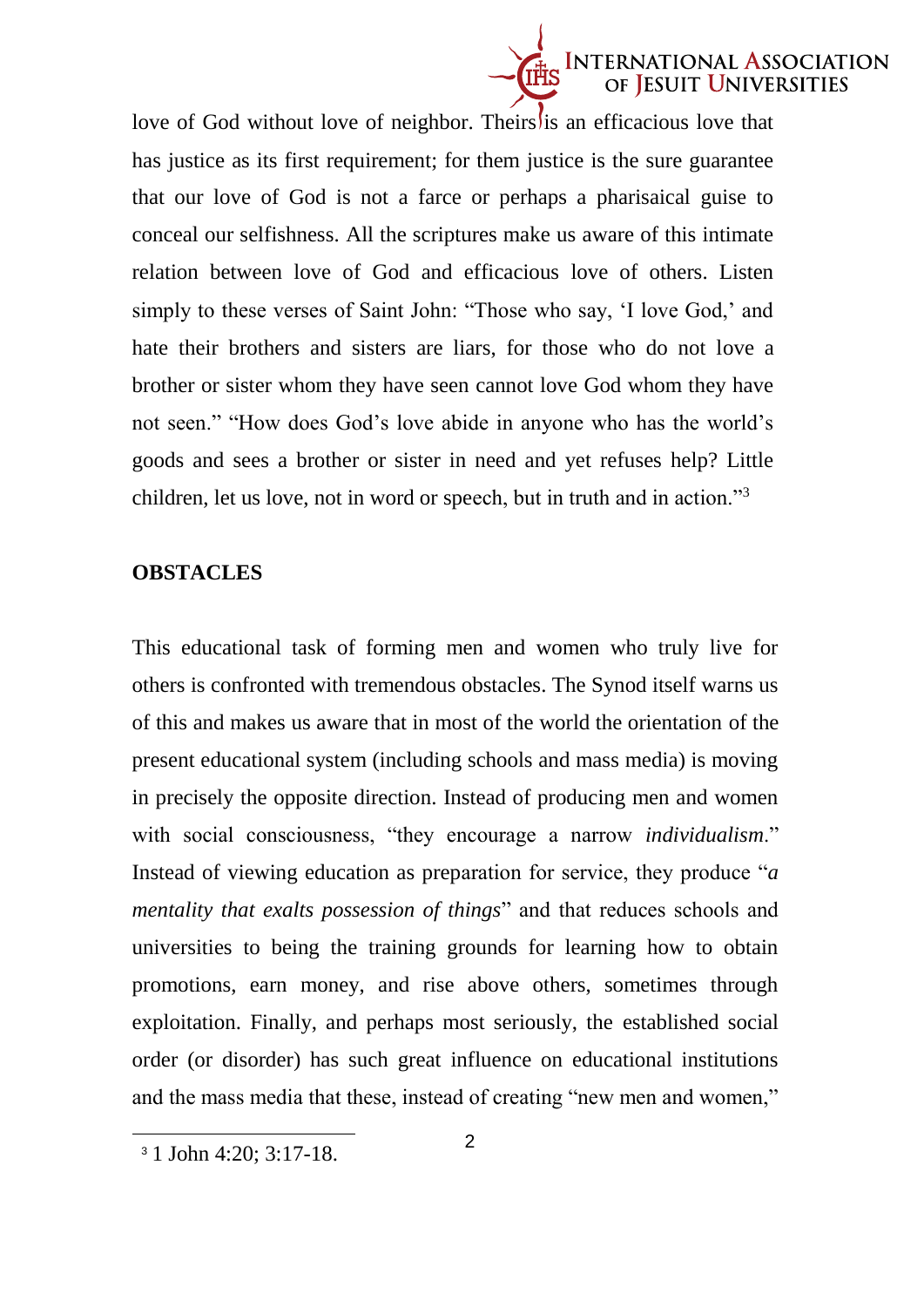

merely reproduce "people as they are," the "people that the established order desires, that is, people in its own image and likeness," incapable of bringing about any true transformation of reality.<sup>4</sup>

### **OUR INITIAL ATTITUDE**

After this preamble, you will understand that it is not at all easy for a General of the Society of Jesus to speak to alumni of Jesuit schools, that is, to the men and women who have been educated by us. As I will say in a moment, I take up this theme with a firm attitude of confidence and with an optimistic spirit. I believe that the family atmosphere that envelops us here will awaken a profound wisdom among us and allow us to speak with complete sincerity.

#### **HUMILITY: WE ARE NOT EDUCATED**

Feeling buoyed by this confidence, I want to respond in all sincerity to a question that for some time has been floating in the air and has no doubt been asked by more than one of you. Have we educated you for justice? Are you educated for justice? Let me try to answer. If we use the term "justice" and the phrase "education for justice" in the profound sense in which the Church uses those terms today, then I think that we Jesuits in all humility have to give a negative response: we have not educated you for justice in the way that God requires of us in these days. And I believe I can also ask you to be humble enough to respond likewise: no, you are not educated for justice, and you must still supplement the education you have already received. There is a very profound sense in which we must all be

<sup>4</sup> *Justice in the World,* # 51.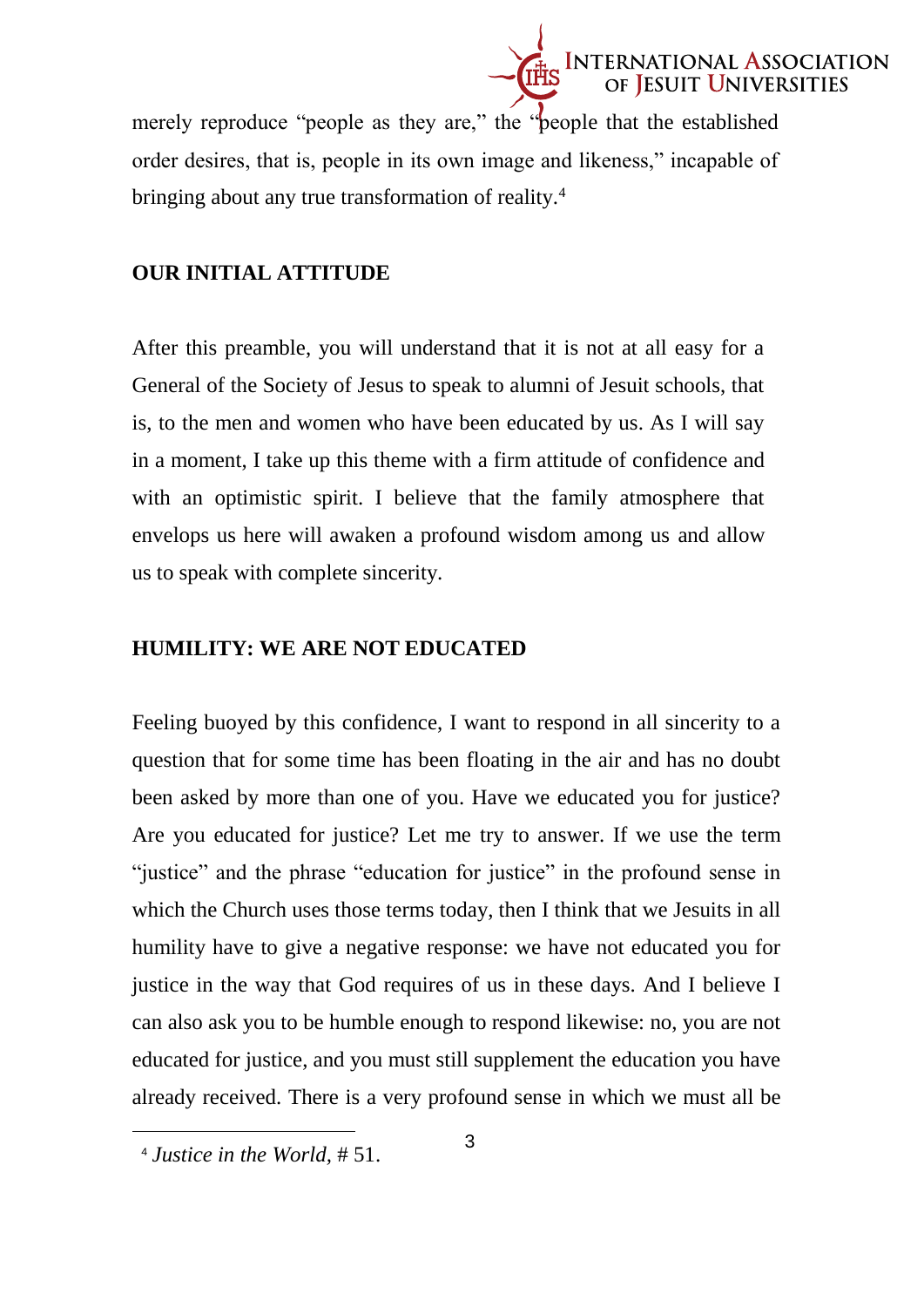in a process of permanent education.

What is more, even though real advances have been made in some places, I would not dare to say that even today we are educating for justice the students presently in our schools or the other persons whom we influence in our various apostolic activities. I think I can assure you, nevertheless, that for some time now the Society has been quite concerned in this regard and that our concern has already shown some fruits. Indeed, we have experienced much incomprehension and even some persecution as a result of our efforts.

INTERNATIONAL ASSOCIATION<br>OF JESUIT UNIVERSITIES

## **CONFIDENCE: THE PROBING SPIRIT PROPER TO THE SOCIETY**

saying that, I don't mean to say that the person who emerges from the As I just told you, recognizing our past and present limitations does not prevent us from treating the theme before us with confidence and optimism. And our confidence and optimism are based on the following: despite our historical limitations and deficiencies, I believe that the Society has transmitted to you something of the very essence of the Ignatian spirit, and I believe you have preserved this spirit well, just as the Society has. We have preserved something that allows us to renew ourselves continually, namely, the spirit of continual searching for the will of God and a keen spiritual sensibility for discerning the ways in which God wants Christianity to be lived at the different stages of history. It has been said with some truth that the Society of Jesus—and even more the spirituality of the Exercises—offers very few concrete details for defining a Jesuit or, correspondingly, a person who has been educated by Jesuits. There is no fixed and permanent image available. In Exercises is amorphous, colorless, and featureless. Quite the contrary.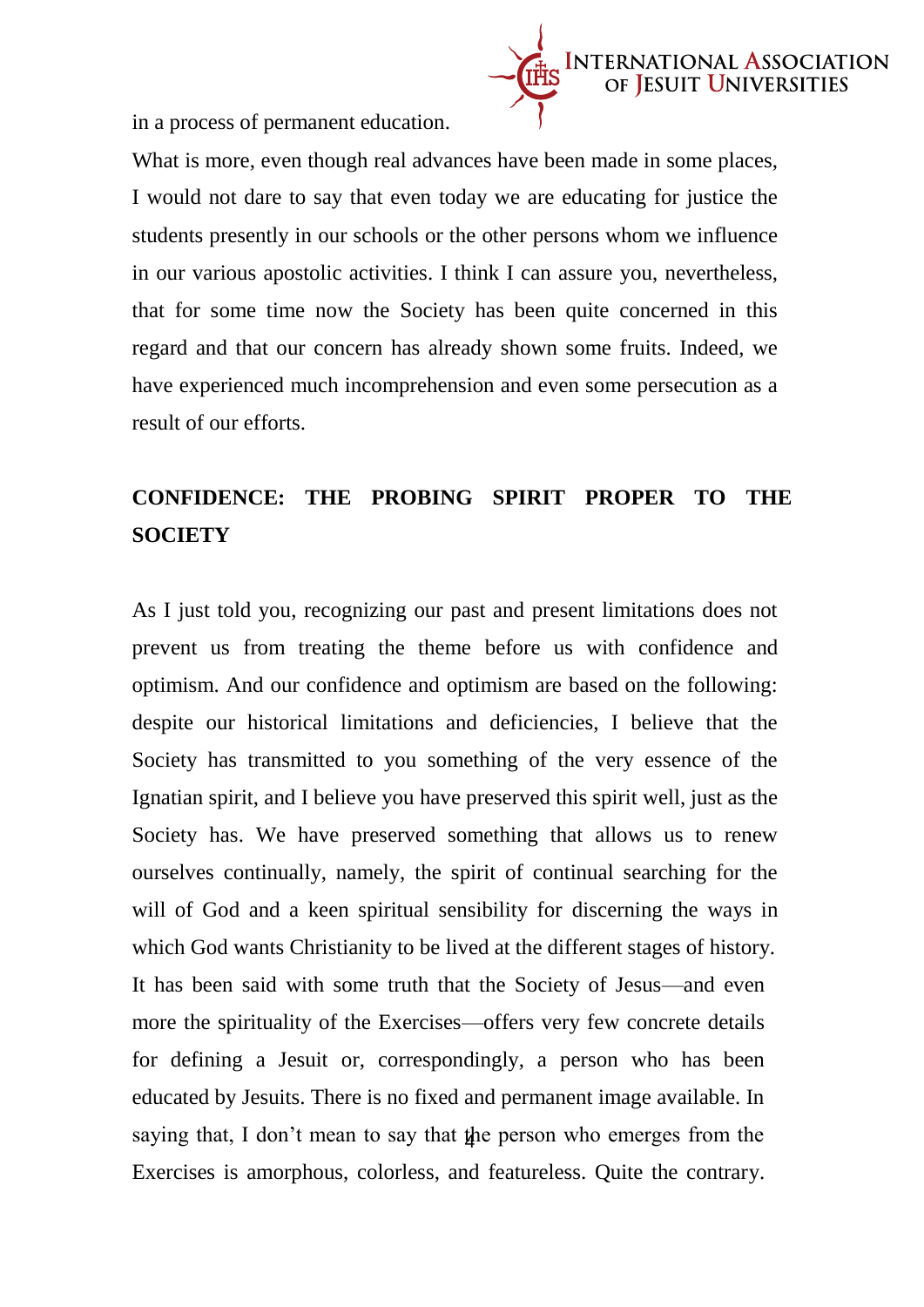The Exercises are a method for making concrete decisions according to the will of God; they are a method for choosing among various alternatives. Nevertheless, the Exercises of themselves do not limit us or confine us to any particular alternative; rather, they open us completely to the horizon of manifold alternatives so that the One who marks our path is God himself in his tremendous originality.

An example taken from the Society itself will help us to understand what I mean. The Society was born before Trent and before the Catholic reaction to the Protestant Reformation had taken definitive shape. The Society was born free and ready for whatever was needed. The Society came into being at that particular moment of history without being concretely defined, except for an attitude of seeking God's will and being ready for anything. The Society sought God's will in the three places where it becomes manifest: in the Gospel, in the concrete life of the Church under the Roman Pontiff, and in what we would today call "the signs of the times." By heeding and discerning the voice of the Spirit as it was revealed through those three channels, the Society gradually found its specific path and took on particular features and characteristics. The Society of Jesus has not been a shapeless order. It has made options that have defined it quite concretely. In fact, most historians consider it to be the kind of order that is typical of Trent and the post-Tridentine period. Its basic pluralism—or what might be called its "pluralist potential"—leaves it in principle open to almost everything, but that pluralism has not left the Society lacking in functional effectiveness; rather, pluralism has been the foundation on which very clear options have been made in accord with the requirements of history.

moves beyond the post-Tridentine period and as new "signs of the times" And that is precisely what the Society is doing today. As the Church emerge on the historical horizon, the Society feels itself obliged to ask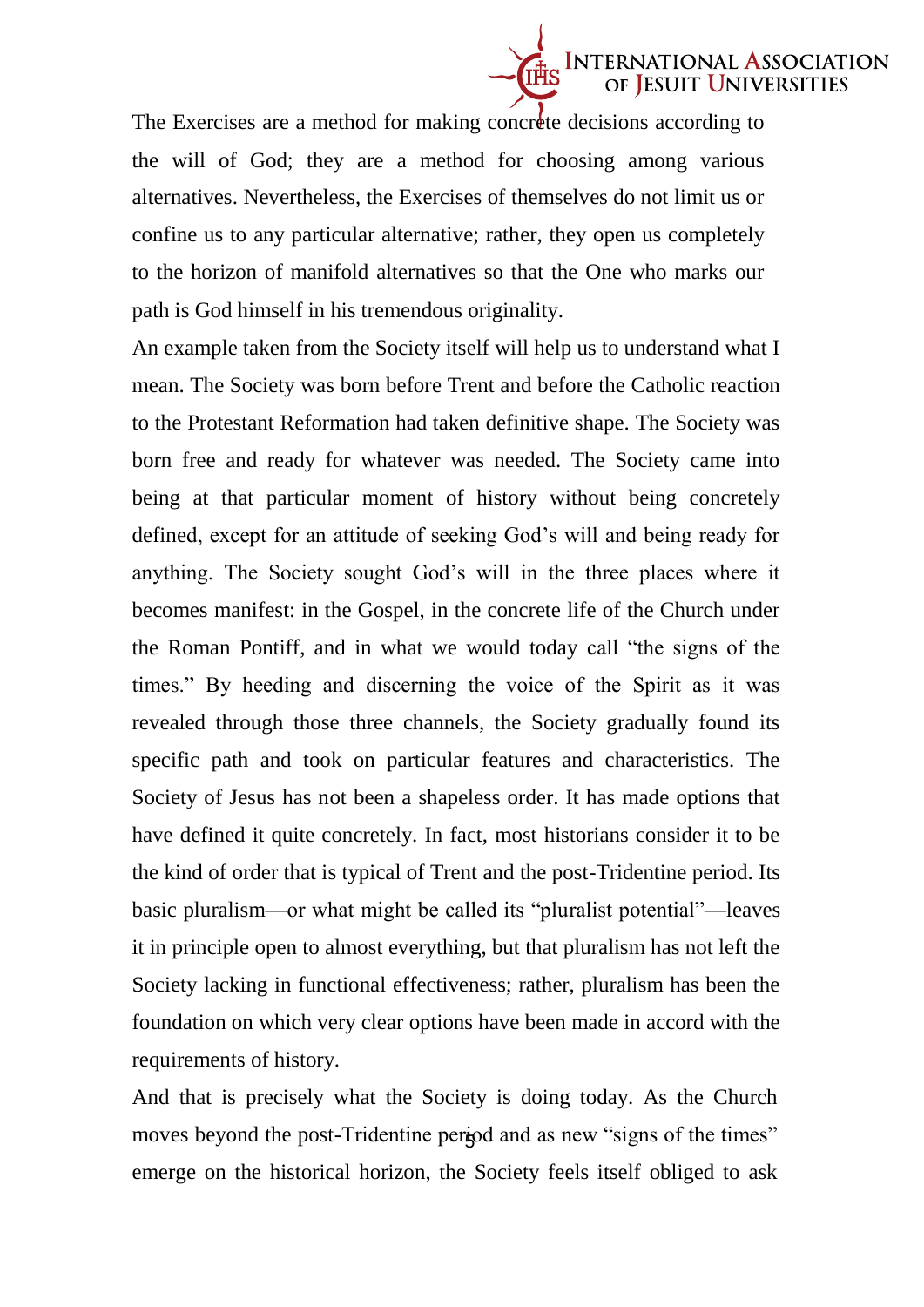about the path it is currently taking and to seek out once again, on the basis of its fundamental pluralist potential, the historical form it should take. What is essential to the Society is not the spirit of Trent but fidelity to the historical call of God, which at a certain moment in time asked it to adopt that spirit of Trent, but which today is asking it to embody the spirit of Vatican II in its life and its concrete options. If the Society wants to be faithful to itself, if it does not want to betray what is most characteristic of its spirit, then paradoxically, it must profoundly change most of the concrete forms it assumes in any particular epoch.

Let us return now to you alumni and the theme of justice. If we have not failed totally in the formation we gave you, then we trust that we've transmitted to you this spirit of availability and openness to change—or in biblical language, a capacity for repentance and conversion. I believe we have taught you to listen to the living God, to read the Gospel in such a way that by its light we are able to discover ever new aspects of God's revelation. We have taught you to be attentive to the Church, in whose realm the Word of God, ever ancient and ever new, sounds with the precise tone that each age needs. That is what is important, and on that alone our confidence rests.

perhaps with the help of the training we gave you, are now, along with us, Therefore, despite any limitations in the education we have given you, if we have succeeded in giving you this Ignatian spirit, then we have ultimately given you everything. For the important thing is not that you are former students of the Society of Jesus. In fact, I'm happy to say that I have no inclination to tell you in triumphal fashion: "We Jesuits have taught you everything. Just remember what you learned from us!" No, nothing like that. Our glory, if we have any—or better, our joy—is not in reminding you that you are our former students but in realizing that you, students and disciples of the Lord Jesus. As such, you are men and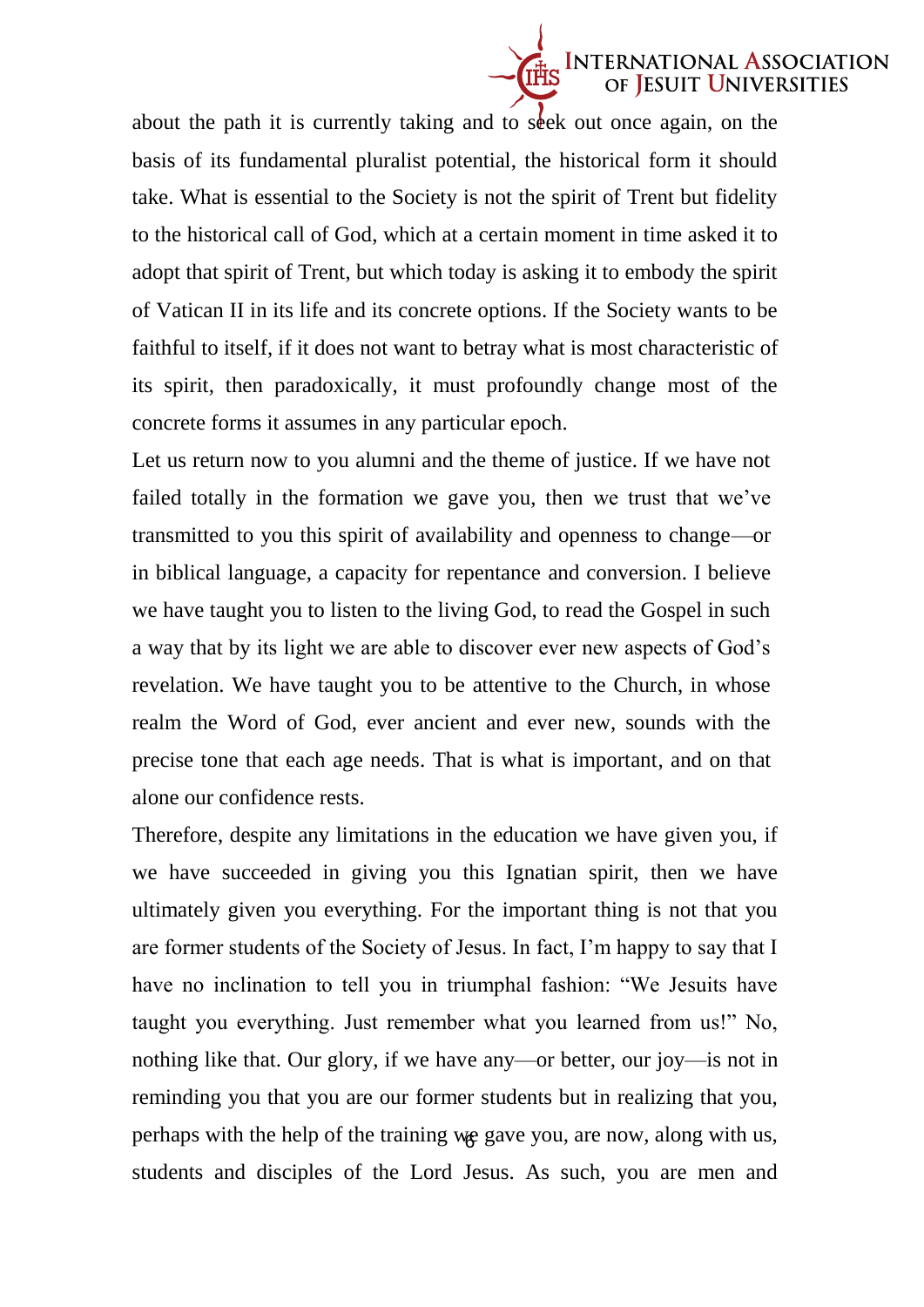women who want to discern God's will for the present times. Therefore, I do not speak to you as a father but as a simple companion. We are all schoolmates seated together on the same benches, trying to hear the Lord's words

### **PROPOSITION**

The purpose of my words today is only to help you to listen to God*.* We want to begin a dialogue in which you also take part so that among all of us we discover what the Spirit is asking of the Church today in this matter of justice and education for justice.

I am going to limit myself to two series of considerations. In the first series I want to draw on the teaching of the last Synod in order to examine in depth the very idea of justice, a concept which, thanks to the combined light of the Gospel and the signs of the times, is taking on an ever clearer profile for us. The second series of considerations will deal with the kind of person we want to form, the type of person we must become if we want to serve the evangelical ideal of justice. We are talking about spiritually renewed persons, men and women for others, moved by the Spirit that transforms the face of the earth.

### **JUSTICE**

## **STARTING POINT: THE TEACHING AND THE SIGNIFICANCE OF THE 1971 SYNOD**

some statements of the last Synod of bishops, held at the end of 1971. The starting point for our reflection on justice will be, as we just stated,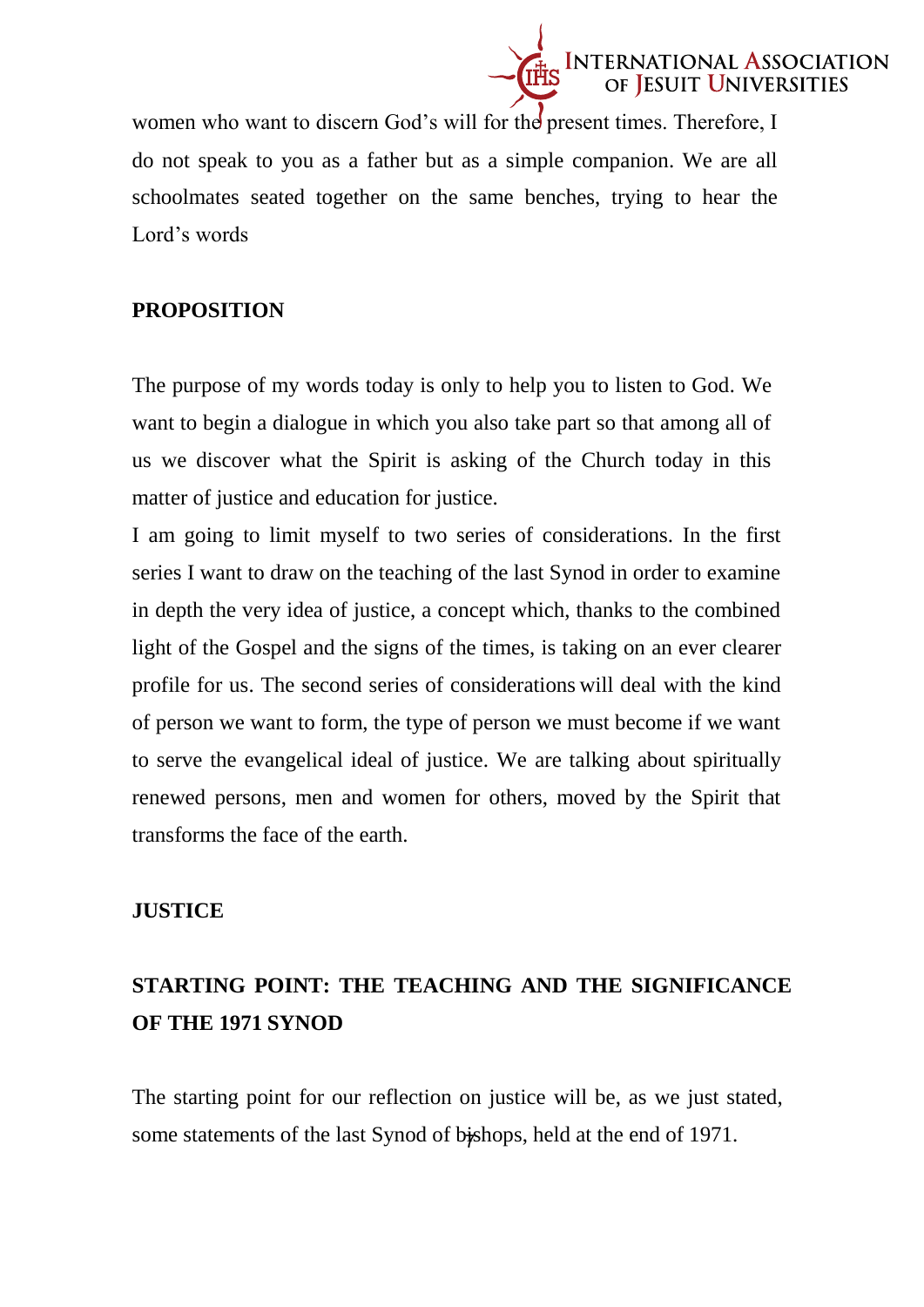### **THE CHURCH'S ATTITUDE OF LISTENING IN THE SYNOD**

**INTERNATIONAL ASSOCIATION**<br>OF JESUIT UNIVERSITIES

These statements are not merely a repetition of what has been taught before in the Church, nor are they simply a sort of abstract development of doctrine. Rather, they are a poignant expression of the earnest plea that God is making to the Church and to all human beings to adopt generous attitudes and to undertake effective action on behalf of those who are oppressed and suffering.

The introduction to the Synod document describes for us the attitude of listening and conversion that the bishops adopted at the Synod so that God could appeal to them and show them his concrete will. Their listening was not something superficial and improvised. It involved asking questions of God and discerning the action of his Spirit in the signs of the times, so that, thus enlightened, they could reinterpret the message of salvation and detect in it nuances that previously had gone unnoticed. This is a vital process that has been spreading and developing in the Church for years now. It clearly originated in Vatican II, and its application to the problem of justice was strongly advanced by the encyclical, *Populorum Progressio.* This spark was ignited at the center of Christianity but then quickly spread to the outlying parts, especially the poorest regions. The Synod is only the latest blaze generated by those flames.

history will pass judgment on the atremendous importance of these Let us keep in mind these dates. In 1967 Paul VI issued *Populorum Progressio*, a document to which he had already alluded during his trip to India in 1966. During the three years following the publication of the encyclical, the pope presided at various meetings of Third World bishops who came together to reflect on what God was asking of their churches in the post-conciliar period, most especially in regard to justice. Some day meetings, which are already giving the Church a new complexion. In 1968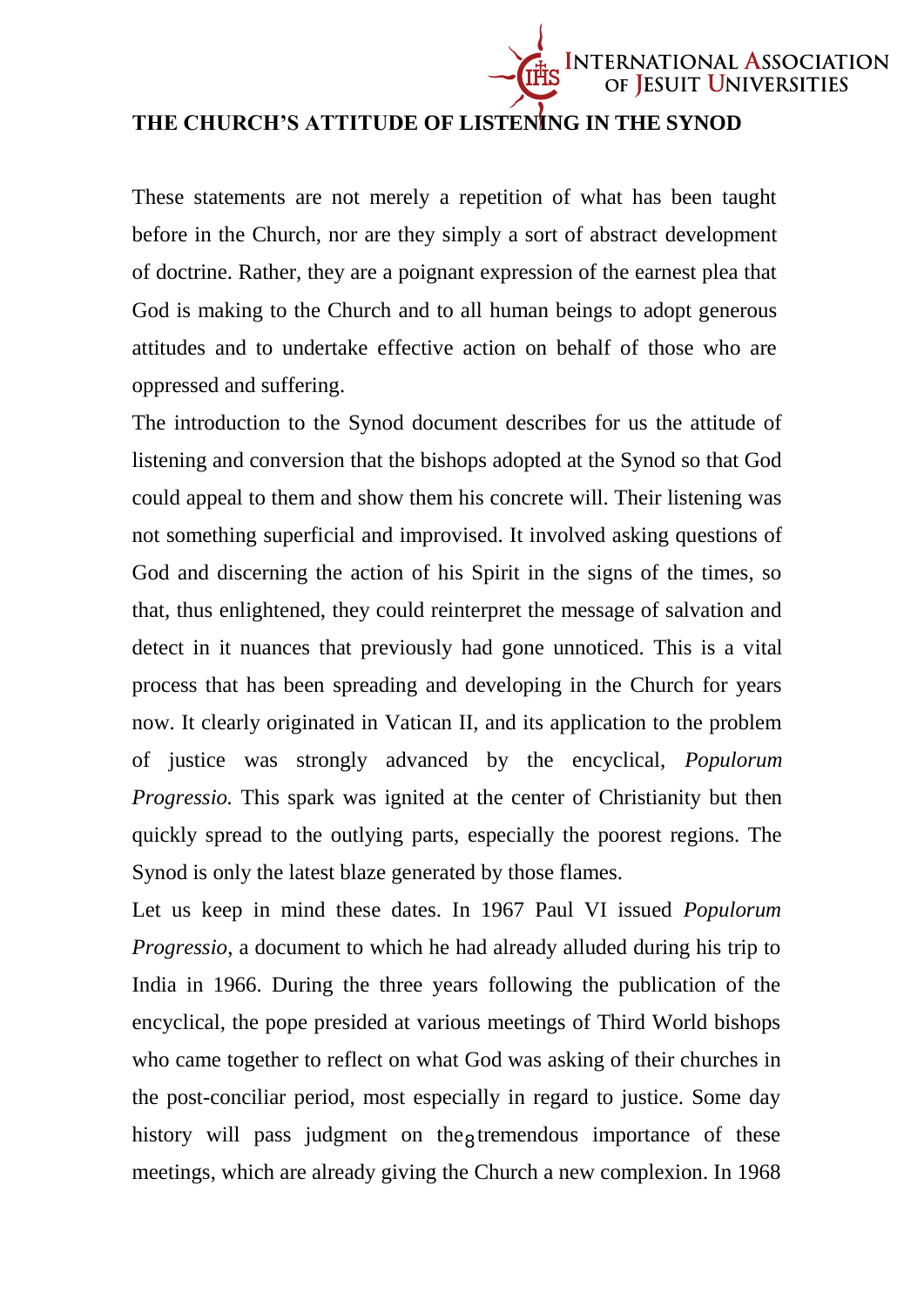there was a meeting of the Latin American Church in Medellín. In 1969 there was a meeting of the African Church in Kampala. In 1970 there was a meeting of the Asian Church in Manila. As a result of these meetings, shortly before the Synod, in 1971, the pope wrote *Octogesima Adveniens*, which was far from being a final statement. In fact, it wasn't even issued in the solemn form of an encyclical but simply as a letter addressed to a cardinal. This was the pope's way of telling us that the purpose of the document was to generate dialogue and encourage people to an active part in it. The is the setting in which we should understand the Synod. The working documents given to the Synod Fathers were precisely the main texts dedicated to justice from the meetings in Medellín, Kampala, and Manila.

## **THE DOCUMENT'S INTRODUCTION: AN ATTITUDE OF LISTENING AND THE RESULT**

Now that we are conscious of the full force they have, we can read some paragraphs from the introduction of the Synod document: "Gathered from the whole world, in communion with all who believe in Christ and with the entire human family, and opening our hearts to the Spirit who is the whole of creation new, we have questioned ourselves about the mission of the People of God to further justice in the world.

 $\mathsf{Q}$ "Scrutinizing the 'signs of the times' and seeking to detect the meaning of emerging history, … we have listened to the Word of God so that we might be converted to the fulfilling of the divine plan for the salvation of the world. "We have been able to perceive the serious injustices which are creating in the world a network of domination, oppression, and abuses.

"At the same time we have noted an inmost stirring that is moving the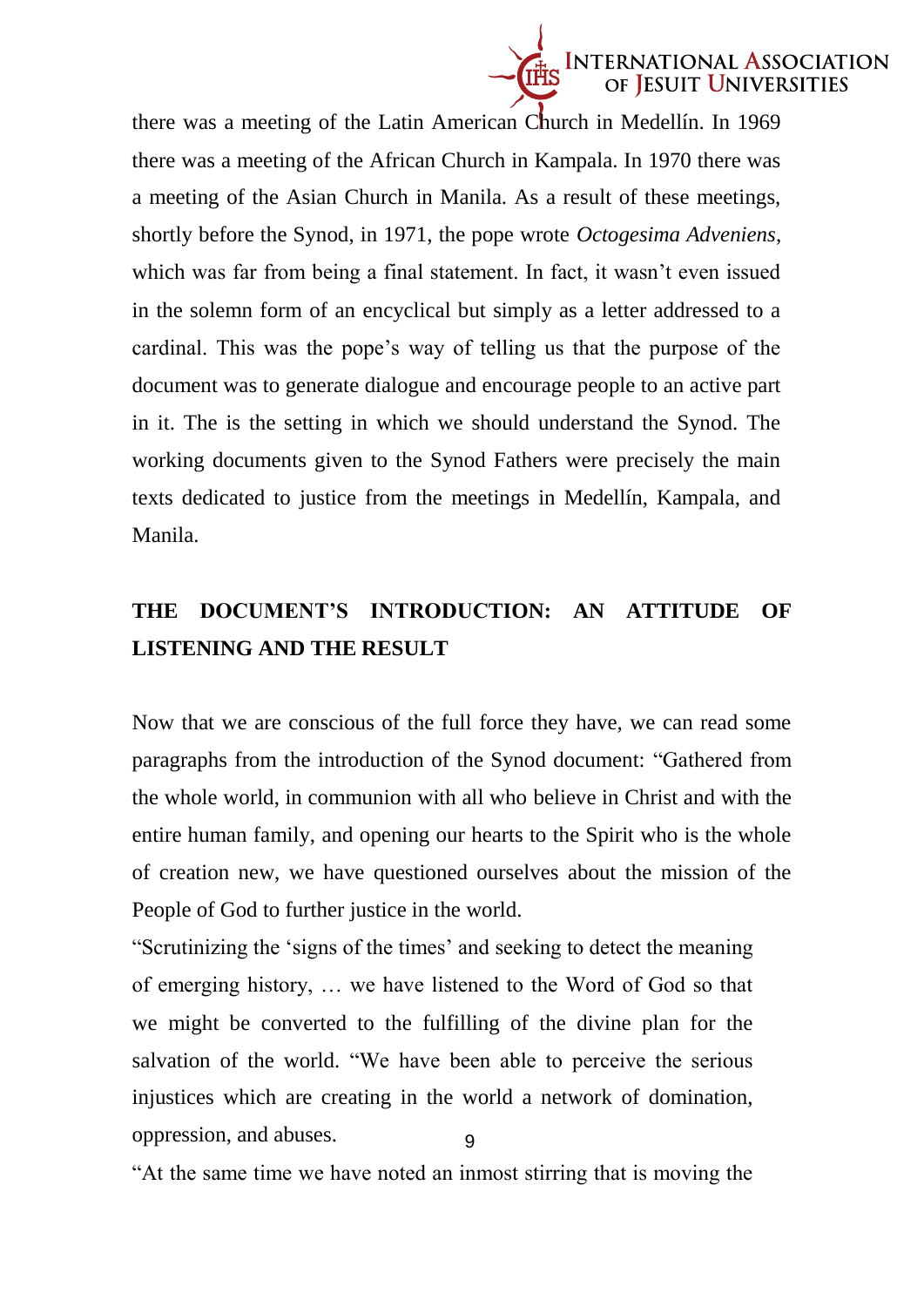world in its depths. ... In associations of people and among peoples themselves, a new awareness is arising which is shaking them out of any fatalistic resignation and which is spurring them on to liberate themselves and to be responsible for their own destiny. People are organizing movements which express hope in a better world and a will to change whatever has become intolerable."<sup>5</sup>

After these initial words with the questions they pose, the bishops astutely anticipate in the same introduction *the answer they believe they have heard from God.* They state that the preaching of the Gospel cannot be separated from action in favor of justice, or from participating in the transformation of the world, or from liberating people from all oppressive situations. For all of these are a constitutive part of the Gospel and of the Church's mission. But let us hear their own words: "Listening to the cry of those who suffered violence and are oppressed by unjust systems and structures, … we are keenly conscious that the Church's vocation is to be present in the heart of the world by proclaiming Good News to the poor, freedom to the oppressed, and joy to the afflicted. The hopes and forces which are moving at the very foundations of the world are not foreign to the dynamism of the Gospel, which through the power of the Holy Spirit frees people from personal sin and from its consequences in social life." The introduction goes on to say that our present-day history, with all its vicissitudes and tragedies, "directs us to sacred history, where God has revealed himself to us and made known to us, as it is brought

progressively to realization, his plan of liberation and salvation which is once and for all fulfilled in the Paschal Mystery of Christ."

fully appear to us as a constitutive dimension of the preaching of the The final and perhaps most important words are the following: "Action on behalf of justice and participation in the transformation of the world

<sup>5</sup> *Justice in the World,* # 1-4.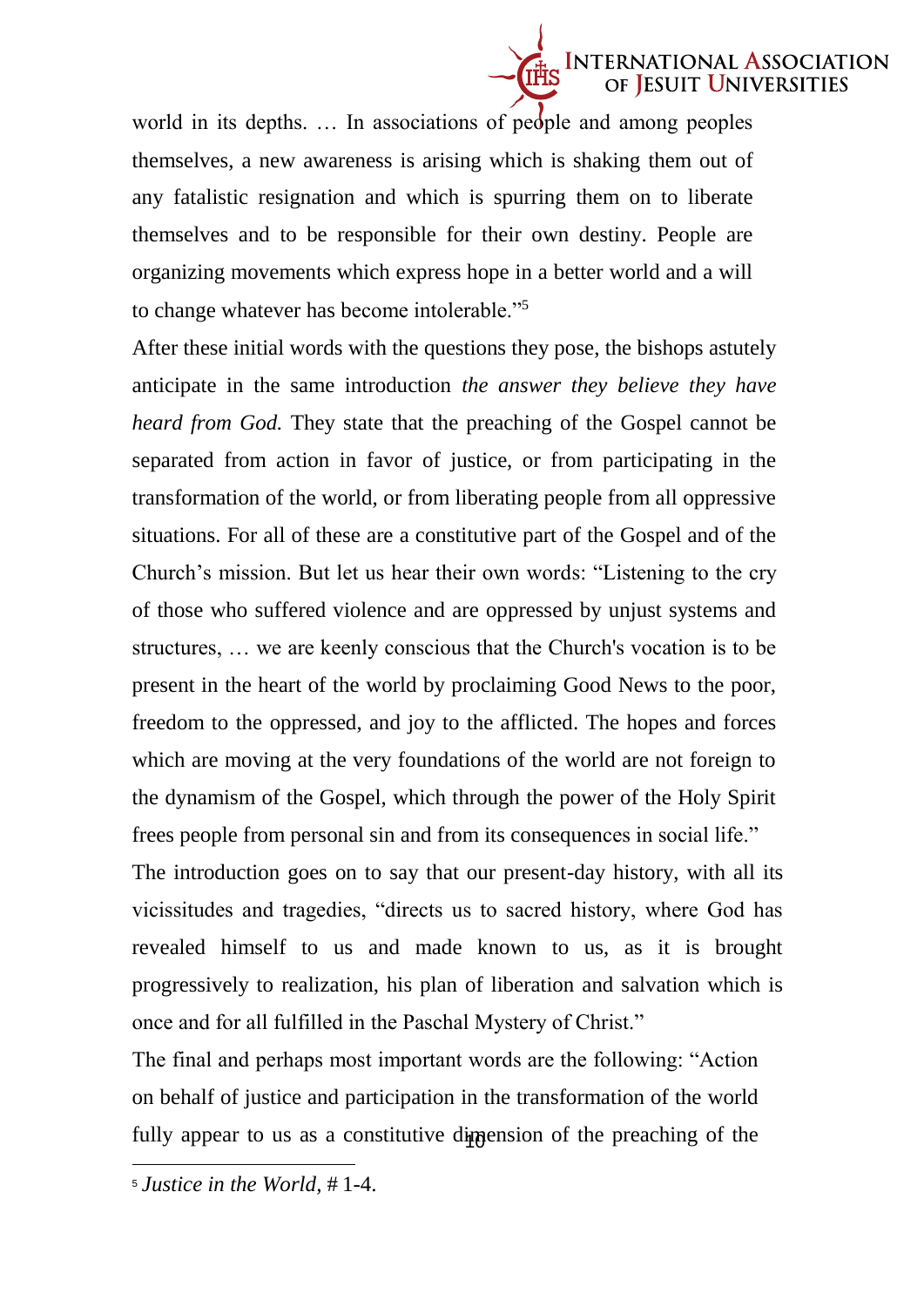Gospel, that is, of the Church's mission for the redemption of the human race and its liberation from every oppressive situation."<sup>6</sup>

**INTERNATIONAL ASSOCIATION**<br>OF **IESUIT UNIVERSITIES** 

## **THE DOCUMENT'S CENTRAL PART: AN ATTITUDE OF LISTENING AND THE RESULT**

Allow me to read still another paragraph, one taken from the very heart of the document. It expresses with even greater clarity both the Church's new awareness of her mission to promote justice and the originality of this awareness, which results from the theological method of heeding the signs of the times and re-interpreting the Gospel accordingly.

Listen first to these words concerning this method, which harmonizes closely with our Ignatian method: "The present situation of the world, seen in the light of faith, calls us back to the very essence of the Christian message, creating in us a deep awareness of its true meaning and its urgent demands."

The document then shows the result of applying this method to the problem of justice: "The mission of preaching the Gospel requires at the present time that we dedicate ourselves to the liberation of people even in their present existence in this world."<sup>7</sup>

## **AN ATTITUDE OF RECONCILIATION AND COMPLEMENTARY THESES**

With the foregoing as a basis, let us now consider some factors that will help us to advance toward a Christian conception of justice and to lay a firm foundation for effective action. We can begin by speaking about the

11

<sup>6</sup> *Justice in the World,* # 5-6.

<sup>7</sup> *Justice in the World,* # 35.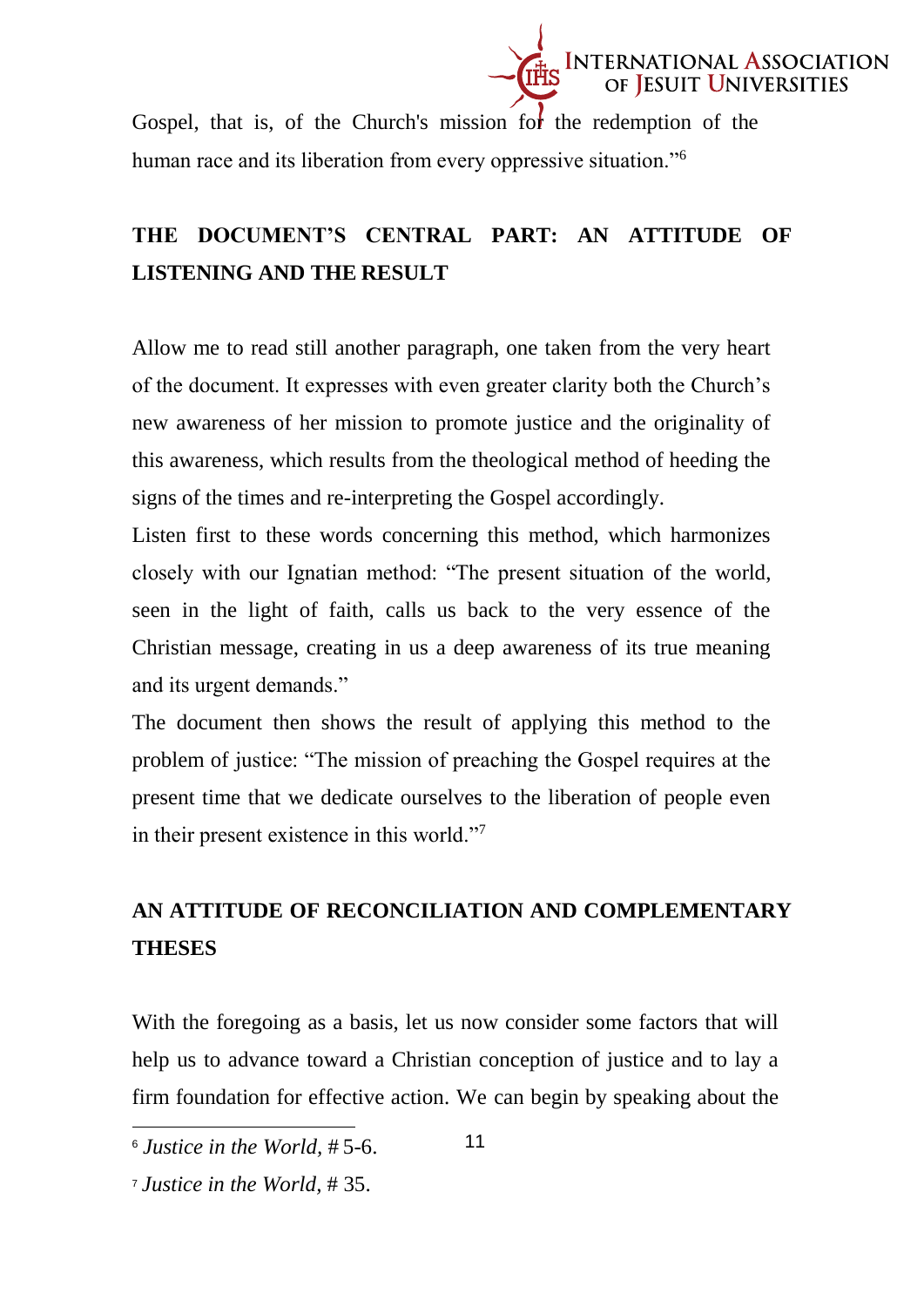need for us to reach agreement on several theses that are sometimes presented nowadays as contrary or contradictory. Harmonizing these opposed theses will be impossible if we fail to adopt a sincere attitude of reconciliation among ourselves.

**INTERNATIONAL ASSOCIATION<br>OF JESUIT UNIVERSITIES** 

#### **TENSIONS IN THE CHURCH**

-

You are quite aware that serious tensions exist today within the bosom of the Church, and even more so within associations of Catholic inspiration. These tensions are in large part based on the different degrees to which we have assimilated and accepted the new appeals the Lord is making to us. I am not referring to persons who are holding fast to what they call traditional ways as a means of defending their personal or their group interests; such attitudes end up collaborating with oppressive political and economic structures.<sup>8</sup> Instead, for many people the temptation is more subtle, and in some cases their reluctance to change has some foundation. They fear that the new currents will diminish Christianity and reduce it to the level of simple humanism which takes no account of God, Christian love (as opposed to simple justice), grace, sin, personal conversion, or the afterlife. They fear that these will be replaced by the cold demands of justice, a strictly this-worldly humanism, the reform of structures, and the belief that God's Kingdom should come in this life.

#### **OVERCOMING THE ALTERNATIVES THAT EXCLUDE ONE**

<sup>12</sup> <sup>8</sup> Cf. Juan Alfaro, S.J., "Cristianismo y justicia," Comisión Pontificia Justicia y Paz (La justicia en el mundo, 3), PPC (Madrid, 1973), p.42. Fr. Alfaro, professor of the Gregorian University, took part in the 1971 Synod as one of the "special assistants to the Secretary."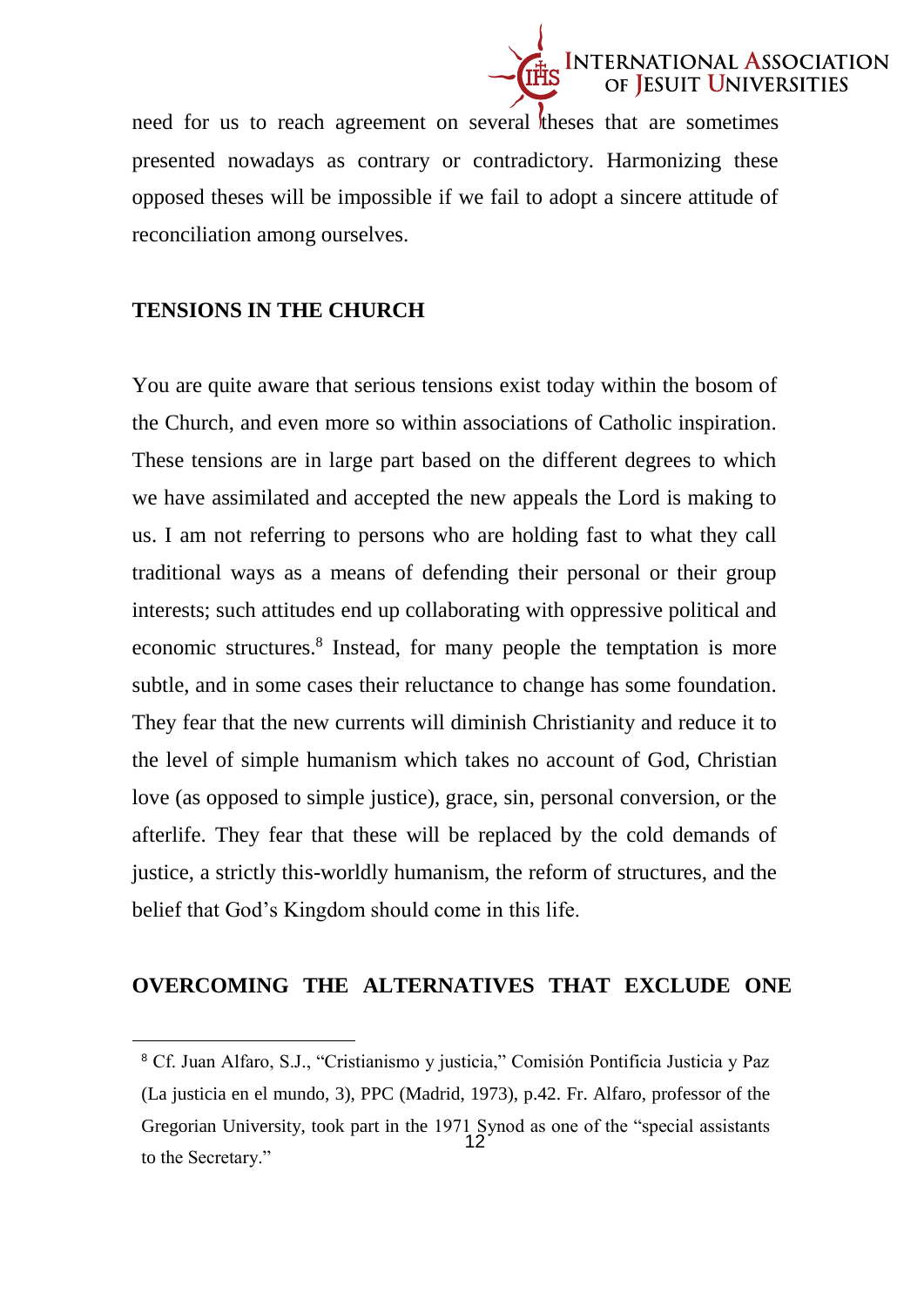#### **ANOTHER**

As long as the opposing sides view the problem in terms of alternatives that exclude one another, there can be no solution to the problem. We will soon begin the Holy Year of Reconciliation, and even if we cannot solve this problem definitively, perhaps we can contribute to true reconciliation within the Church by trying to move beyond this dilemma of conflicting alternatives.

**INTERNATIONAL ASSOCIATION**<br>OF JESUIT UNIVERSITIES

Those who have gladly heard the new interpretations of the Spirit of the Lord and are conscious of their great novelty should not forget that they are coming from the same Spirit who has always been active in the Gospel and in the Church. Their novelty does not annul the traditional teachings of the Christian message; indeed, it reaffirms them and brings them to greater fullness. We should also be mindful that forgetfulness of this or simply insufficient explanation—especially if joined to a harsh and contemptuous attitude toward those who think differently—will understandably provoke a conservative reaction. As a result, many people who find novelty more difficult to accept will be deprived of the new lights and graces with which the Lord now wishes to enrich us.

aspects of the Gospel message and of the Christian way of life. At the same time, Christians who are concerned about preserving the perennial values should also learn from today's Church that those values should be viewed not as dead realities but as living realities that are capable of producing new flowers and fruits of surprising, unexpected richness. They should also reflect that their refusal to accept sincerely and unreservedly the newness of life to which the Spirit now impels us will provoke a reaction that is also understandable: some people will abandon or treat as secondary other less known but no less important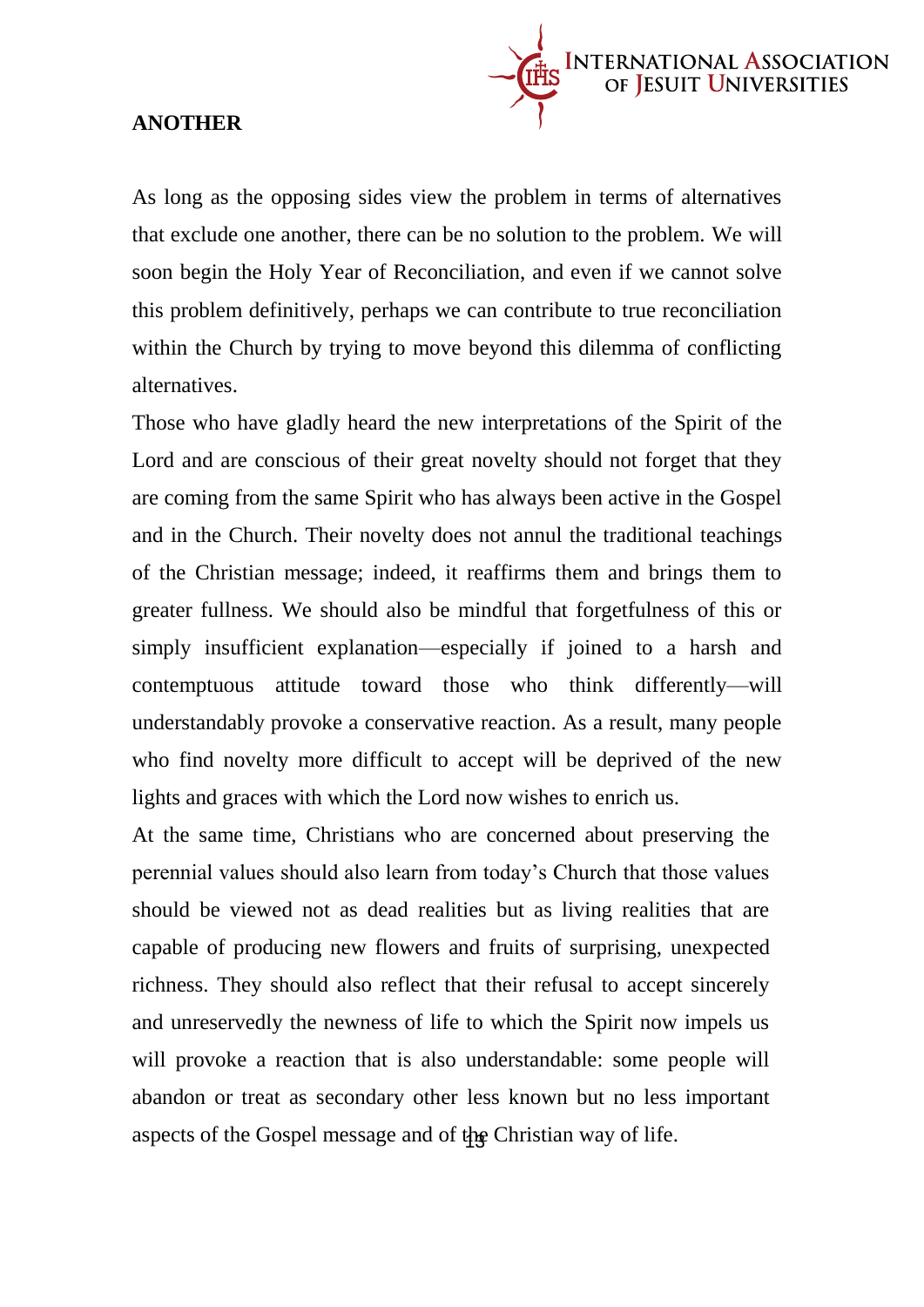### **SIX PAIRS OF COMPLEMENTARY THESES**

My purpose here is not to bring about an opportunistic harmonization of irreconcilable opposites. I am convinced that the principal Christian affirmations and attitudes relating to justice are true and correct only if they bring into profound harmony extremes which at times are presented as contradictory and conflicting. I here offer a list of the main pairings of apparent oppositions.

1. Effective justice for people and a religious attitude toward God

**INTERNATIONAL ASSOCIATION**<br>OF **JESUIT UNIVERSITIES** 

- 2. Love of God and love of others
- 3. Christian love (charity) and justice
- 4. Personal conversion and reform of structures
- 5. Salvation and liberation in this life and in the other
- 6. The Christian ethos and its technological and ideological mediations

#### **DEVELOPMENT OF THE COMPLEMENTARY THESES**

A completely satisfactory development of these affirmations would require a long treatise. I am going to limit myself to a few sketches about how to harmonize each of these oppositions.

## **EFFECTIVE JUSTICE FOR PEOPLE AND A RELIGIOUS ATTITUDE TOWARD GOD**

for people and maintaining a religious attitude toward God, an attitude that First of all, we need to overcome the apparent opposition, and even separation, between the human, historical imperative of promoting justice becomes concrete in the Church's mission of preaching the Gospel and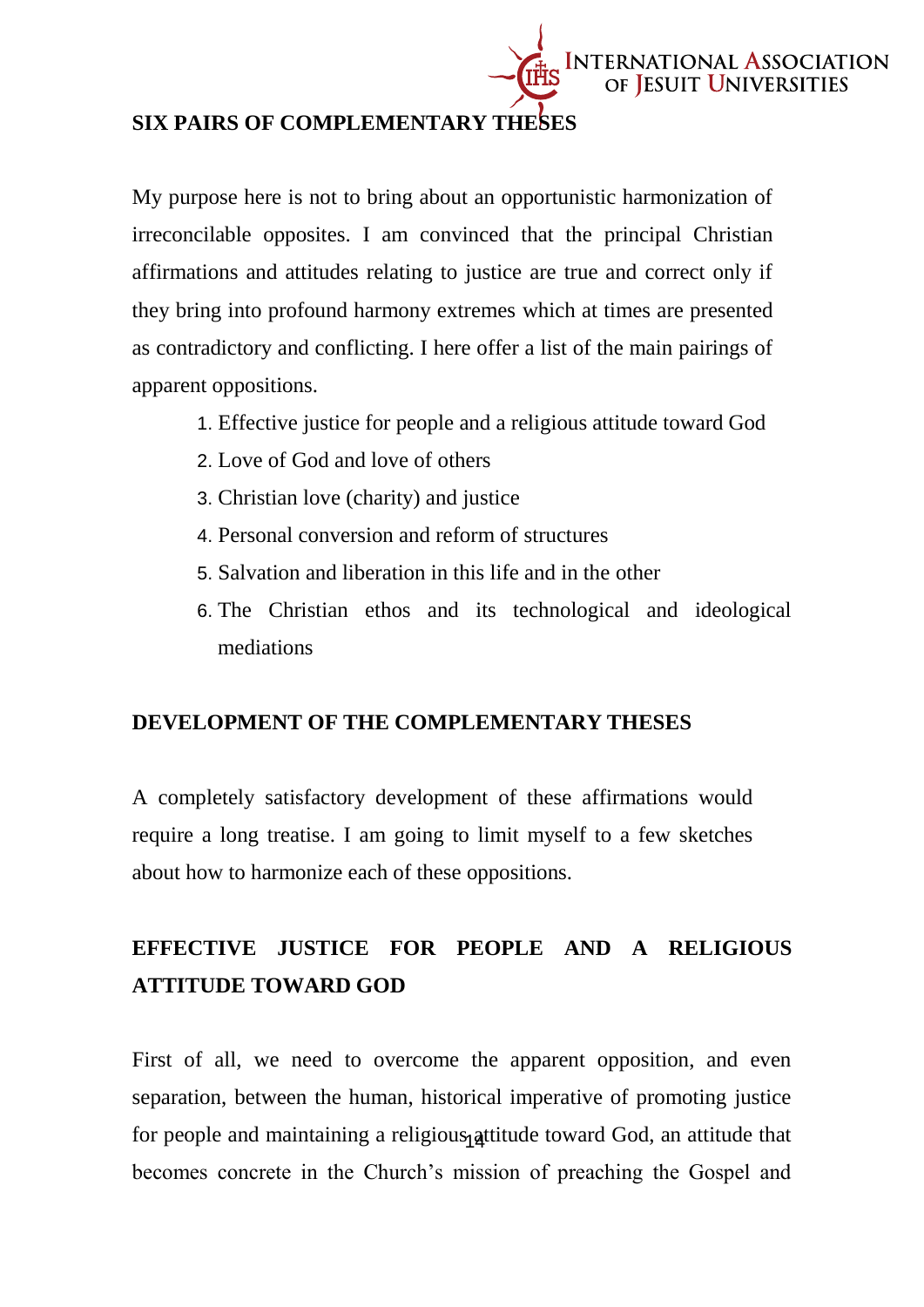bringing integral salvation to all people. Certainly the church's mission does not consist only in the promotion of justice here on earth; nevertheless, promotion of justice is a constitutive element of that mission. The God of the Bible, the God of Exodus, is the God who liberates the poor and the oppressed here in this world.<sup>9</sup> The Ancient Covenant, the pact between God and his chosen people, included as a basic element the practice of justice, such that a violation of the justice due to human beings implied a rupture of the Covenant with God.[10](#page-15-0) We can even claim that in the beginnings of the history of revelation the relations of human beings with God were viewed more in terms of temporal, earthly welfare. The prophets developed that conception by adding more spiritual elements, but these in no way negated the earlier ones. The Messiah who was promised and awaited was seen as a liberator who would bring justice to the poor and the oppressed.<sup>11</sup>

The truth is that Christ, when he came, superseded that conception and broadened the horizons of salvation, but without undoing the ancient contents. In many gospel passages Saint Matthew and Saint Luke see in Jesus the eschatological Prophet announced in Isaiah 42:1-4 and 61:1-2. Jesus received from God the mission of announcing the Good News to the poor, of liberating those who were oppressed, and of bringing about the triumph of justice. This is the context in which we should understand the meaning of the Beatitudes, which, according to the best modern exegetes, should be interpreted in their simplest, most direct sense: the poor are blessed because the Kingdom has arrived and they will no longer be poor, for their Liberator is already at hand.<sup>12</sup>

<sup>9</sup> Ibid. pp. 11-13.

<sup>10</sup> Ibid., pp. 14-17.

<sup>11</sup> Ibid., pp. 18-19.

<sup>12</sup> Ibid., pp. 19-26.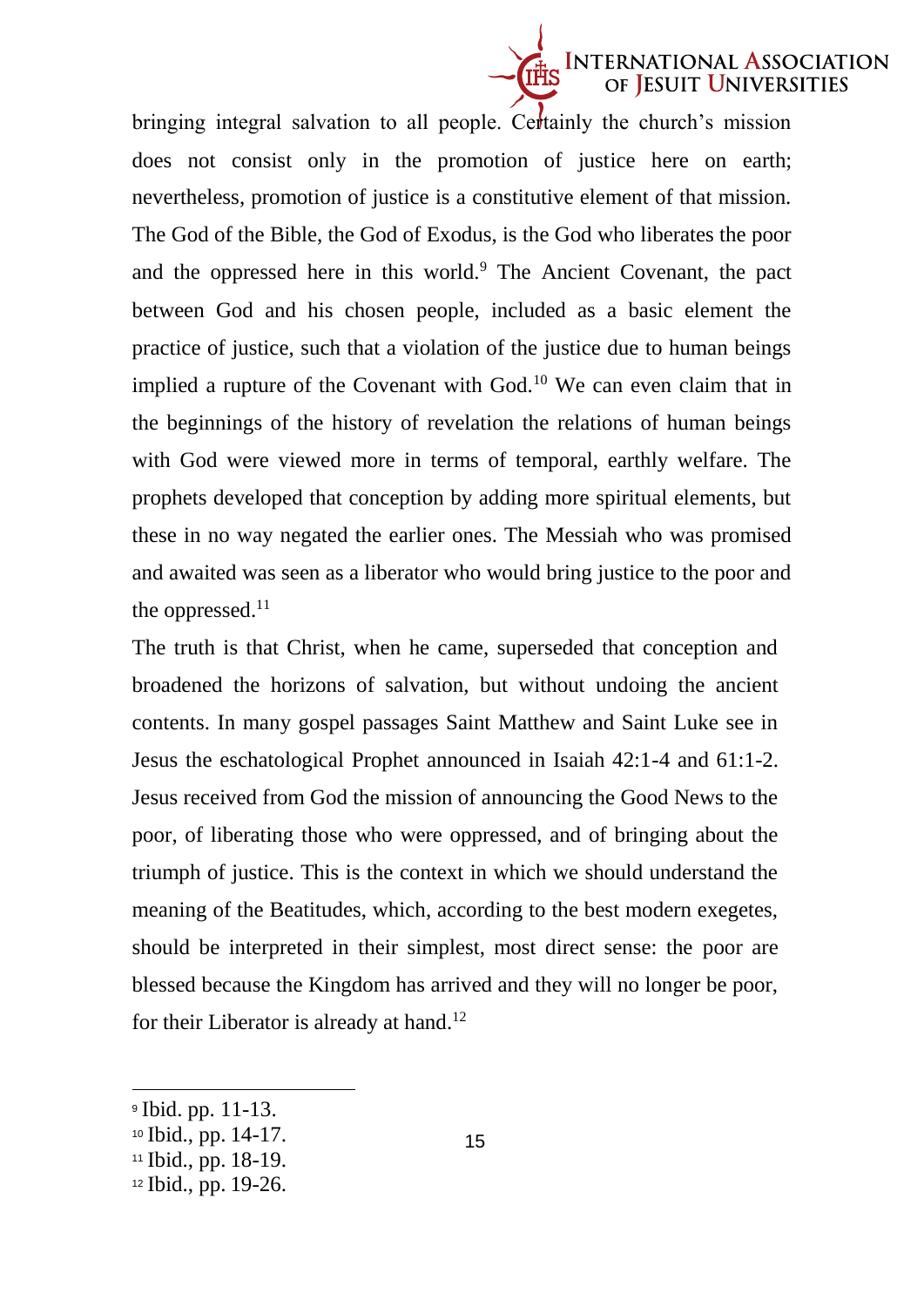### **LOVE OF GOD AND LOVE OF OTHER PERSONS**

In the foregoing discussion of how Christ assumed and radicalized the horizontal dimension that was so evident in the Old Testament and so fused with the vertical dimension in himself, we already touched on the second complementary thesis: the identification of love of God with love of other human beings. It was Jesus himself who, without being asked, proclaimed that the second great commandment was similar to the first. He went so far as to unite them into a single commandment that summed up the Law and the Prophets. Consequently, the sole criterion to be used in the Final Judgment, according to the teaching of Jesus, will be love for other persons, because "Whatever you did to one of the least of these who are my sisters and brothers, you did it to me."[13](#page-15-0) And in order for this to be the case, the person being judged does not even have to be aware of the fact that Jesus is identified with those other men and women.<sup>14</sup>

**INTERNATIONAL ASSOCIATION**<br>OF JESUIT UNIVERSITIES

<span id="page-15-0"></span>We can express this same perspective using the words of a contemporary theologian from whom we have taken many of the ideas presented in this conference: "Our belonging to or our being excluded from the Kingdom announced by Jesus is decided by our attitude in dealing with the poor and the oppressed, those whom Isaiah 58:1-2 describes as victims of human injustice and for whom God wants to make manifest his justice. But what is truly new is that Jesus makes these despised, marginalized people his 'sisters and brothers.' He enters into personal solidarity with all those who are poor and vulnerable, who all those who suffer hunger and misery. All those who find themselves in such a situation are sisters and brothers of Christ. That is why what is

<sup>13</sup> Ibid., pp. 19-26.

<sup>14</sup> Ibid., pp. 25, 37-39.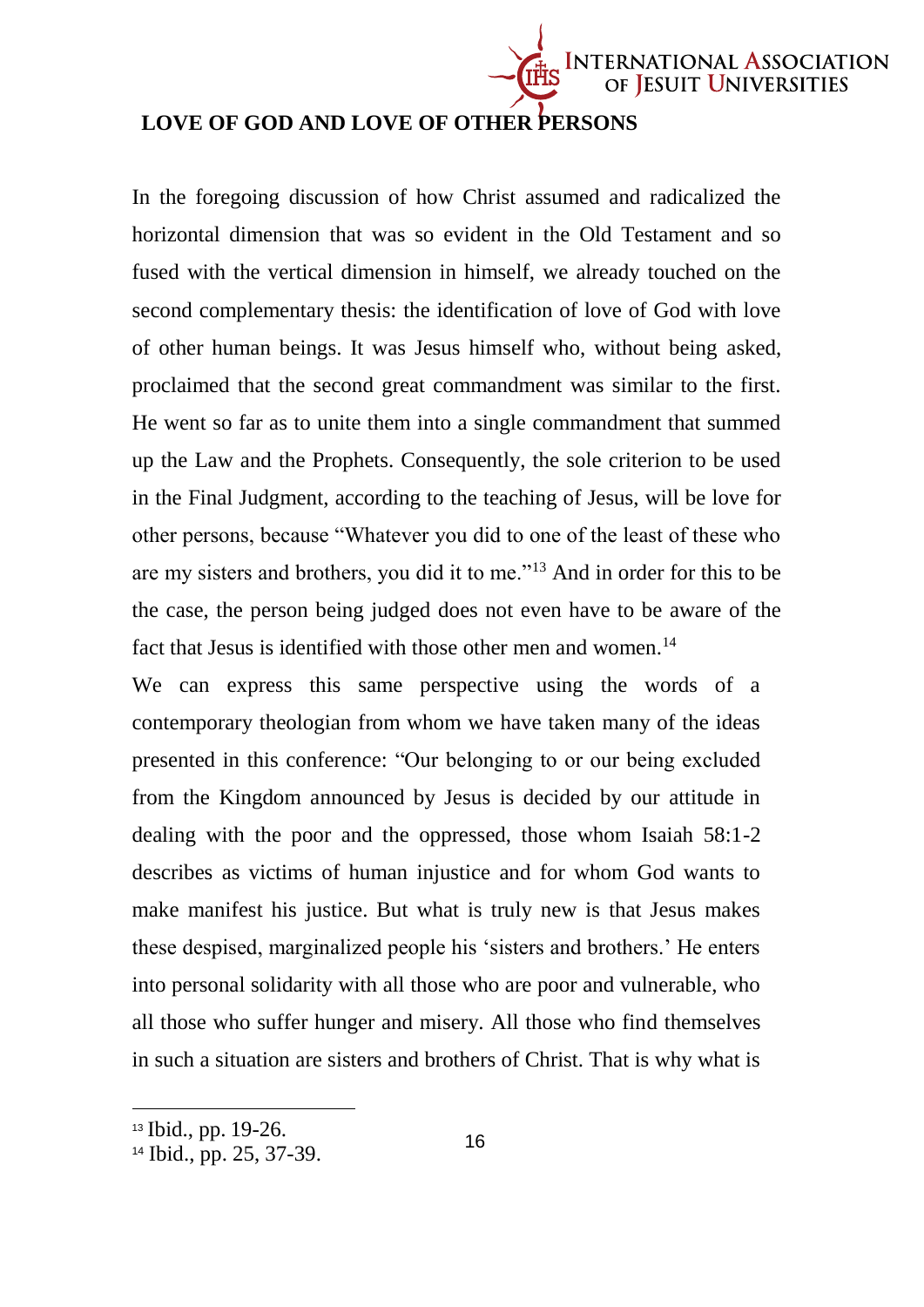done on their behalf is done for Christ himself. Those who provide genuine assistance to these 'sisters and brothers' of Jesus belong to the Kingdom; those who abandon the poor to their condition of misery exclude themselves from the Kingdom."<sup>15</sup> All the other writing of the New Testament—James, Paul, John—repeat with countless nuances this same doctrine about the unity that exists between love of God and love of other persons, above all the oppressed.<sup>16</sup>

### **CHRISTIAN LOVE (CHARITY) AND JUSTICE**

With this reflection we are already touching on the third of our pairs of complementary concepts. Just as love of God and love of neighbor are so fused together in our Christian conception that they impossible to separate, so also love (charity) and justice become fused together and practically identical.

A process of abstraction has led Western thought to make a drastic distinction between charitable love and justice, and this process has had a reductive and impoverishing effect on both concepts. At the present time that distinction is not so marked, but we have still not been able to overcome it completely. In recent centuries the word "charity" (especially as applied to our neighbors) has been used principally to indicate the socalled "works of charity." Since these are considered to be supererogatory, a very problematic element is introduced into the Christian ethos.

Justice, on the other hand, is taken to indicate something that is strictly obligatory. The symbol of justice is a blind figure with an impassive face;

1

<sup>15</sup> Ibid., p. 24.

<sup>16</sup> Ibid., pp. 26-32.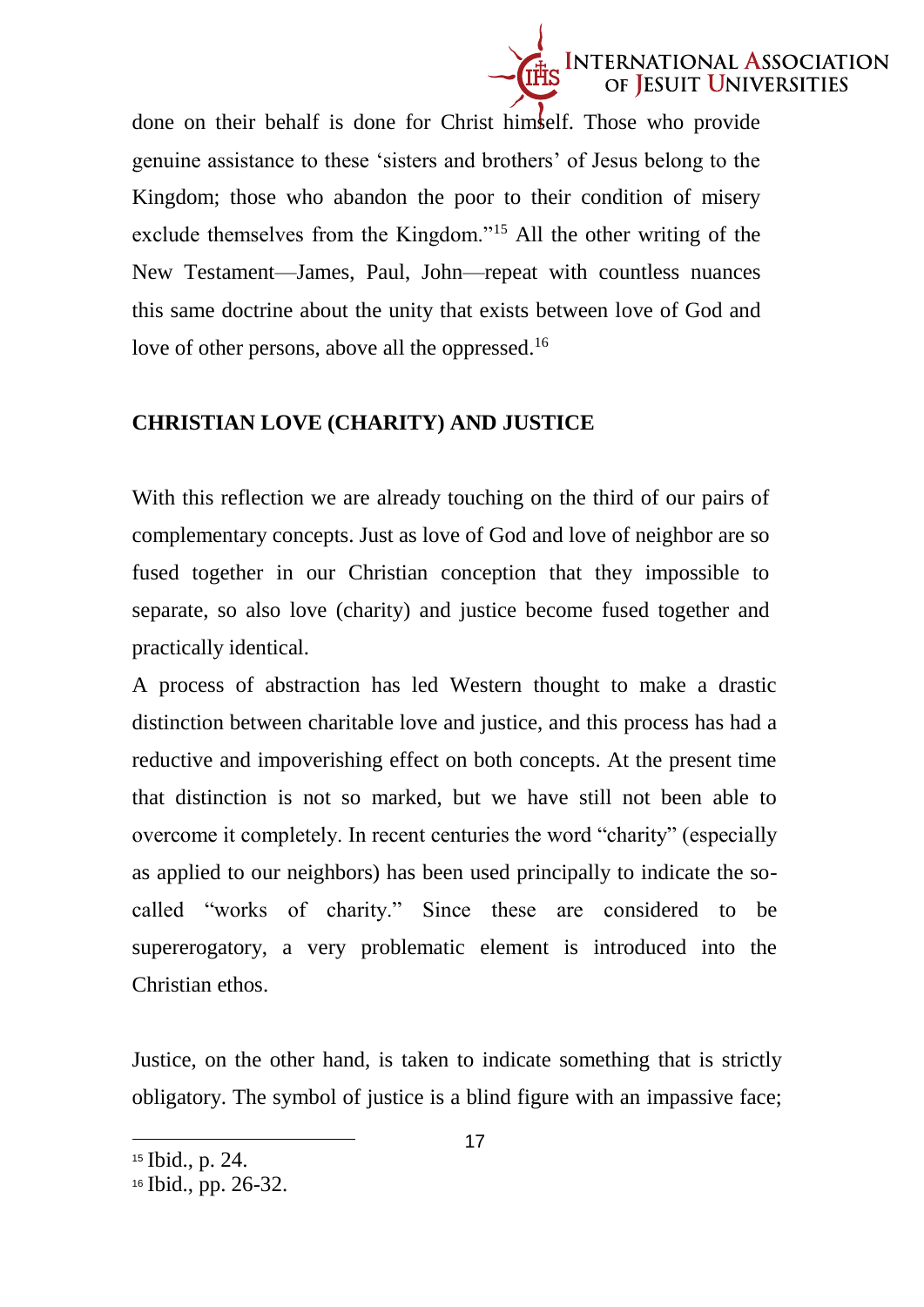she has a balance in one hand and a sword in the other. If her image is carved in marble, that's all the better because she is perceived to have a cold heart or perhaps no heart at all. Her equanimity is not to be disturbed by any human sentiment or sympathetic feeling. We should not think, however, that that is the only ideal of justice. In the East things are very different, almost the contrary. In classical China, for example, the ideal of justice does not tend toward impersonalization; instead, it assumes the maximum personalization of relationships. A just judge is not the one who judges by applying rules that are formal, abstract, and inflexible; rather, the just judge takes the concrete situation into account and judges persons according to their concrete qualities, that is, with equity and with full knowledge of the how everyone will be affected.<sup>17</sup> Let us note in passing that even in the West the Roman concept of justice, while maintaining its substantive character, was greatly enriched in the medieval period by the Christian notion of equity.

In any case, we do not deny a certain value to the theoretical distinction between charity and justice, but we want to affirm that on the concrete, existential plane the person who does justice cannot be distinguished from the person who loves. Moreover, for Christianity *the two notions are inseparable*, each one implying the other. Let us examine this statement in more detail.

First and most important is what the Synod document itself tells us: "Christian love of neighbor and justice cannot be separated. For love implies an absolute demand for justice, that is, recognition of the dignity and rights of one's neighbor."<sup>18</sup> How is it possible to love and to be unjust

Press/Collier-MacMillan Ltd., New York/London 1964, p. 149. <sup>17</sup> Cf. Max Weber, *The Religion of China. Confucianism and Taoism*. Free

<sup>18</sup> *Justice in the World,* # 34.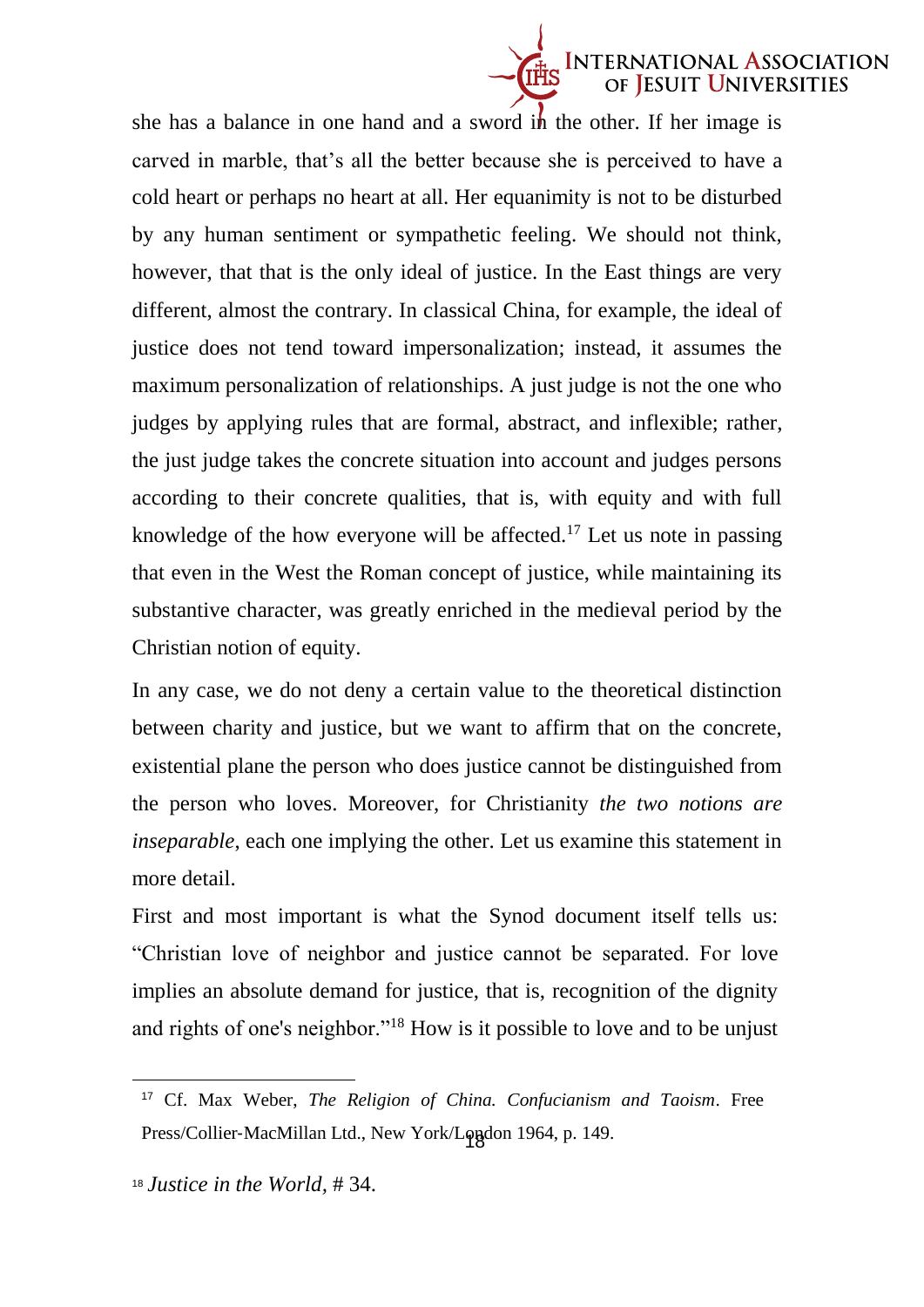toward the person loved? Removing justice from love is to destroy its very essence. There is no such thing as love which fails to consider and recognize the beloved as a person and to respect that person's dignity, with all that that implies.

**INTERNATIONAL ASSOCIATION**<br>OF JESUIT UNIVERSITIES

The second point assumes the first: "Justice attains its intrinsic completeness only in love." Even when using the Roman notion of justice ("giving all persons what is owed to them"), Christians must affirm that what they owe all human beings, enemies included, is precisely love. The Synod gives us the reason for this: "Since every person is truly a visible image of the invisible God and a sibling of Christ, Christians find God himself in every person and therefore recognize God's absolute demand for justice and love."<sup>19</sup> Saint Paul confirms this teaching: "Pay to all what is due them—taxes to whom taxes are due, revenue to whom revenue is due, respect to whom respect is due, honor to whom honor is due. Owe no one anything except to love one another, for the one who loves another has fulfilled the law. … All the other commandments are summed up in this word, 'Love your neighbor as yourself.' … Therefore, love is the fulfilling of the law." $20$ 

We have still one more step to take in this process of identification. It is impossible to conceive of Christian love that does not begin with justice and include justice as a constitutive element, but we cannot talk sensibly about Christian justice either if it is not crowned with love. Indeed, there is still more to be said because we are not talking just about human love but about love infused in us by God: no one can be just without loving with the very love that is God's gift to us. "The message of Jesus," Father Alfaro tells us, "carries the Old Testament demands regarding justice to the most profound human level, to the most radical interior dimensions of

1

<sup>19</sup> *Justice in the World,* # 34.

<sup>20</sup> Rom 13:7-10.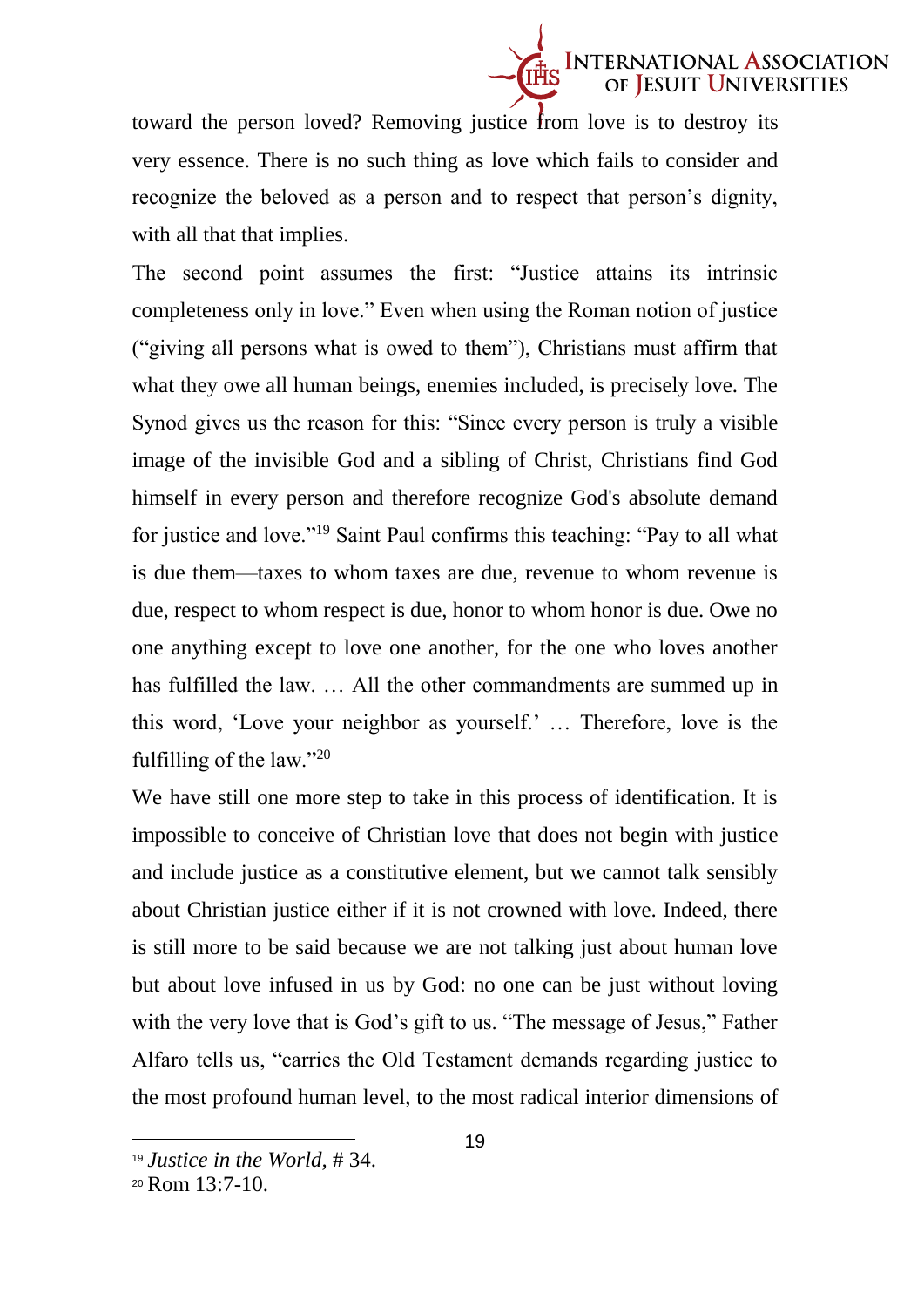love; only sincere love of neighbor can give us the strength we need to make justice effective in the world."<sup>21</sup>

**INTERNATIONAL ASSOCIATION**<br>OF JESUIT UNIVERSITIES

Just as we never know whether we love God unless we love our neighbor, so also we never know whether we love our neighbor unless we do so with a love that has justice as its first fruit. I would even dare to say that the most difficult step for us to take is that step from love to justice; it is the step that is least prone to self-delusion, and it most clearly reveals whether our religious attitude is a charade or not.<sup>22</sup>

Clearly, we are talking about justice as revealed to us in the Word of God. We understand it in the light provided by the scriptures and actively catalyzed by the signs of the times. This justice is not limited to an individualist kind of "accomplishment." Rather, it consists, first of all, in an attitude of enduring respect for all men and women, such that they are never used as instruments for the profit of others. Second, this justice demands a determined effort never to take advantage of or be cajoled into situations and mechanisms of privilege (which are correspondingly mechanisms of oppression); even by passively tolerating such situations, we make ourselves accomplices of this world's injustice, and we silently enjoy the fruits of that injustice. Third, this justice requires us to mount a counter-offensive, that is, we must resolve to dismantle the unjust

<sup>21</sup> Alfaro. Cf. supra, pp. 24‐25.

<sup>20</sup> <sup>22</sup> Editor's note: We feel obliged to transcribe here what Pope John Paul said nearly nine years later regarding the relation between justice and love: "Christian love energizes justice, inspires it, reveals it, perfects it, makes it feasible, respects it, elevates it, surpasses it, but does not exclude it. To the contrary, Christian love presupposes justice and demands it because true love and true charity cannot exist without justice. Is not justice the minimum measure of charity?" ("To the Workers of the Solvay Co. Factory," 29 March 1982. Cf. "Ecclesia," no. 2072, 3 April 1982, p. 13. The pope worked at Solvay, in Cracow, during World War II.)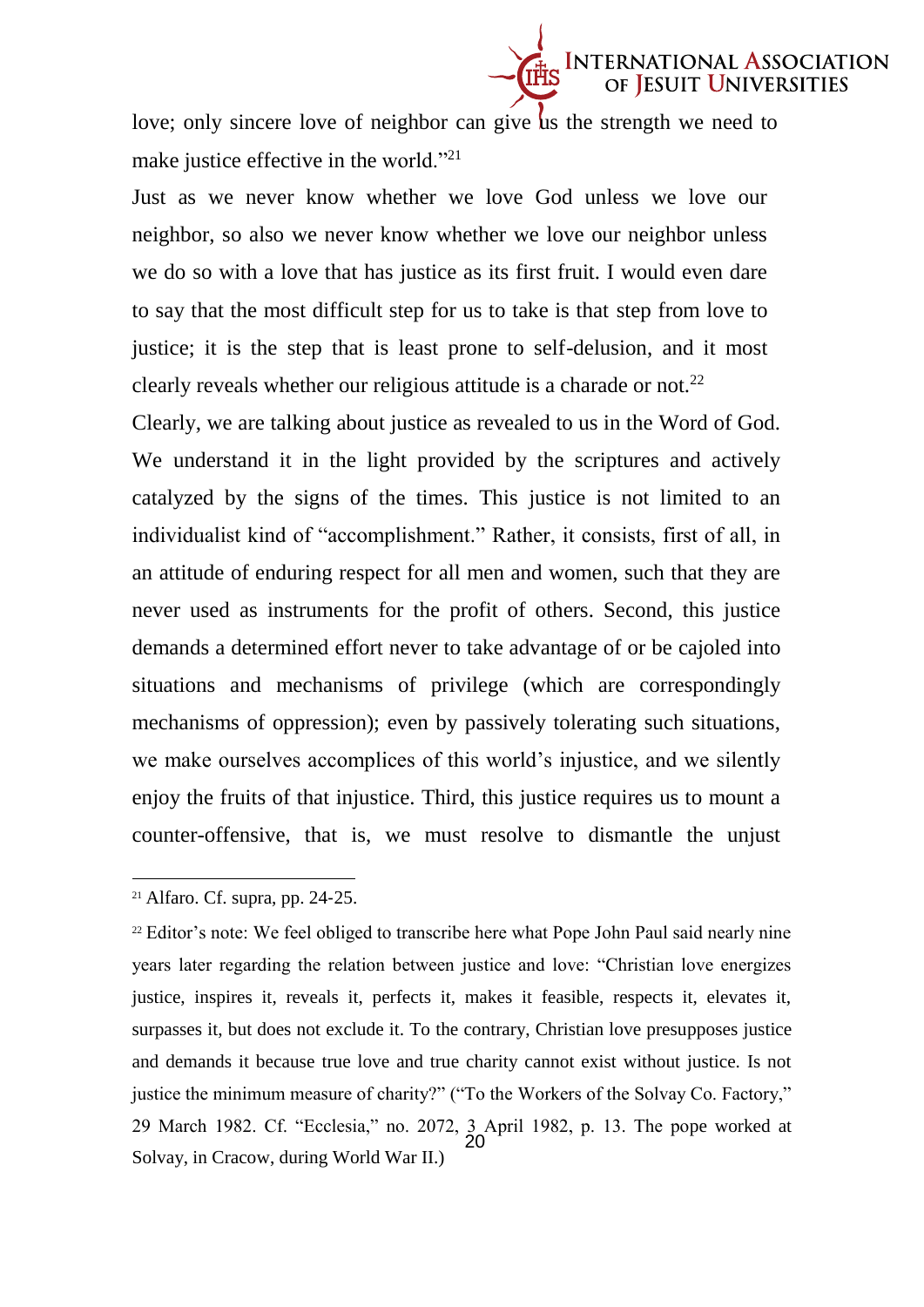structures by taking the side of the weak, the oppressed, and the marginalized.

**INTERNATIONAL ASSOCIATION**<br>OF JESUIT UNIVERSITIES

Those who practice this dynamic and this liberating type of justice will seek above all to eliminate injustice from their own lives. Such justice has nothing in common with the vindictive hatefulness of those who feel oppressed or those who are simply reacting against their oppression. The persons who practice this liberating justice will gain nothing by it in this life because they will have to forego many of the fruits of the unjust structures. Moreover, their active solidarity with the weak will bring on them the persecution of the powerful, as was the case with Christ and the prophets. It is clear that no one can make this commitment unless impelled and sustained by love for other human beings and by love (sometimes anonymous) for God. Love is at the root of true justice, and love is also its crown and the seal of its authenticity. We can express all this in still another way: justice is the modality necessarily adopted by authentic love in a world lacerated by personal and structural injustices. In this kind of world, love takes the form of an option for the marginalized and the oppressed because that is the only way to love all human beings, and that is the only way to liberate the oppressed from oppression and the oppressors from the misery of being oppressors. This perspective helps us to understand better the power for renewal that comes from Christ's personal self-identification with the little ones and those who are suffering.

#### **PERSONAL CONVERSION AND REFORM OF STRUCTURES**

personal conversion and reform of strapptures. To do this, let me make a Let us proceed now to the harmonization of the fourth pair of concepts: small detour, which we'll soon see is closely connected with what has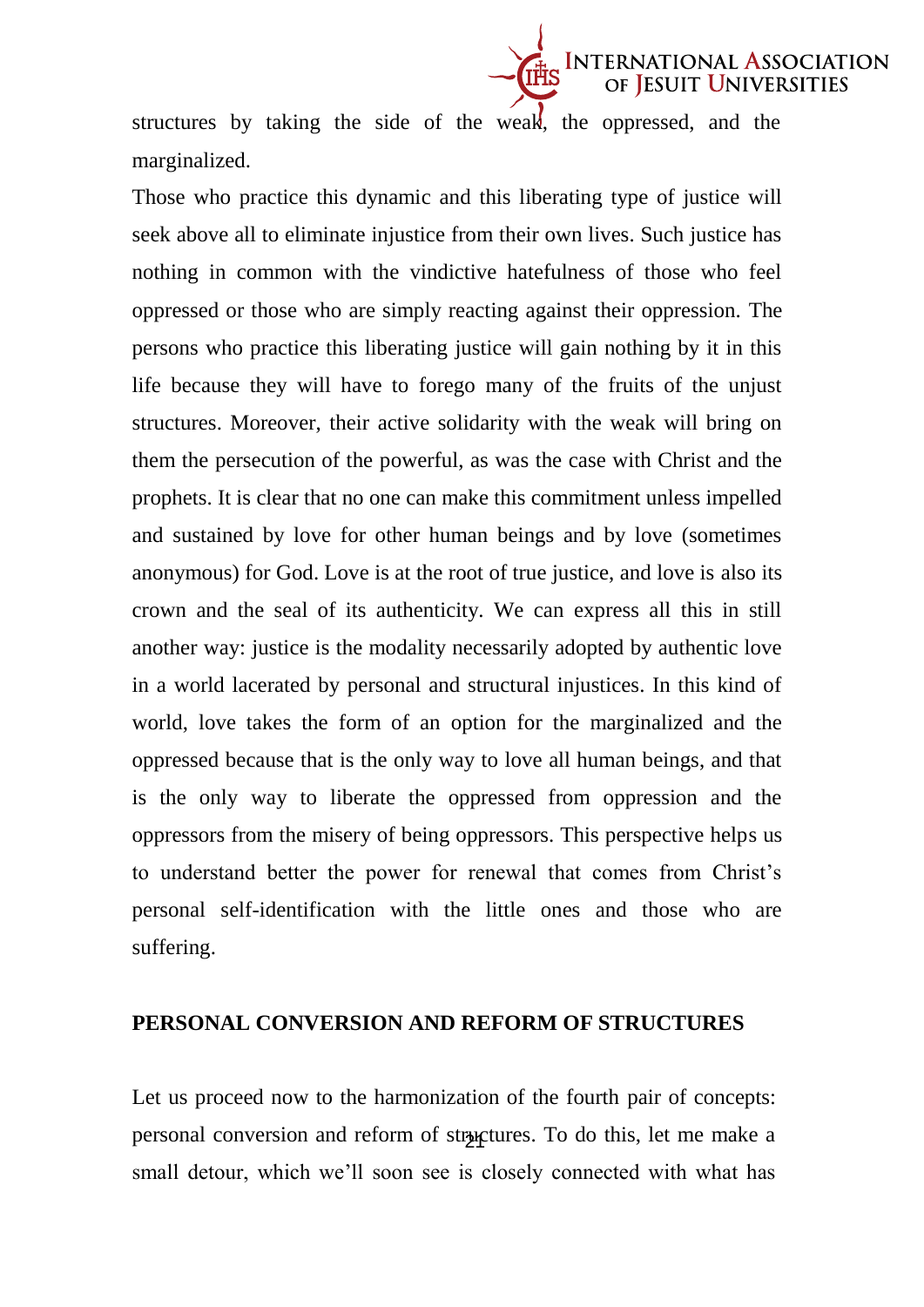gone before.

-

The asceticism of Christian tradition is founded on the following basic truth: sin is not only a personal act that affects the inmost center of ourselves and makes us guilty of offending, but it extends also to what might be called the surface of our being, where it disorders our habits, our customs, our spontaneous reactions, our criteria for judgment, our ways of thinking, our will, and our imagination. At the same time, we are not the only ones who influence what we have called the surface of our personality; it is also affected by all those who have educated us and been part of our lives. We know, moreover, that we have been born with original sin and a nature that is inclined to evil—what is called "concupiscence" in theological language. Concretely, concupiscence in each of us is the combined effect of the sin of Adam and all the personal sins of history, including our own. All of them have a negative effect on our manner of being andacting.

**INTERNATIONAL ASSOCIATION**<br>OF JESUIT UNIVERSITIES

When we are converted, that is, when God works in us the marvel of justification, then our personal center turns both to God and to neighbor so that sin in the strict sense disappears from our inward being. Nevertheless, the effects of sin continue to exercise their tremendous power on the surface of our being, even though we are sometimes not even conscious of it. Those effects are also called "sin" by Saint Paul; they are objectifications or materializations of sin which remain in those who have already been justified. The Council of Trent tells us that concupiscence can be called sin, not because it is sin in the strict sense but because "it proceeds from sin and inclines toward sin."<sup>23</sup>

<sup>22</sup> <sup>23</sup> Cf. Enrique Denzinger. *EI magisterio de la Iglesia,* Herder. Barcelona, 1955. no. 792 (5), p.227.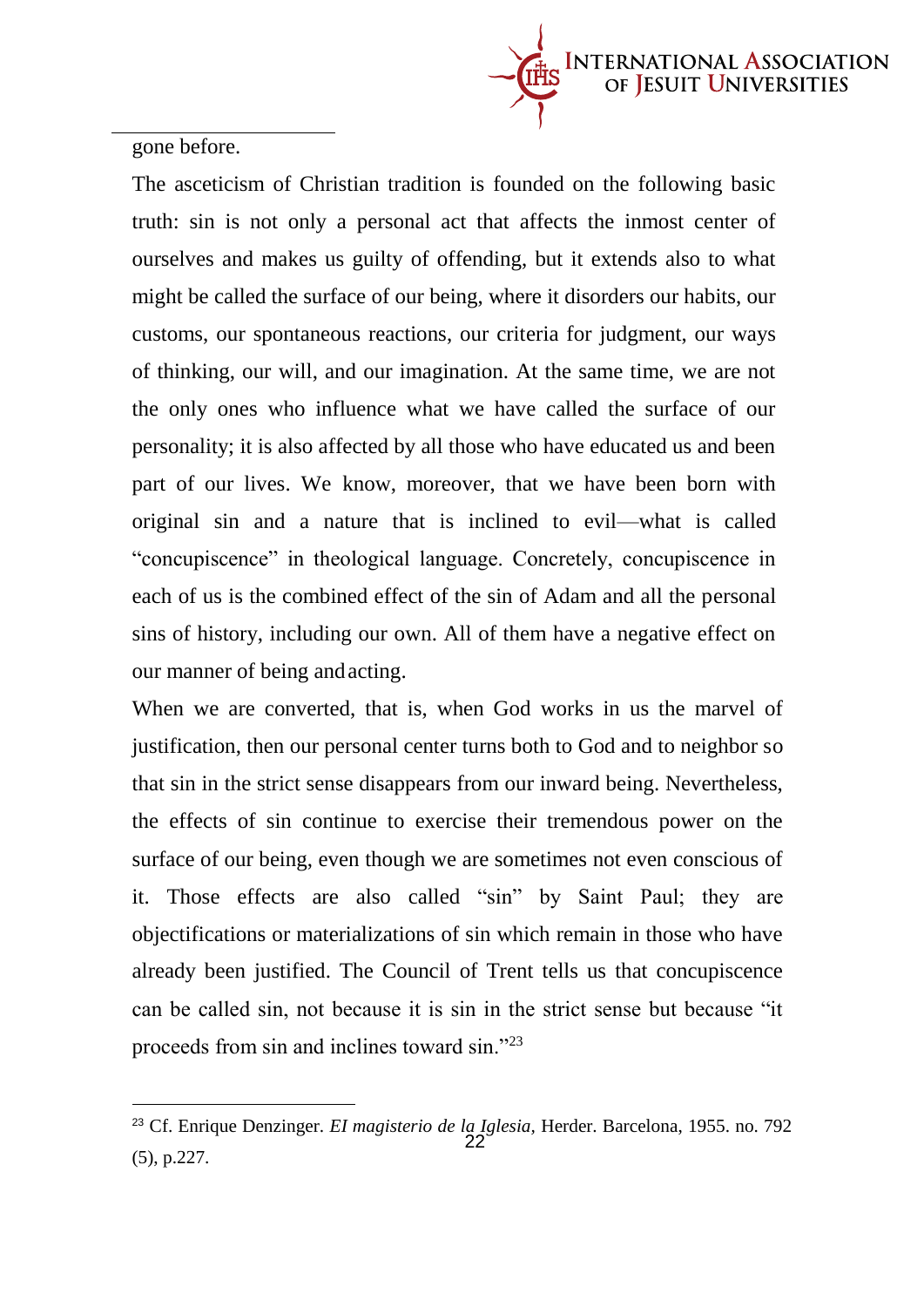As we noted above, this truth is the foundation of Christian asceticism and spirituality. Christ has come to liberate us from sin and to flood the center of our being with his grace, but that grace must display its full potency by conquering for God not only our inner being but also what we have called the surface. Such conquest is necessary in order for justification to produce every more abundant fruits through works of love for God and for other human beings. The work of Christ is not destined to remain hidden away in the secret depths of each human heart, working there a mysterious transformation which will become outwardly known only in the other life. Christ came not only to eliminate sin but also the present effects of sin in this life. To deny this would be to minimize Christian asceticism and spirituality. What is more, concupiscence is not only something that proceeds from sin; it is a materialization of sin itself, so that if it is not combated and eliminated to the fullest extent possible, then it will tend to reproduce itself in the form of personal sin. Consequently, acquiescing to concupiscence means acquiescing to sin itself (and sinning in the strict sense).

Let us now try to relate all this to our effort to relate personal conversion and reform of structures. In a certain sense, these two concepts fit well with what we just said. We have already seen that it is not enough to understand personal conversion strictly in terms of the justification that is brought about in the interior depths of our personality. Such justification is only the root source (though, in the long run, also the effect) of a process of renewal and reform of the outward structures of our being, which at first remain outside our personal center but can little by little be reformed *from* that center.

tend to keep sin itself alive, but in dømag so, need we limit our struggle Naturally we struggle against concupiscence and the effects of sin, which only to the effects that influence us individually and affect only our own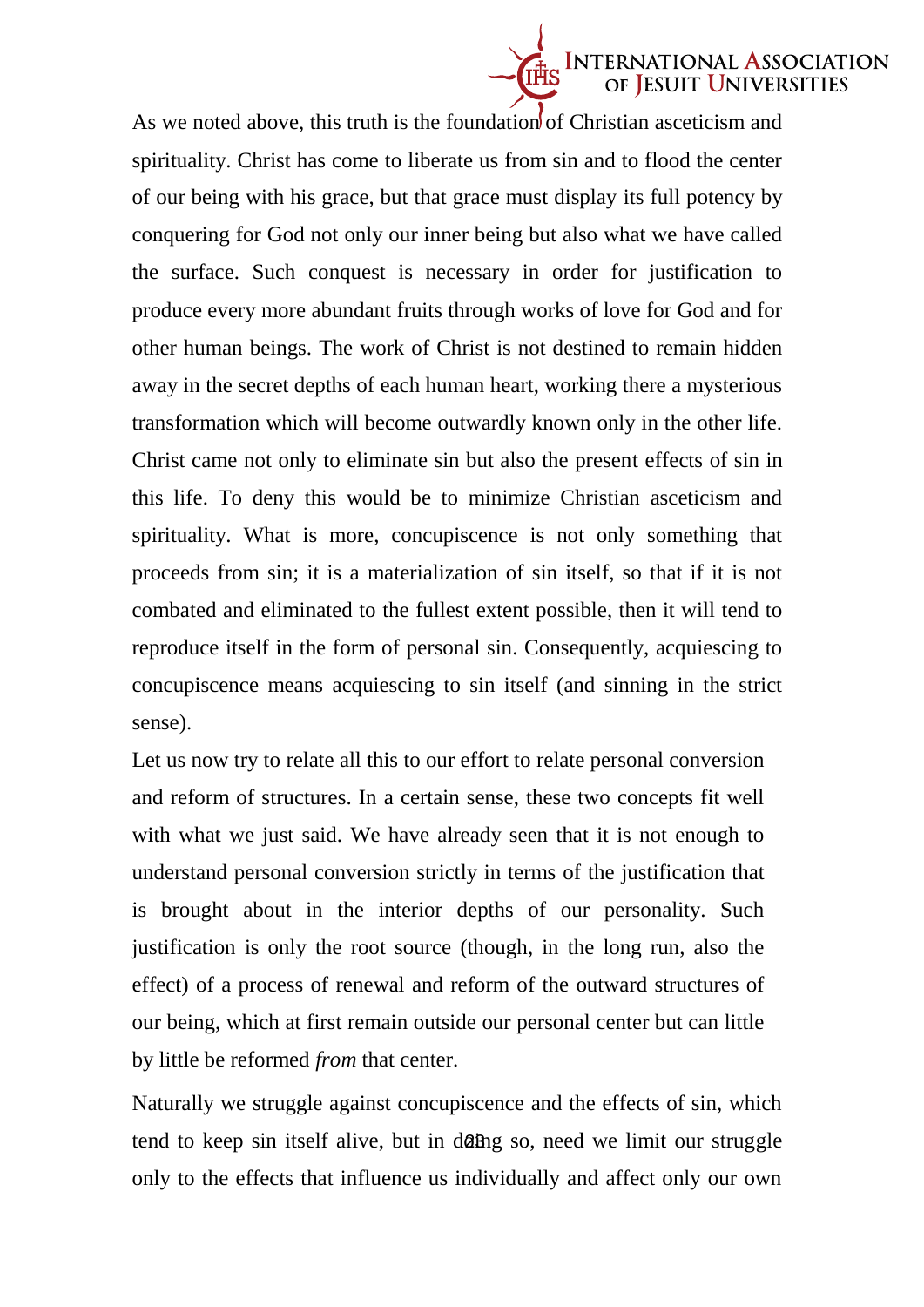personal structure? Why not attack also the effects that influence all of us through the social structures in which we live? There is no profound theological reason not to do so. In this regard, there has been a lacuna in our traditional ascetical and spiritual teaching, and to understand why this is so we should realize that in the past people were more or less conscious that they can change themselves but not much more. Given this consciousness, which was reinforced by Christianity, people felt a moral imperative to change and to eliminate the traces of sin in themselves. It is only in very recent times that people have become aware that the world in which they live—with its structures, its organizations, its ideas, its systems, etc.—is also in large part a product of human freedom and is therefore modifiable and changeable if people truly have a mind to change it.

the social sphere what concupiscence is in the individual sphere. We could If we grant this, then the consequences come quickly. In large part, the structures of this world are also objectivizations of sin—by structures we mean customs; laws; social, economic, and political systems; exchange relations; and in general the concrete forms of human interactions. The structures are objectified sin, that is, the fruit of historical sin, and at the same time they are the continual source of new sins. We even have the benefit of a biblical concept to designate this reality: it is the "sin of the world" in the negative sense given it by Saint John. If this concept has not been developed in theology in the same way that the concept of concupiscence has, it is because earlier times did not allow us to go beyond a purely individualist conception of sin. Now that we have developed a new consciousness, we need simply apply to the "sin of the world" the same theological concepts devised for concupiscence in order to give it a tremendous new dynamism. The "sin of the world" becomes in even call it "social concupiscence," which, like individual concupiscence,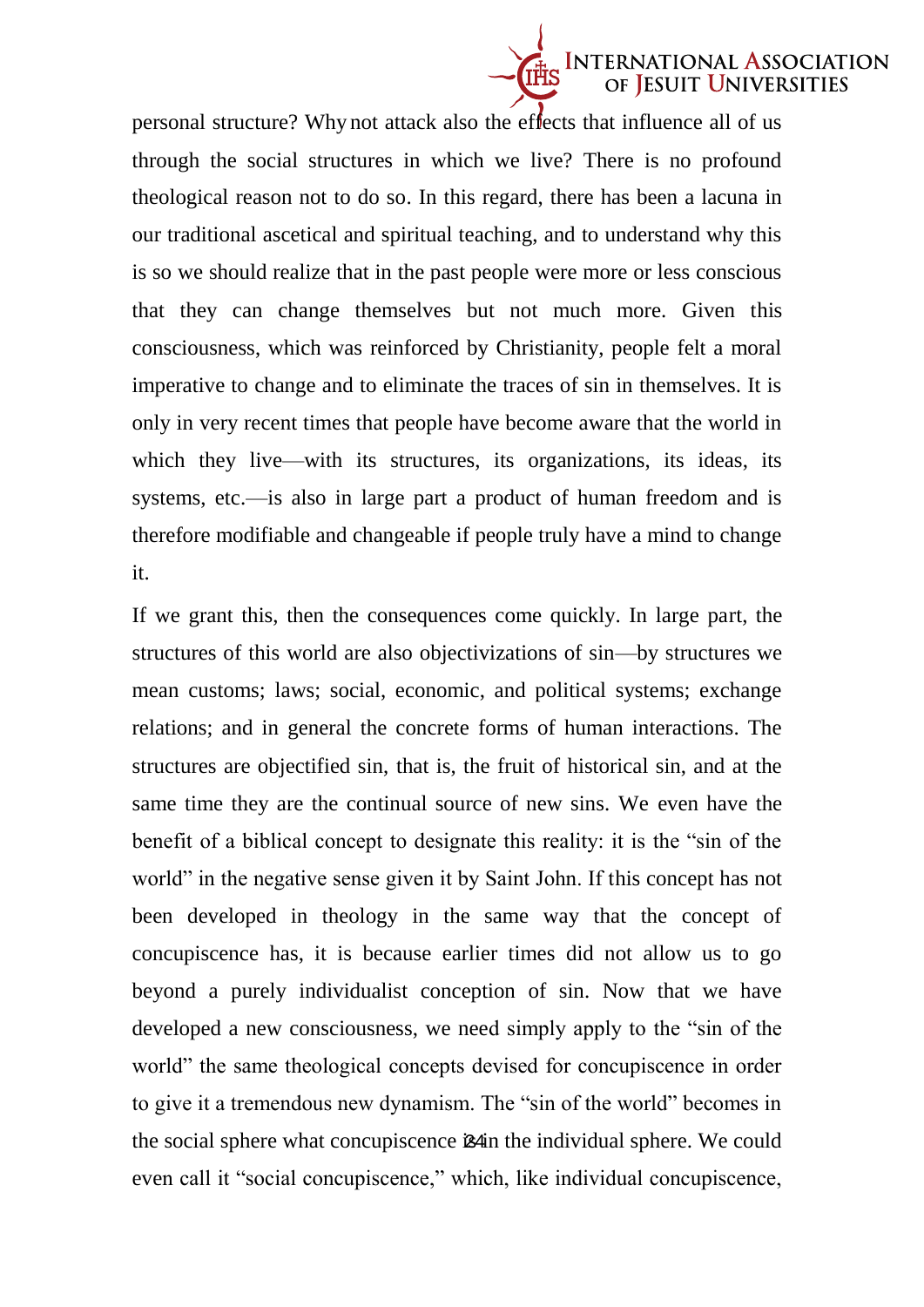"proceeds from sin and inclines toward  $\sin$ ." Accordingly, social concupiscence should be the object of our efforts to achieve ascetical purification, in the same way that individual concupiscence is; in this way a basis would be provided for a new spirituality, or even better, a drastic expansion of the traditional field of asceticism and spirituality.

We have always been told that interior conversion is not enough; we must continually strive to improve ourselves and reclaim for God the whole of our being. Now we become aware that what we have to reclaim and reform is also the whole of our world. In other words, personal conversion cannot be separated from reform of structures.

Even if the former is fundamental in the sense that all objectivization of sin proceeds from personal sins and is overcome only through personal conversion, it is also true that, once the objectivizations of sin (especially those of a more general nature) become established, they maintain such a grip on the lives of many people that personal conversion becomes almost impossible without eliminating the objectivizations themselves. It is also true that none of us can say that we have been personally converted if we still take advantage of those structures for our own benefit or if, being aware of our involvement in them, we simply acquiesce to the structures and reject the idea of eliminating them. As is the case in our individual lives, abstentionism is of no use here but is rather a form of collaborating with sin.

That is why we can affirm, in accord with the Synod, that the "dynamism of the Gospel" frees people not only from personal sin but also "from its consequences in social life," because "action on behalf of justice and participation in the transformation of this world" are "constitutive dimensions of the preaching of the Gospel and the Church's mission."<sup>24</sup>

<sup>24</sup> *Justice in the World*, # 5, 6.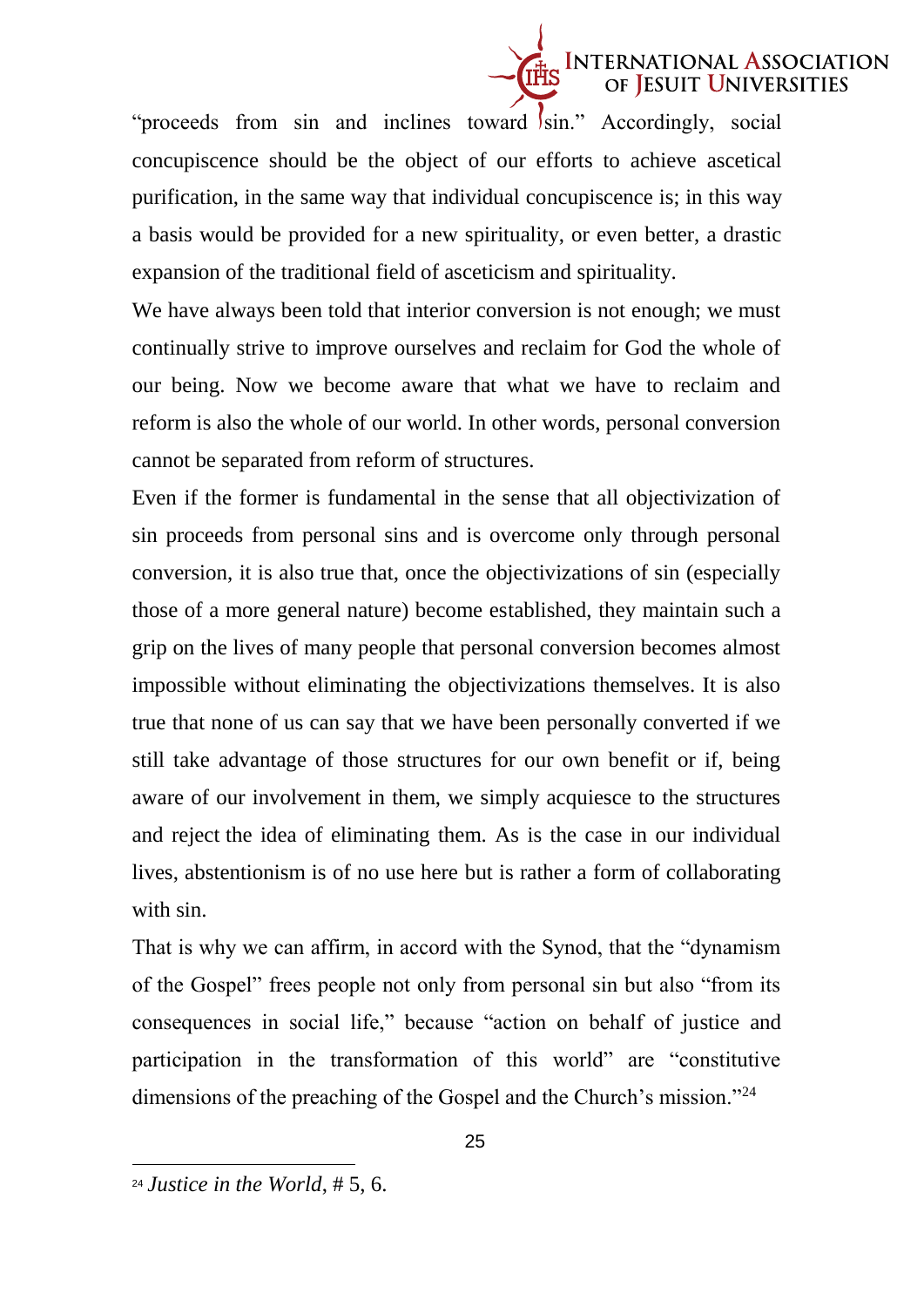## **INTERNATIONAL ASSOCIATION**<br>OF **JESUIT UNIVERSITIES SALVATION AND LIBERATION IN THIS LIFE AND IN THE OTHER**

We have perforce already arrived at the fifth of our harmonized theses: salvation and liberation in this life and in the other. The Synod text we just read is quite explicit, but there is another which is even more so: "The mission of preaching the Gospel dictates at the present time that we should dedicate ourselves to the liberation of people even in their present existence in this world."<sup>25</sup>

Let us observer here that we are not being told that our this-worldly efforts will fully attain for us in this life the salvation we seek. Neither are we being told that Christian salvation consists simply in the this-worldly objectives for which we strive. Ultimately our hope always resides in something beyond. Moreover, as we've warned already, those who truly work on behalf of justice can hardly expect anything else in this life except persecution.

Kingdom that has already come and that is always mysteriously growing Nevertheless, that does not mean, first of all, that the tension involved in achieving that this-worldly purification and liberation is not an intrinsic part of the Christian attitude, such that those who reject such tension and refuse to struggle for justice are implicitly renouncing love for their fellow human beings and consequently love for God. Second, the conviction that the struggle for justice never ends and that our efforts are never going to be crowned with complete success in this life does not mean that they are useless or that they achieve nothing at all. Even partial successes are desired by God for they are the first fruits of the salvation brought by Jesus; they are signs of the coming of God's Kingdom; and their abiding aspects are anticipatory realizations, even if not complete ones, of the

<sup>25</sup> *Justice in the World*, # 37.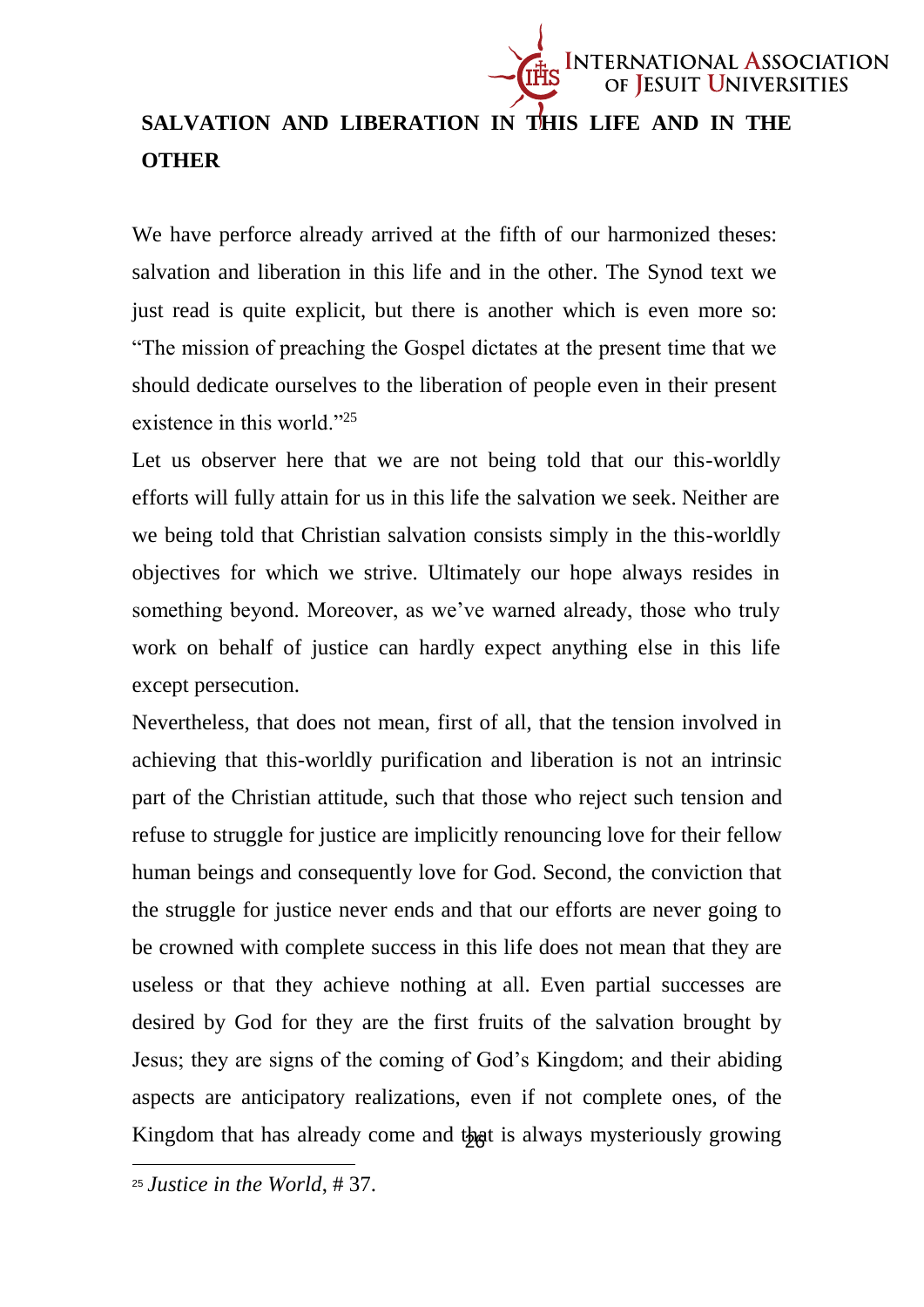among us. Third, the failure experienced by those who are defeated and destroyed in their struggle against the world is only apparent, for the world inevitably pursues and tries to annihilate all those who are not of the world and those who are opposed to it. The persons who, like Christ, "go about doing good and healing everyone<sup>"26</sup> are precisely the ones who die on a cross. The eschatological future of their personal existences is in the hands of God for they were faithful to his Covenant established for the liberation of the poor, and they were faithful to the point of death.

## **THE CHRISTIAN ETHOS AND ITS TECHNOLOGICAL AND IDEOLOGICAL MEDIATIONS**

I will treat this final harmonizing thesis very briefly, but it is an important one; without this thesis this whole talk could be characterized either as ineffective "angelism" or as revolutionary "immediatism," that is, something ultimately and absolutely futile.

Everything we have presented thus far moves at the level of what we might call the "Christian ethos for justice," and it provides us the basic attitudes we need. However, passing to action, which is one of the components of that ethos, requires the mediation of technologies and even of ideologies. These are needed first of all for analysis. It is not enough simply to state in general fashion that there are injustices in the world. We must also study the concrete context of this world in order to discover the neuralgic points where sin and injustice are entrenched. Second, there is also a need for technologies, ideologies, and dynamic reform programs to demonstrate the existence of various types of injustice and to uproot them effectively from their bastions. To do that we need plans, tactics, and strategies; we need ordered hierarchies of objectives and determined time-

<sup>26</sup> Acts 10:38.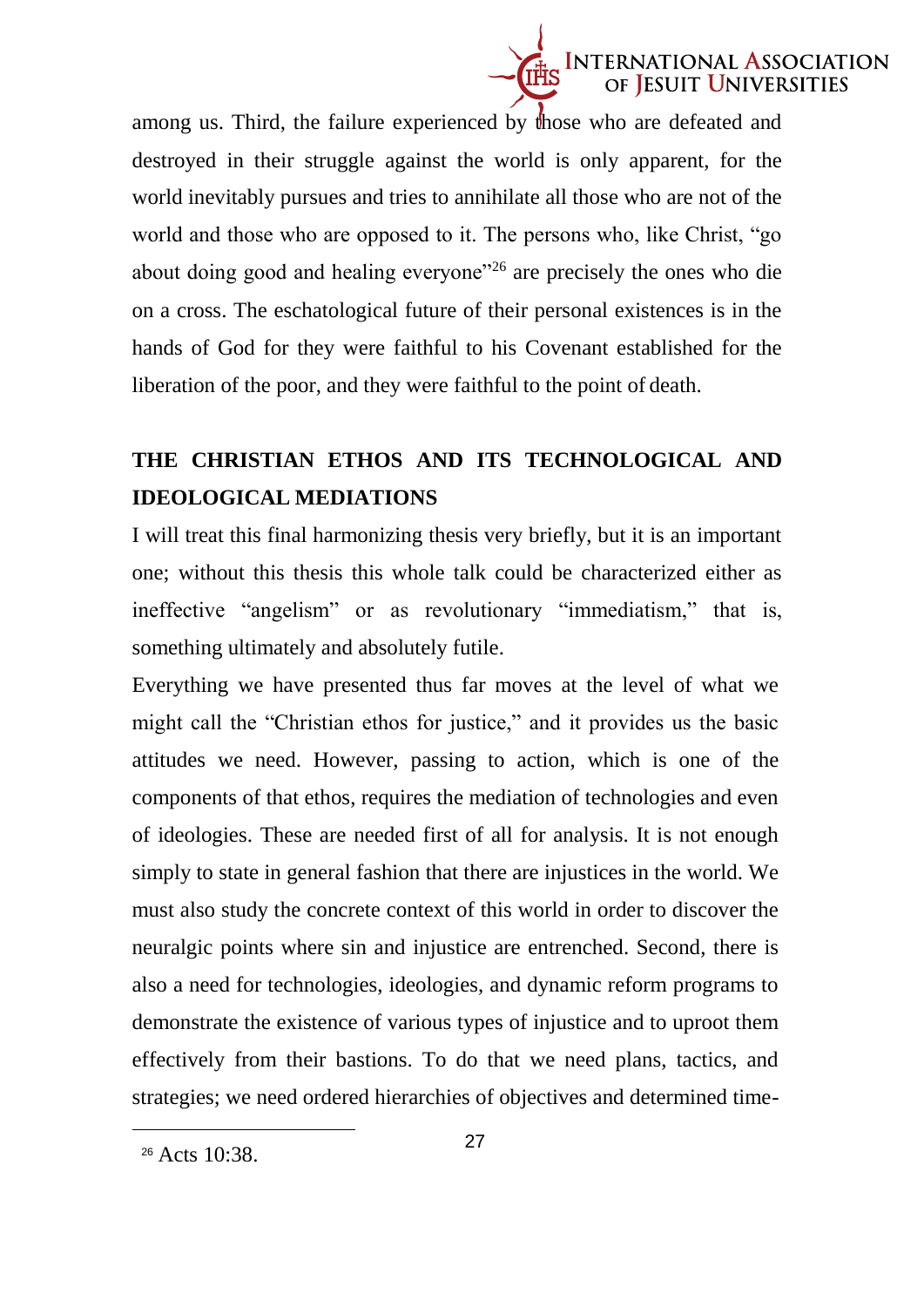lines; and these are almost always incompatible with the naïve demand for immediate results.

**INTERNATIONAL ASSOCIATION**<br>OF **JESUIT UNIVERSITIES** 

It is no simple matter to harmonize the simple Christian ethos in favor of justice and the technological and ideological mediations that are required by the ethos itself. A certain tension is inevitable and beneficial. Without the mediations the ethos is useless, but we must also remember that the ethos, if it lets itself become submerged in the complexity of the mediations, runs the risk of being suffocated or deformed or hopelessly lost in the labyrinth. We must not forget that the technologies and the ideologies, as necessary as they may be, are also the joint products of what is good and what is sinful. Injustice can also infect them, no matter what sign they carry.

breaks down the horizons within which human understanding likes to find The Christian ethos must make use of the mediations, but it must also judge them and relativize them and never allow them to become idols. The encyclical *Octogesima Adveniens* recognizes how much value there is in protest and in utopian ideals for gaining a critical perspective on ideologies and especially on the systems by which the ideologies seek to become concrete reality. "Such criticism of the established society often stimulates the future-oriented imagination not only to perceive the disregarded possibilities hidden within the present but also to direct itself towards a fresh future; it thus sustains social dynamism by the confidence it imparts to the inventive powers of the human mind and heart; and finally, if it remains open to the fullness of reality, it can respond anew to the Christian calling." We could affirm in this regard that what we have thus far called the Christian ethos in favor of justice is a utopian ideal characterized by—to continue citing *Octagesima Adveniens*—"the Spirit of the Lord, who animates a humanity renewed in Christ and continually security and the limits to which human activity would gladly restrict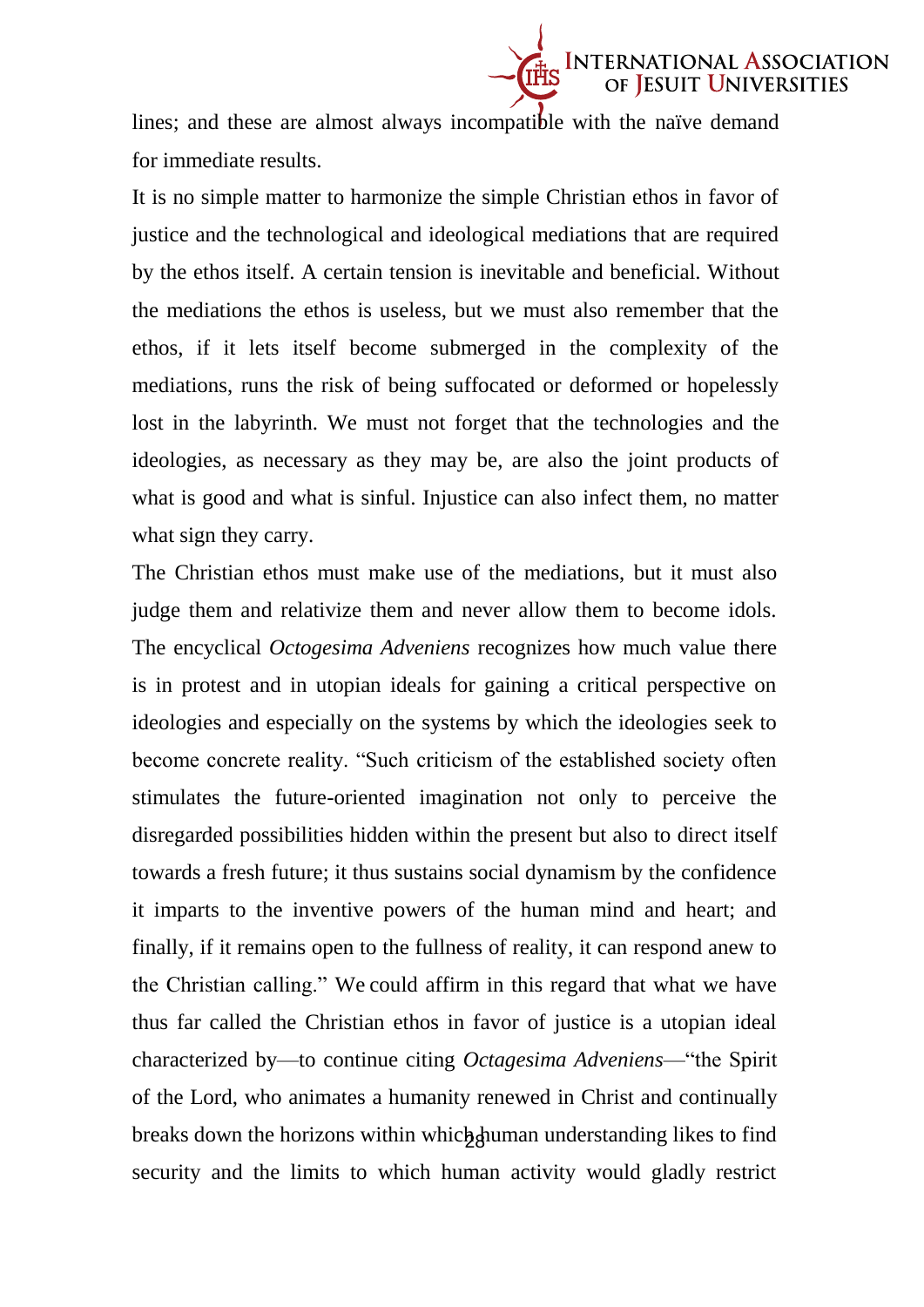itself. There dwells within men and women a power which urges them to go beyond every system and every ideology. … The dynamism of Christian faith here triumphs over the narrow calculations of egoism. Animated by the power of the Spirit of Jesus Christ, the Savior of humankind, and upheld by hope, Christians involve themselves in the building up of the human city, one that is called to be peaceful, just, fraternal, and acceptable as an offering to God."<sup>27</sup>

None of this, however, denies the need for technological and even ideological mediations. We may have a healthy reaction against the deification of particular systems and ideologies<sup>28</sup>—or against technology and science themselves when they become ideologies<sup>29</sup>— but that reaction should not make us think that we can build a better world without their help. *Octogesima Adveniens* also warns us about this danger: "The appeal to a utopia is often a convenient excuse for those who wish to escape from concrete tasks in order to take refuge in an imaginary world. To live in a hypothetical future is a facile pretext for rejecting immediate responsibilities."<sup>30</sup>

This is all the more true insofar as Christians can look to the Church and her hierarchy for spiritual light and nourishment. However, lay people should not imagine that their pastors are always great experts; they cannot be expected to give a concrete solution to every problem which arises, no matter how complicated, nor should their mission be conceived as such."<sup>31</sup> As a religious and hierarchical community, the Church can provide society with what we have called the Christian ethos for justice, which involves criticism, relativization, and demythologization of particular

1

<sup>27</sup> Paul VI, *Octogesima Adveniens,* # 37.

 $28$  Ibid., ## 25-26.  $29$  Ibid., ## 25-26.

<sup>29</sup>

 $30$  Ibid., #43.

<sup>31</sup> *Gaudium et Spes* (Vatican II. Constitution on the Church in the Modern World), # 43.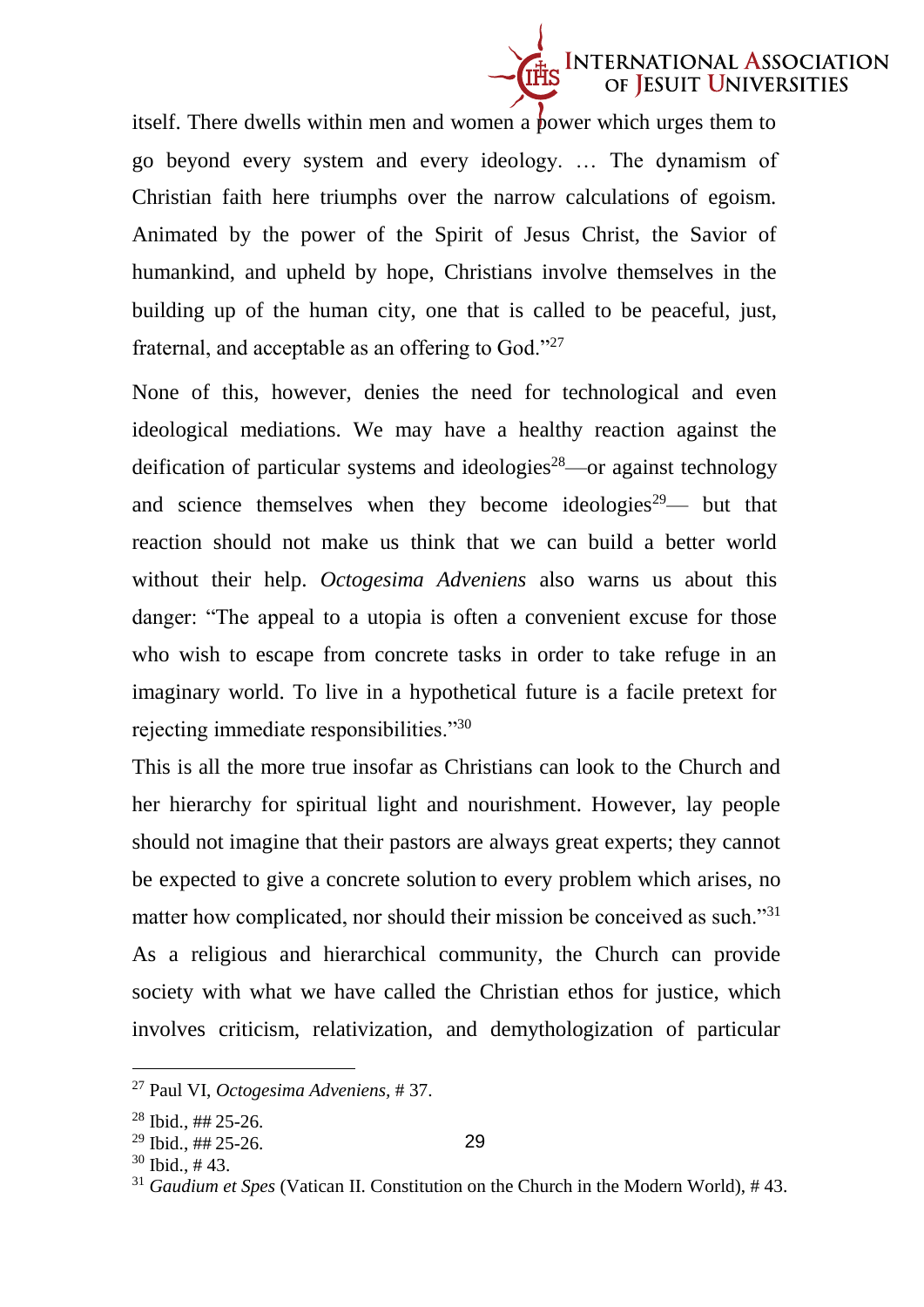systems and ideologies.

Such an ethos works for the "defense and promotion of the dignity and fundamental rights of the human person," and a constitutive part of her mission is "to denounce instances of injustice, when the fundamental rights of people and their very salvation demand it."<sup>32</sup> *Octogesima Adveniens,* however, warns us that none of this is sufficient by itself. "It is not enough to recall principles, declare intentions, point to crying injustices and utter prophetic denunciations; these words will lack real weight unless they are accompanied by a livelier awareness of personal responsibility and by effective action on the part of each individual."<sup>33</sup>

**INTERNATIONAL ASSOCIATION**<br>OF JESUIT UNIVERSITIES

To take the step into action, we need mediations, and every Christian must decide concretely how the mediations are to be handled. "The members of the Church … must accept their responsibilities in this entire area. … In this way they testify to the power of the Holy Spirit through their service to others in those things which are decisive for the existence and the future of humanity. While in such activities they generally act on their own initiative without involving the responsibility of the ecclesiastical hierarchy, in a sense they do involve the responsibility of the Church whose members they are."<sup>34</sup>

### **MEN AND WOMEN FOR OTHERS: PERMANENT FORMATION AND EDUCATION FOR JUSTICE**

After this long dissertation on the Christian notion of justice, I would be happy if we were able to gain from it just one fruit: the conviction that the we are far from completely assimilating this notion either in our

30

1

<sup>32</sup> *Justice in the World,* ## 36-37.

<sup>33</sup> *Octogesima Adveniens*, # 48

 $34$  Justice in the world, #38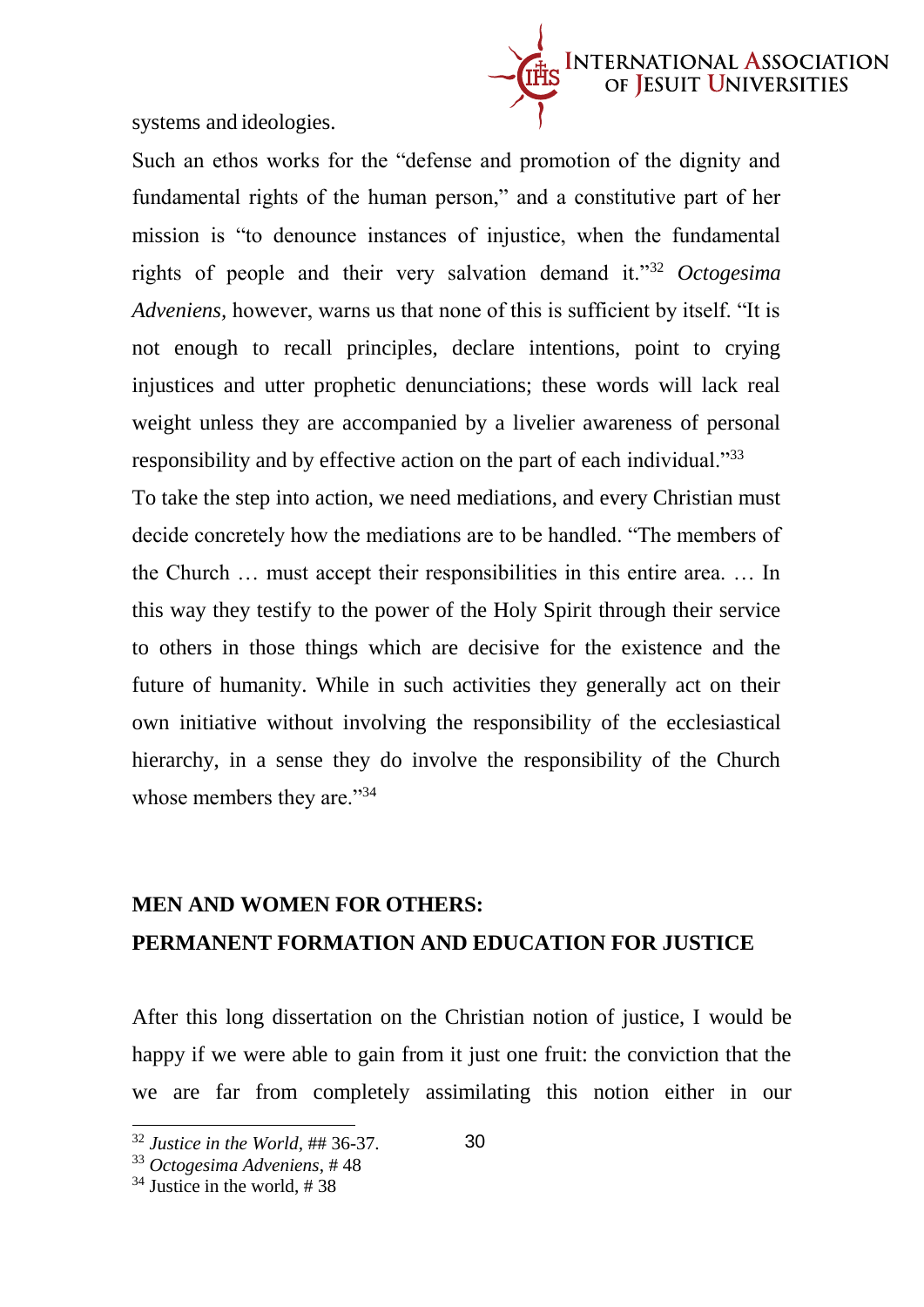spontaneous ways of thinking or in our practical activities. If we have come to this conviction, then we have taken a decisive step toward achieving the principal objective of this talk and even of this assembly.

The reason why we are meeting here is to rethink the meaning and the goals of our Alumni Associations, and we believe in principle that such associations are called today to be privileged channels of ongoing formation.

Today there is much talk of ongoing formation, but it is often understood in a very limited way. It is seen simply as a matter of updating our technical and professional skills so that we can keep up with the ever more challenging competition we face. Sometimes ongoing formation also includes the goal of reeducating people to live in a "totally different society" or to face the challenge of a continually changing world. This task is absolute necessary for living in today's world, but it cannot give us all we need. From the perspective of Christian values, such reeducation is a neutral task and can even be a negative one; it all depends on the basic orientation we have given to our existence. To the extent that we orient them toward others and toward justice, there is positive value in technical and professional training and in the ability to find new meaning in the midst of change; but if we use them only for our own personal interests or for our group interests, then they are negative. In any case, the concept of ongoing formation, as used in common parlance, lacks what is most specific to all Christian formation, namely, the call to conversion. Speaking about ongoing formation in Christianity means speaking about continual conversion, and today that means speaking specifically about formation for justice.

not really been educated for justice. Only when we become aware of this We were not joking when we began this talk by confessing that we have lack and make this humble confession, accompanied by a determination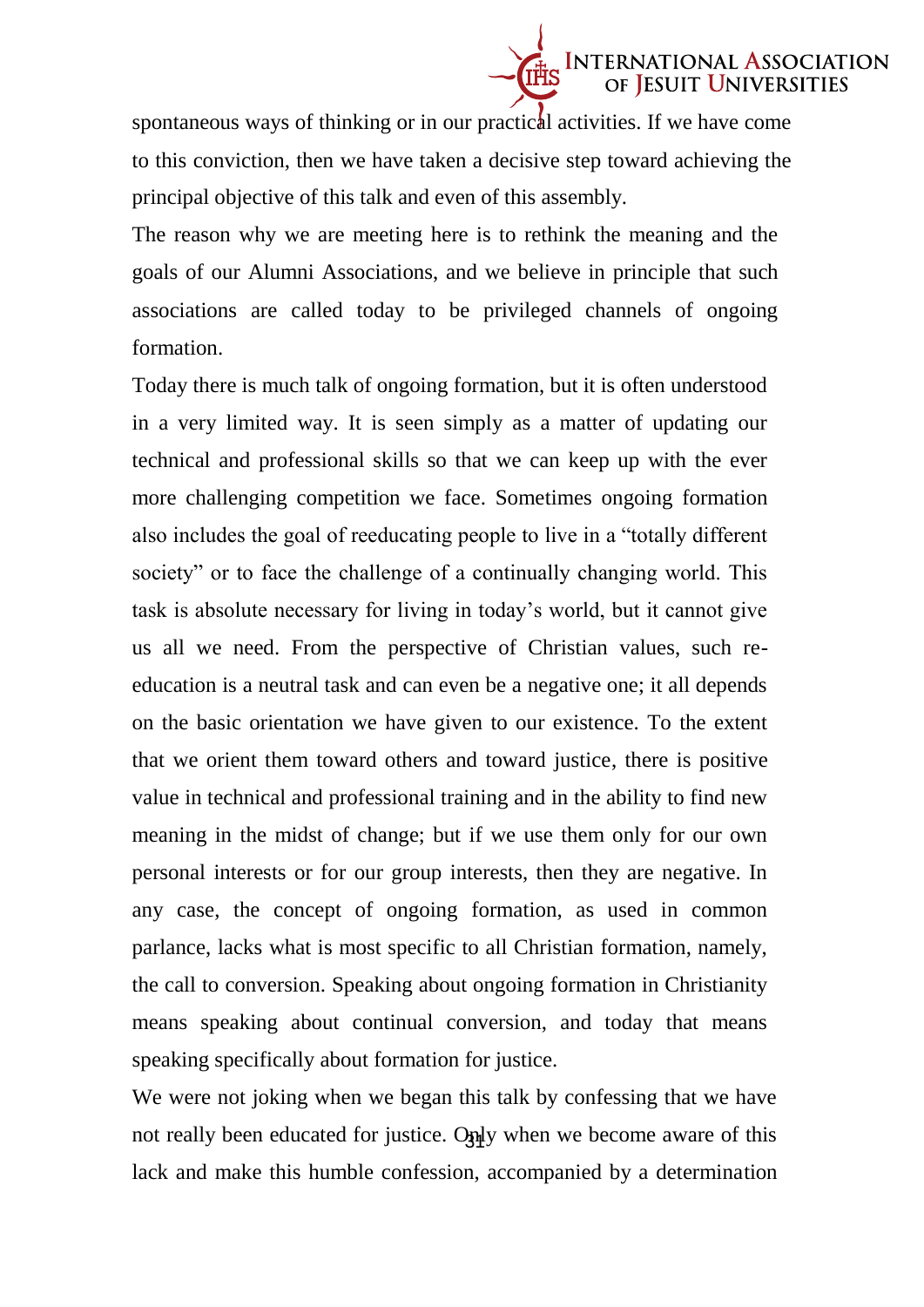to change, will it make sense for us to discuss seriously the problem of our own formation. Naturally, I leave to your own deliberations the analysis of the concrete forms which this formation for justice can and should take, and I also leave to your study and judgment the choice of the organizational means for putting it into practice.

Under the general motto, "men and women for others," I am going to limit myself in this second part of my talk to sketching out three series of considerations. The first will try to justify our use of this expression and explain the meaning we have given it. The second series will consider one indispensable quality that those "men and women for others" should have today if they truly want to serve others effectively: they must be agents and promoters of change. The third series will deal with another important and quite radical condition: that of being a person docile before God. "Men and women for others" should be persons who are impelled by the Holy Spirit, the Spirit whose anointing will endow them with flexibility and sensitivity in their most inward being. Thus inspired, they will be able to discern, hear, and follow the Spirit's voice, which will be made manifest to them in the works which the same Spirit accomplishes in the world, in the entire life of the Church, and in their own personal depths. All this will take place in the light of a continual re-reading of the Gospel message, which will release little by little, in an unending process, the fullness of its meaning and its demands.

## **MEN AND WOMEN FOR OTHERS: JUSTIFICATION AND MEANING OF THE PHRASE**

### 32 **PRELIMINARY CONSIDERATIONS**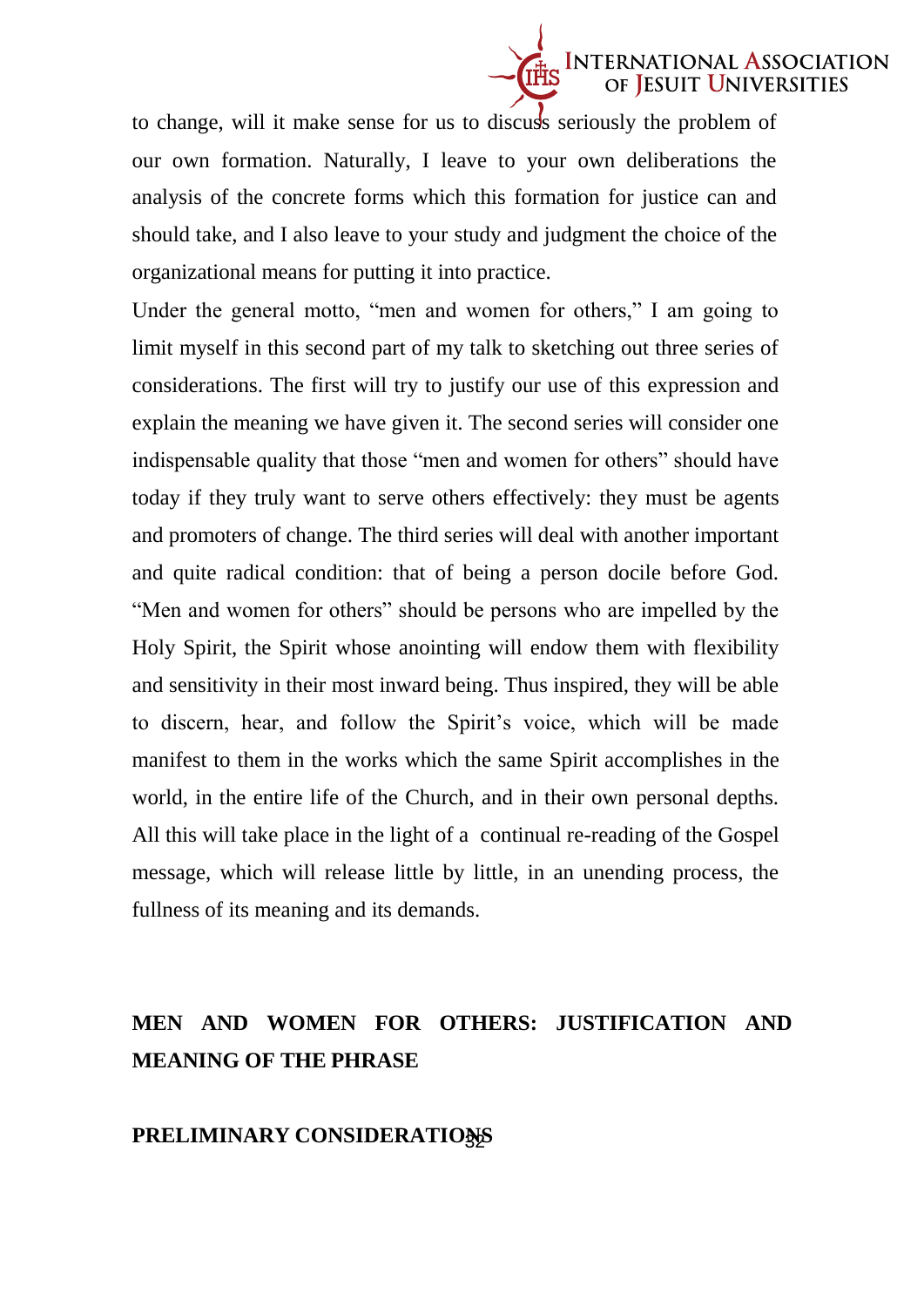My first approximation will be of a philosophical nature but without any pretensions. It seems that the human person may be characterized as a "being for self," that is, a being centered on himself or herself. Simple reflection on the data of our experience provides us with evidence that a being's degree of plenitude and perfection increases in proportion to its internal capacity for self-centralization, which paradoxically coincides with the degree of its complexity. The most perfect beings are at once the most centralized and the most complex: we move from protons to atoms to simple molecules to crystals to macromolecules to viruses to protozoan cells to complex plants, which harmonize and unify millions of cells, and finally to animals, which have even greater complexity and yet also a greater centrality, giving them sensation and movement.

Finally there are human beings, possessed of the radical centrality that endows them with consciousness. Thanks to their intelligence and the power they derive from it, human beings tend to dominate the world by taking control of it and orienting its activities to themselves.

certainly dimensions that enrich us, but they are such only to the extent Nevertheless, we also know from experience that human beings can "lose their center" when they become too self-centered. Each human person is a spiritual center endowed with consciousness, intelligence, and power. But we are centers who are called to go out of ourselves, to give of ourselves, and to reach out to others in love. Love is the definitive and encompassing dimension of human beings; it is the dimension that gives all the other dimensions their meaning, their value, or their lack of value. Only the person who loves becomes fully realized as human. We are most truly persons not when we close in upon ourselves but when we open up to others. Our "knowing" and our "having," that is, our centering on ourselves and appropriating things through intelligence or power, are that they do not close us off to other persons but rather enhance our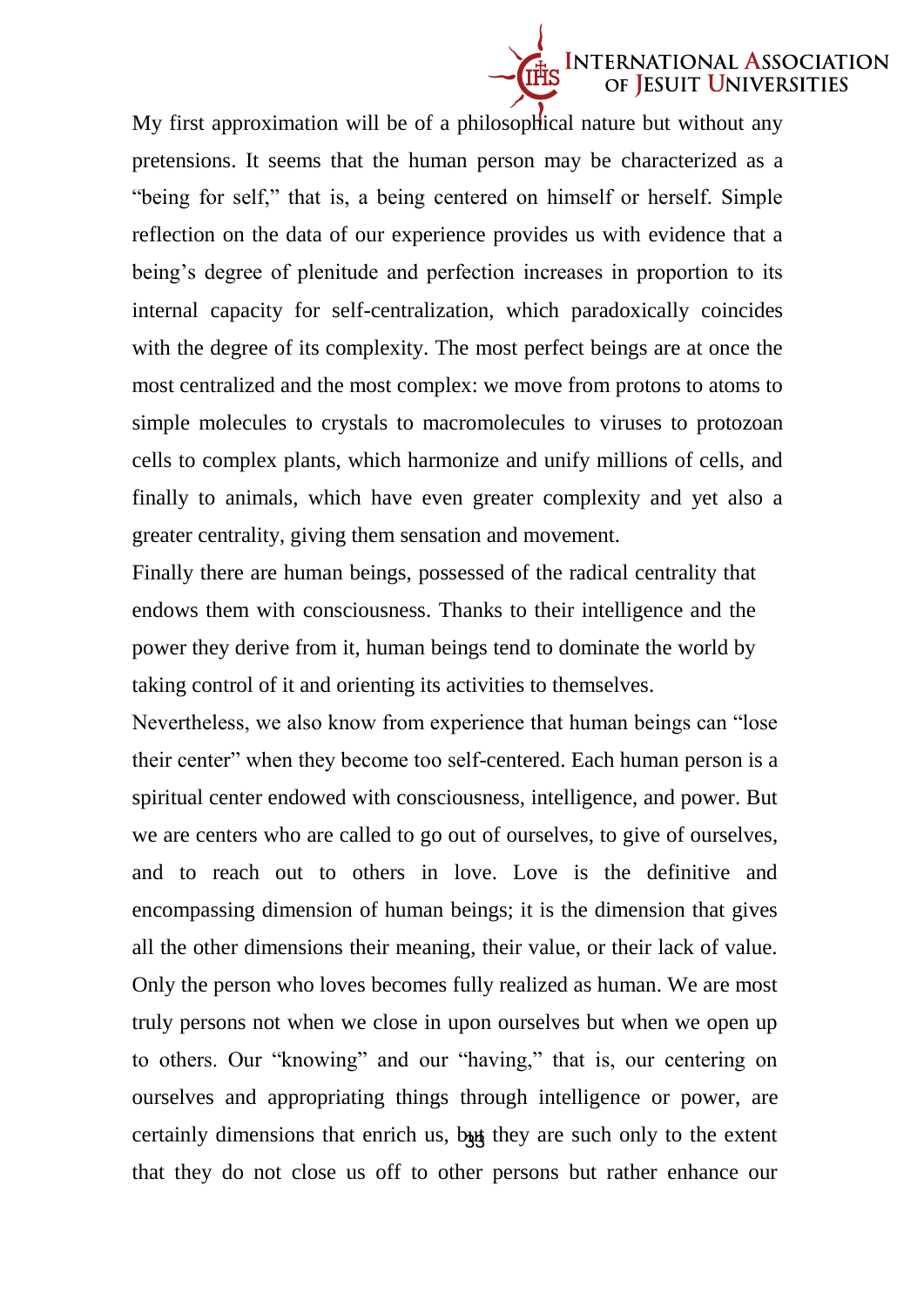

loving self-donation to others. When people not only increase their worldly "knowledge" or "wealth" but also place them at the service of humanity, they are carrying out the task of humanizing themselves and humanizing the world.

### **THE DEHUMANIZATION OF EGOTISM**

Frequently, however, things happen otherwise, and the centralizing movement stops within the person. When there is an accumulation of "knowledge" and "power" and "wealth" and they are used exclusively to serve oneself and are withdrawn from others, then the process becomes perverted and dehumanizing.

First of all, the accumulating process dehumanizes the direct victims of the conduct. The least that can be said of persons who do not live for others is that they contribute nothing to their sisters and brothers. The first step in the ladder is thus a sin of omission of which we are almost never conscious. This sin can take the form of simply a listless existence, or it can go further and take the form of an existence based on speculative transactions. In this group can also be placed those who participate positively in the productive process (by contributing to the growth of wealth or knowledge), but who take such advantage of their situation of privilege and power in setting the terms of contracts that those who are weaker end up with a negative balance.

so doing they displace from the centers of power great multitudes of Let us suppose, however, that we are in a situation where there is still no type of unjust appropriation. Those persons who live for themselves alone fail to contribute anything to society, but what is more, they tend to accumulate ever greater parcels of knowledge, power, and wealth, and in persons, leaving them marginalized.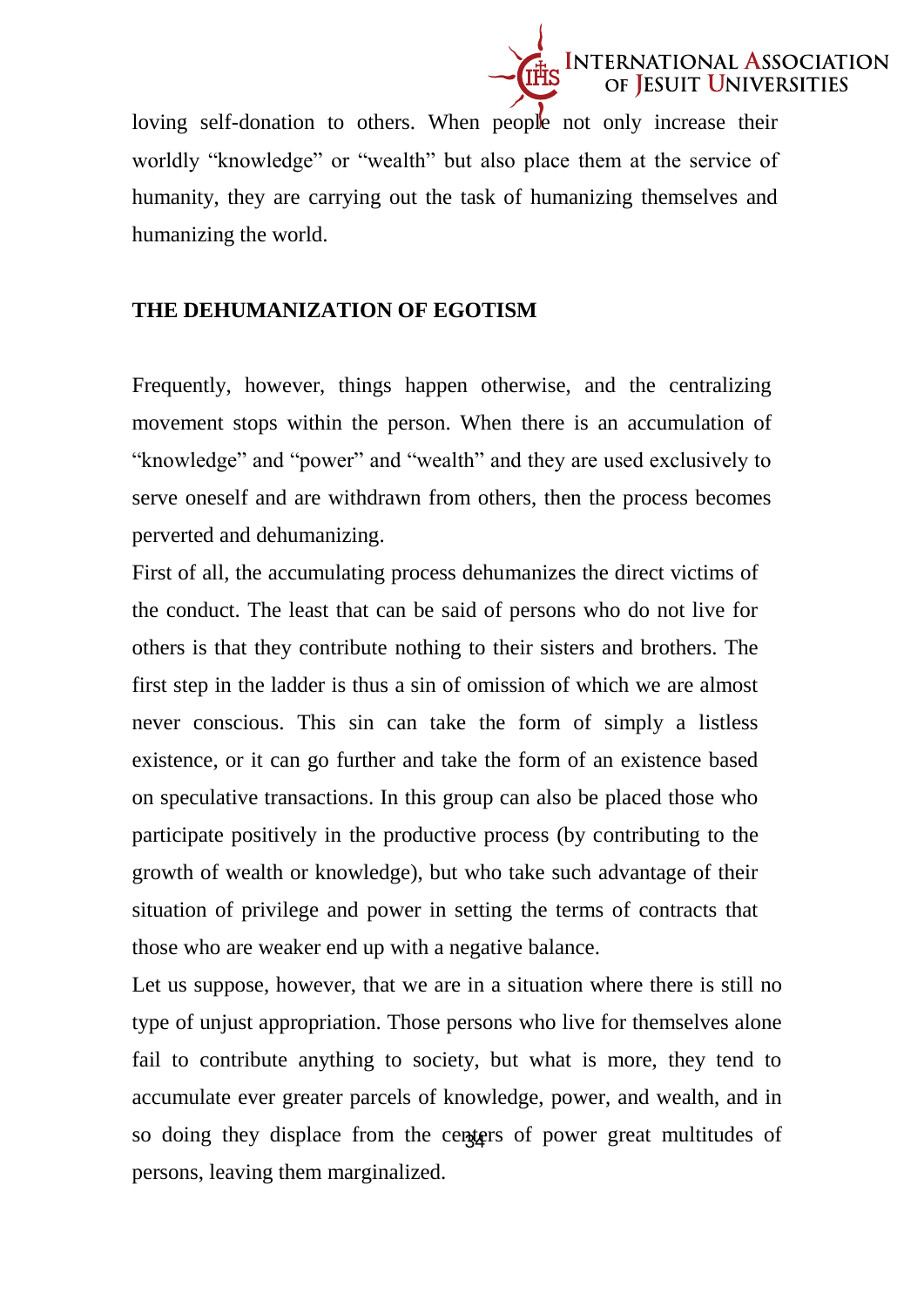Not only that, but selfish persons do not humanize things, for the only way that things can be humanized is by putting them at the service of others. Instead, they convert human persons into things, making them objects of exploitation and domination and appropriating to themselves part of the fruit of their labor.

Second, at a more radical level, those who do not live for others dehumanize themselves. Such cases are unfortunately very common because, for such dehumanization to take place, it is not necessary to take advantage of others in reality; it is sufficient simply to desire to do so. Many persons who are victims of the indifference or the oppression of others also become tyrants over themselves (and sometimes over other persons as well) simply because they have assimilated the behavioral patterns of their oppressors. Almost all of us—especially those of us imprisoned by the subtle webs of consumer society—take an active part in this suicidal work of dehumanization.

have the conviction that we have triggiphed in life, not when we have If we're honest, we'll admit that we all tend to evaluate ourselves by the same criteria that society uses to evaluate us. And modern society does not value people for what they *are* or even for what they *know,* but simply for what they *have* or what they *can obtain*. Power and wealth are the measures of value. Our spontaneous tendency, therefore, is to identify with our wealth. In the eyes of others and in our own eyes, our being and our value are measured by the wealth we possess. When this happens, wealth very quickly ceases to be a means and becomes rather an end. Human beings need very few things to live humanly, but their desires know no limits when their value is measured by wealth or by the power they possess. Even when we complain about being treated as "things," we actually make ourselves into things when we identify with our wealth. We given disinterestedly to others but when we have gained a position, won a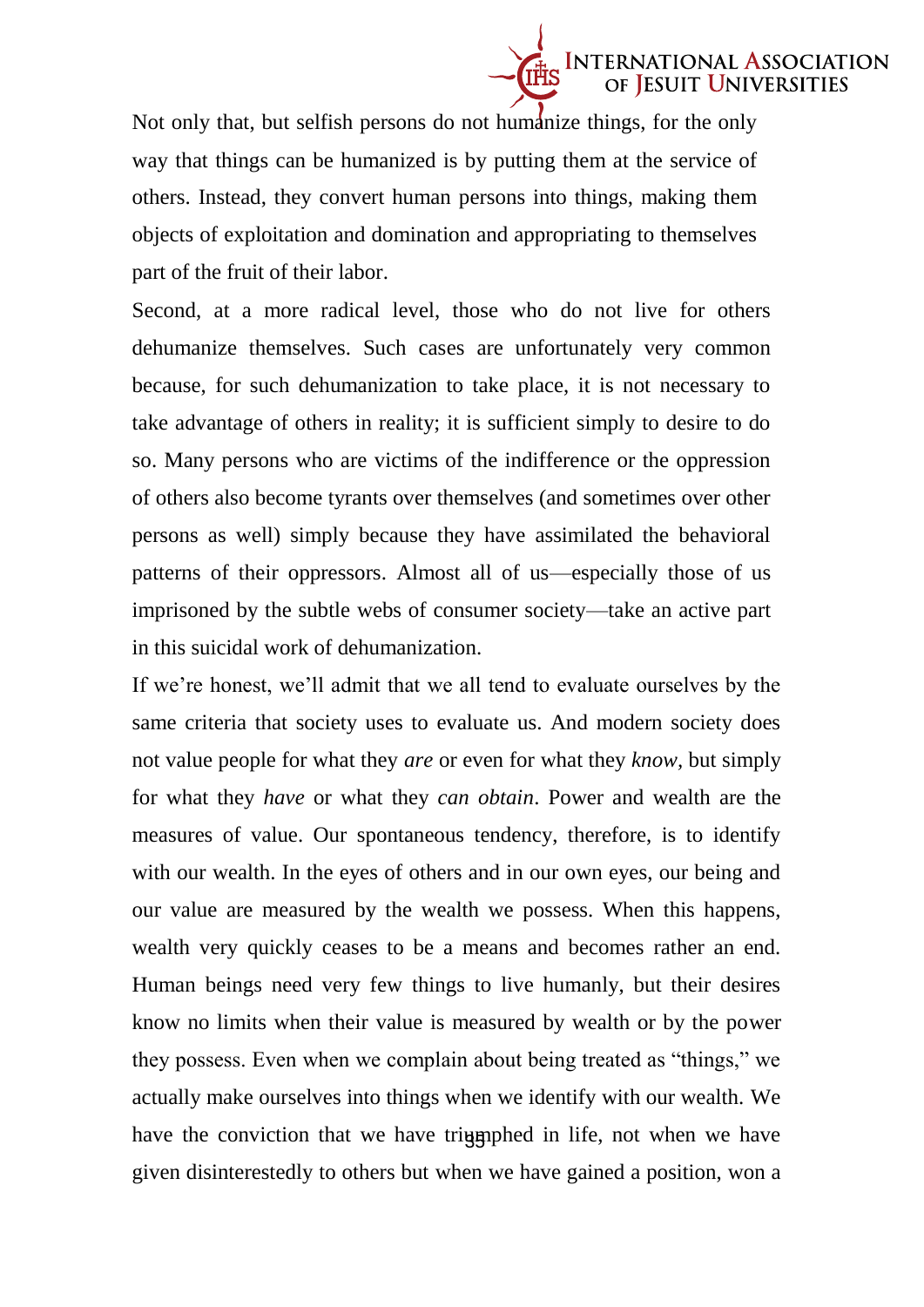business deal, exercised influence, bought a farm, or fattened our stock portfolio.

**INTERNATIONAL ASSOCIATION<br>OF JESUIT UNIVERSITIES** 

Nevertheless, something deep within us gets revealed each time we define ourselves in terms of things. We feel frustrated. In our depths we know that what we possess does not determine who we are or what we are worth. We want simply to be ourselves, but we don't dare to break the vicious circle. We strive to "have even more" or, what is worse, to "have more than others," thus making life into a senseless competition. The spiral of ambition, competitiveness, and self-destruction twists endlessly over itself, in ever wider circles that bind us with ever greater force to a dehumanized, frustrating existence. As a result, it becomes ever more necessary to increase our power and improve the efficacy of the mechanisms that produce oppression and yield profit. In this way, our dehumanization of ourselves leads directly to the dehumanization of others, which we spoke of in an earlier section.

This brings us to the third dehumanizing aspect of our selfish attitudes: not only do they dehumanize ourselves and others, but they dehumanize social structures as well. This is one of the clearest examples of what I called "objectified sin" in the first part of my talk. As a result of our sins of selfishness and our dehumanizing acts, which not only exploit others but also destroy our own human integrity, sin becomes hardened and objectified into ideas, structures, and anonymous organisms that escape our direct control. Sin installs itself in the world as a titanic force that has us firmly in its grip.

#### **THE HUMANIZATION OF LOVE**

How to escape from this vicious circle? It truly is a circle, because the three dehumanizing effects of unrestrained selfishness weave themselves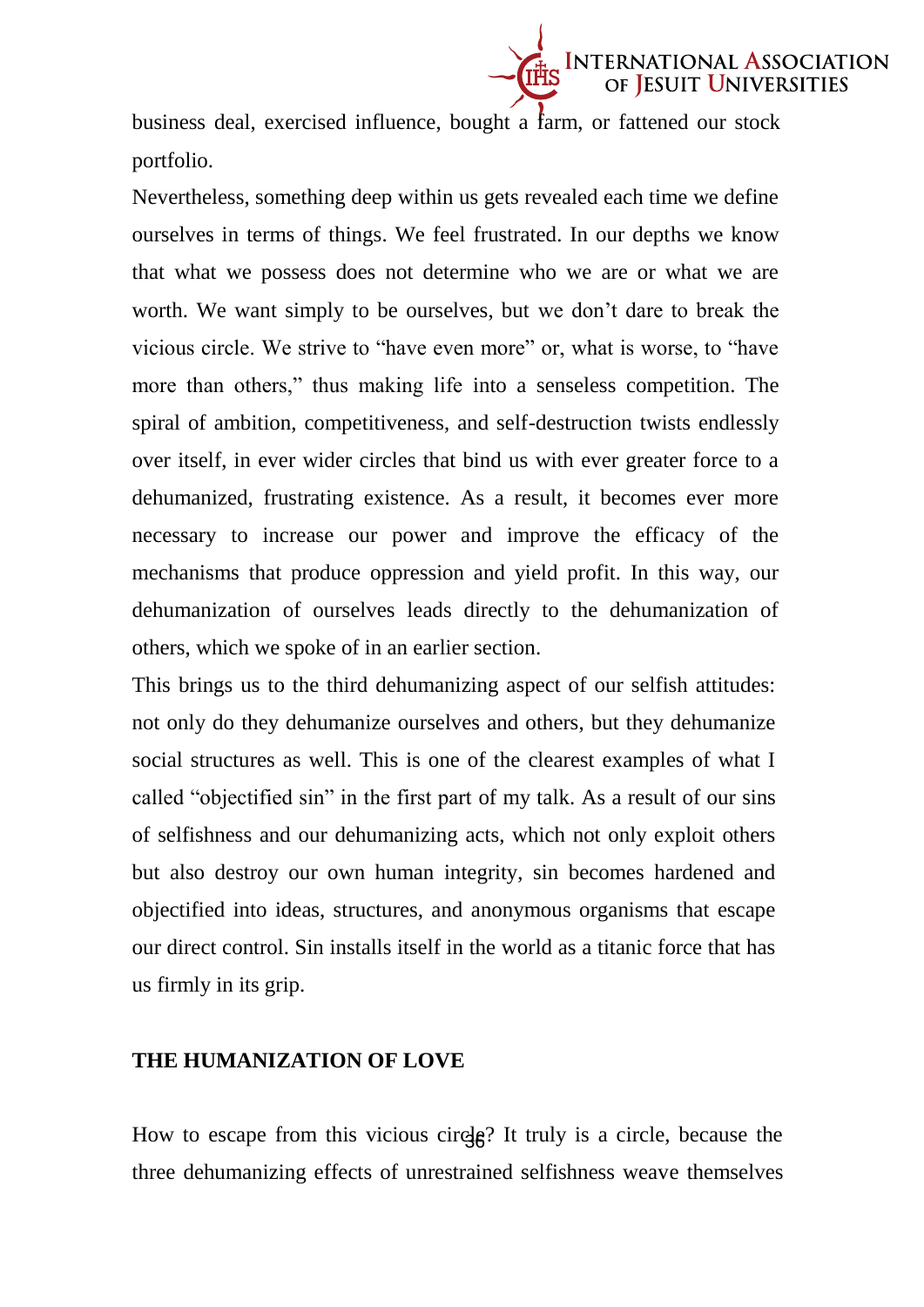tightly together to form a knot that is nearly impossible to untie. We are well aware that personal egotism, the sum total of all our personal attitudes of selfishness, is at the root of this whole process. But at the same time we feel that it would be useless and even suicidal to try to live lives of love and justice in a world where most other people are selfish and unjust and where injustice and selfishness have become structurally entrenched.

Such lives, however, are precisely what the Christian message impels us to live; in fact, they are the essence of Christian ethics. Saint Paul wrote something that illustrates precisely what I'm trying to tell you; he stated, "Do not be overcome by evil, but overcome evil with good."<sup>35</sup> As we'll see, this teaching reflects the teaching of Christ about love of enemies; it is the touchstone of Christianity. We would all like to be good to others, and all of us, or at least most of us, *would* be relatively good in a good world. What is difficult is being good in a bad world, in a world where structural selfishness and the selfishness of others assault us from all sides and threaten to annihilate us. When that happens, we believe that the only possible reaction is fighting evil with evil, selfishness with selfishness, hate with hate; if possible, we would even destroy the aggressors with their own arms. But that is precisely the moment when evil conquers us most thoroughly and most deeply. Not only does it destroy us externally, but it also dehumanizes us and perverts us from within. It inoculates us with its own poison; it makes us evil. That is what Saint Paul calls being overcome with evil.

Evil can be overcome only by good, hate only by love, selfishness only by generosity; all those are necessary in this concrete world in order to implant justice. In order to be just, we have to do more than simply refrain

<sup>35</sup> Rom 12:21.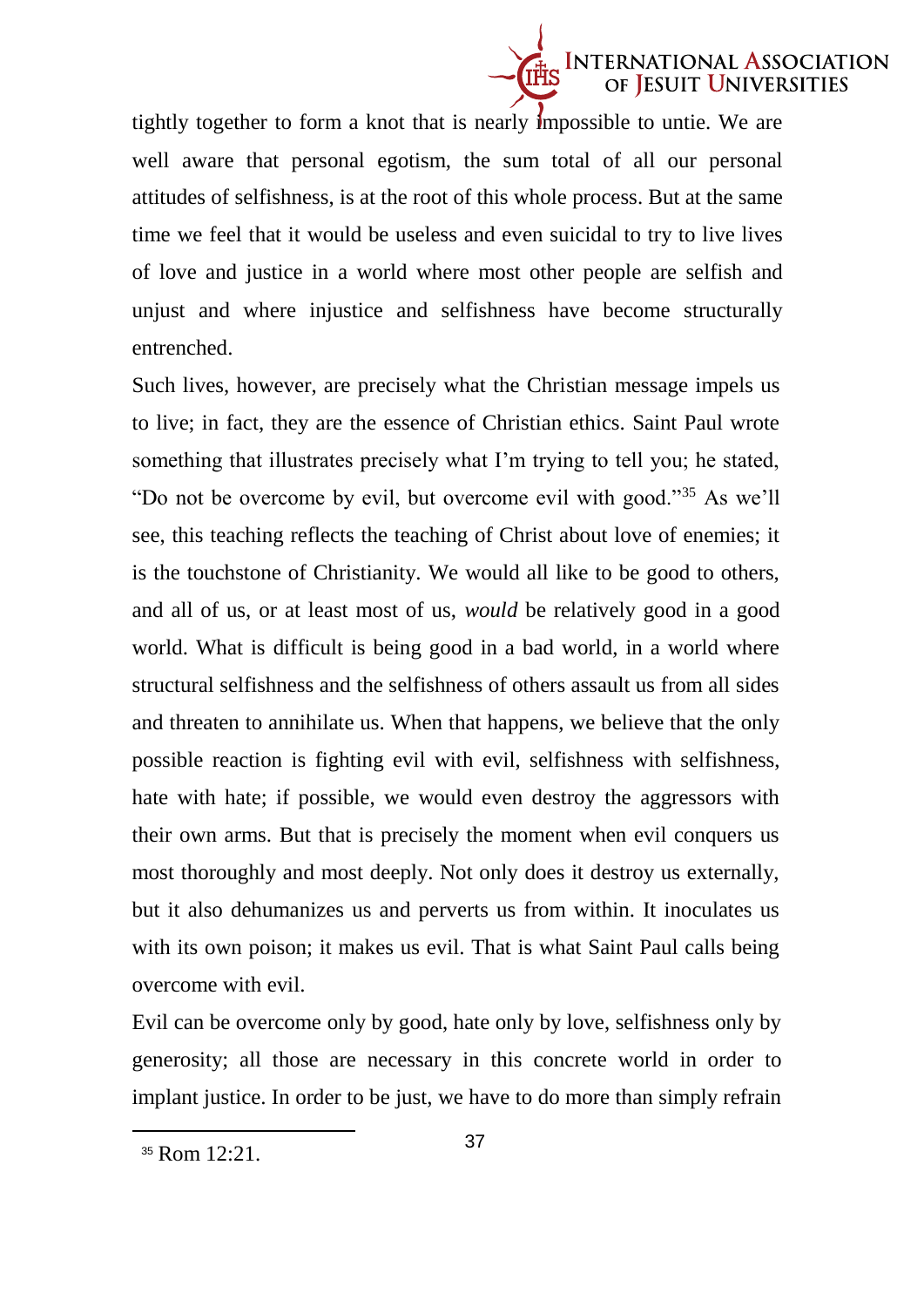from contributing to the already gigantic reserveof injustice in the world; we must also voluntarily experience the effects of injustice, we must refuse to continue playing its game, and above all we must replace its dynamic of hatred with the dynamic of love. For that purpose, we need more than the love of the self-interested, who love only their friends and hate their enemies. That is no solution; at best, it maintains the status quo. Christian love, in contrast, is like God's love, which makes the sun rise on both the good and the evil.<sup>36</sup> This creative love does not love only what is lovable; it loves everything, and by the power of love makes it everything that is loved lovable.

In the same passage Saint Paul tells us: "Bless those who curse you; bless and do not curse them. … Do not repay anyone evil for evil, but take thought for what is noble in the sight of all. If it is possible, so far as it depends on you, live peacefully with all. Beloved, never avenge yourselves. … No, if your enemies are hungry, feed them; if they are thirsty, give them something to drink; for by doing this you will heap burning coals on their heads"<sup>37</sup>—those are burning coals of affection that will eventually soften their hearts and restore their humanity. We must sow love in this way, planting the seeds of love where there is no love so that one day we may harvest love. It is true that, between the sowing and the harvest, the grain of wheat may just possibly die. Only the grain that dies bears fruit. But herein lies the true victory, the victory in which there are no losers. We were saying before that when other people's hatred of us gives birth to hatred in ourselves, we are the losers; we are the ones who are overcome, even when we succeed in crushing our enemy. But when we respond to hatred with love and even give our lives

<sup>36</sup> Matt 5:43-48.

 $37$  Rom  $12:14-20$ .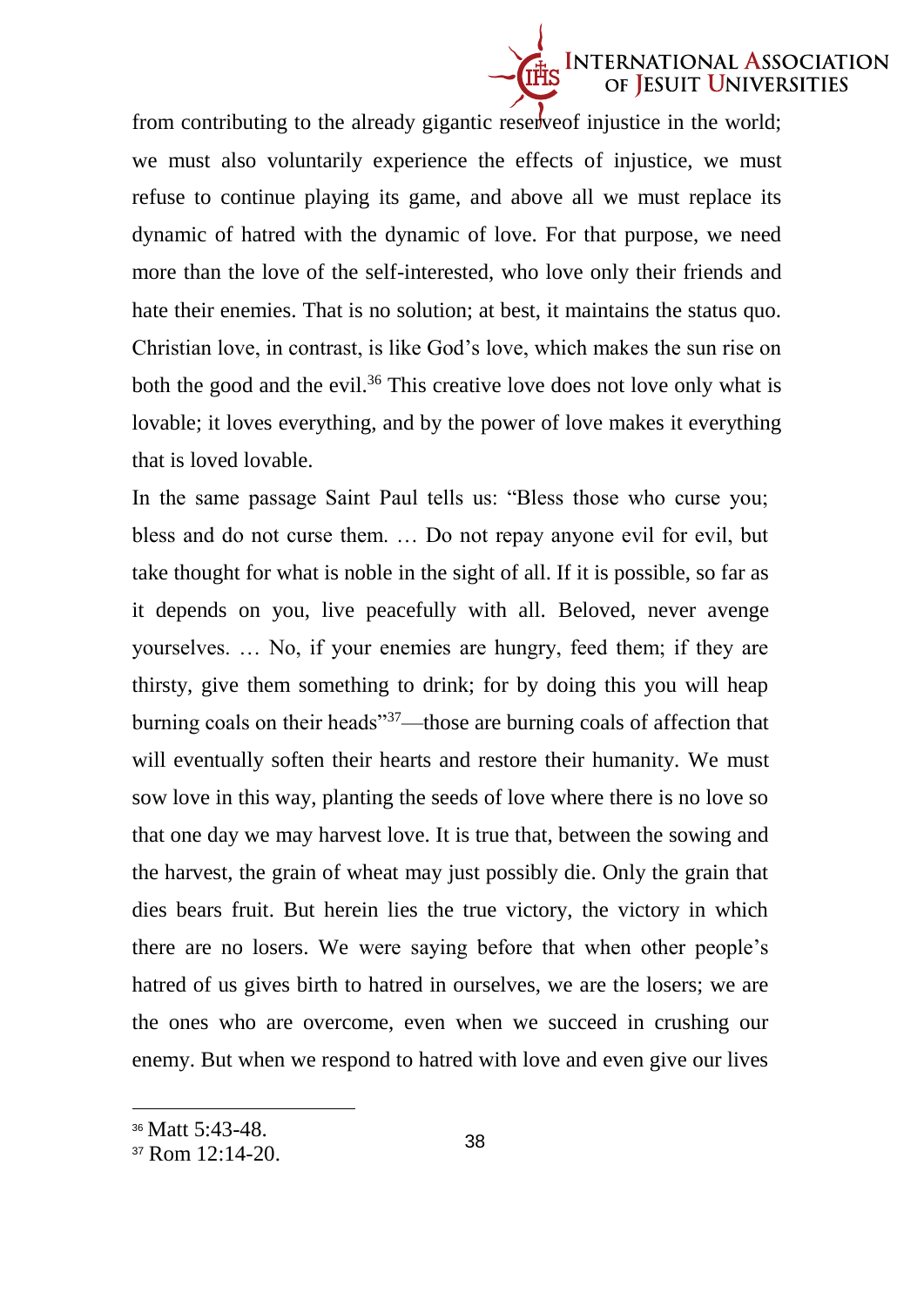if necessary, as Christ did, loving and forgiving our enemies, then most probably we are the ones who will end up infusing our love into others. That is when we most truly overcome, by achieving a complete victory in which there are no losers but only winners because our enemies have become our friends, our sisters and brothers.

The great difficulty is that all this seems to us quite lovely but hopelessly ineffective. We do not have faith in love. Nevertheless, nothing is more effective than love. In fact, if we were to use this strategy of God, then the pain and suffering that human beings experience in constantly defending themselves and in futilely trying to implant a bit of justice in the world would be much less than it is. Many people, even those with high ideals and noble aims, are willing to kill for the sake of establishing justice in the world. Indeed, many are willing to die fighting for that goal. But there are very few who are willing to die simply loving. Yet it's almost never necessary to go that far. Normally it's enough just to love and put up with some of the consequences of loving. In order to drive back the realm of injustice significantly, I think it would be enough simply to reproduce a series of well-coordinated groups of valuable people whose lives are guided by the spirit I'm speaking of here, which I will try to describe more concretely in the following section.

### **AGENTS AND PROMOTERS OF CHANGE**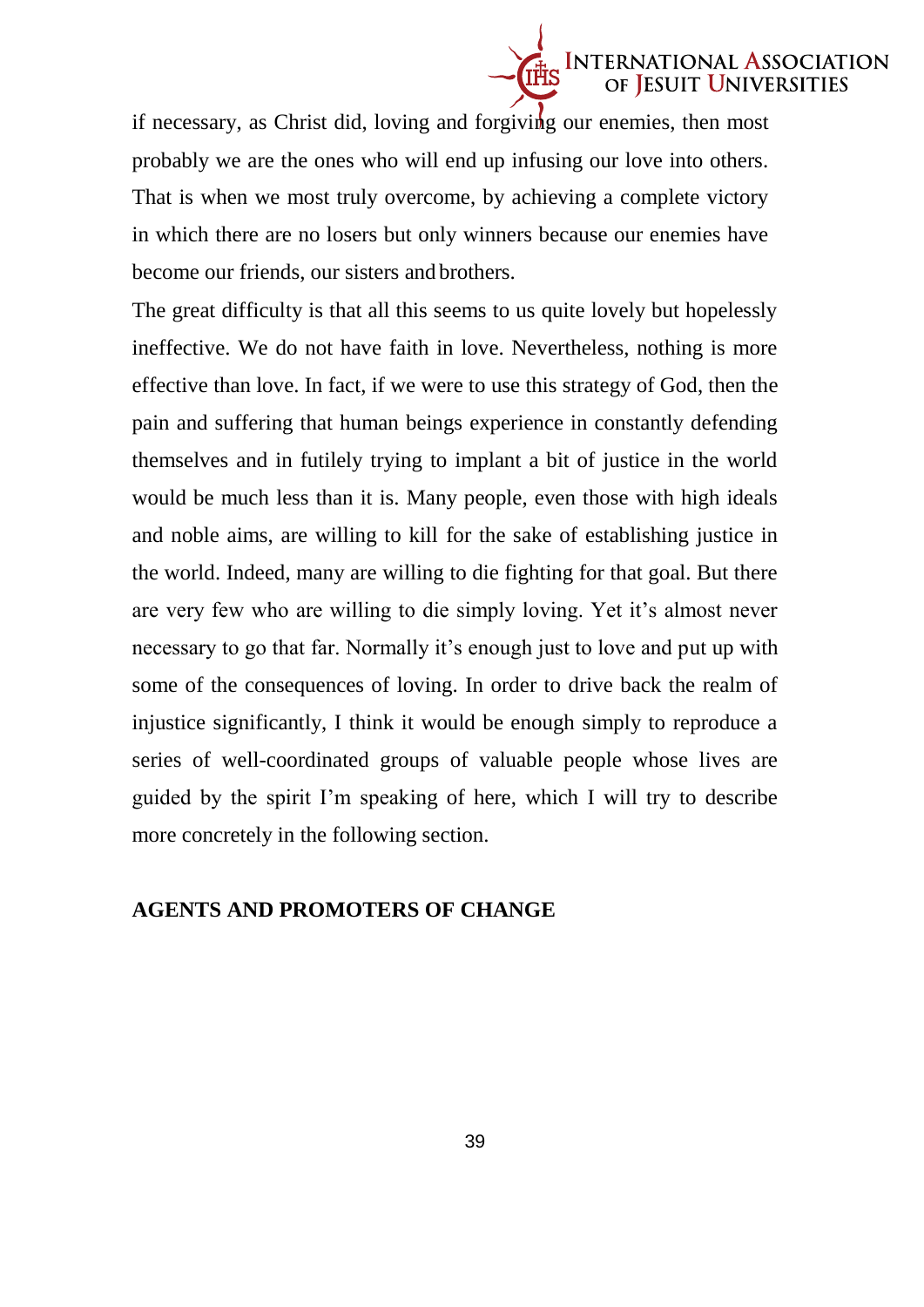Let us not forget that, although the root of the kingdom of injustice is within ourselves (which is why we dedicate our best efforts to reeducating and reforming ourselves), injustice is structurally embedded in the world and functions independently of any individual. What is more, we cannot completely change ourselves if we do not change our world. Education for justice is therefore educating for change; it means forming men and women who will be effective agents for change and transformation.

As we saw in the first part, what we need is a formation that enables us to analyze the situations that must be transformed in each concrete case and to elaborate efficient strategies and tactics for attaining the goals of transformation and liberation. That task obviously exceed the objectives of this talk, although it possibly does not exceed the objectives of the Alumni Associations. I believe that you alumni, among yourselves, should undertake initiatives of this type at different levels, with diverse degrees of coordination, and with a wide latitude of pluralism.

Here I will limit myself simply to indicating some very general attitudes which I believe we should form part of the tactics we develop in everything we undertake. I wish also to call attention to the need for us to stimulate a forward-looking imagination, that is, an imagination that makes us take very seriously the task of building a better future for humanity.

### **GENERAL ATTITUDES FOR PROMOTING CHANGE**

<sup>46</sup> Jadopt these attitudes and apply them in coordinated action. I'm going to enumerate just three general attitudes that will contribute effectively to change, especially when diverse groups

The first attitude is a firm resolve to a much simpler tone to our individual, family, social, and collective lives by refusing to take part in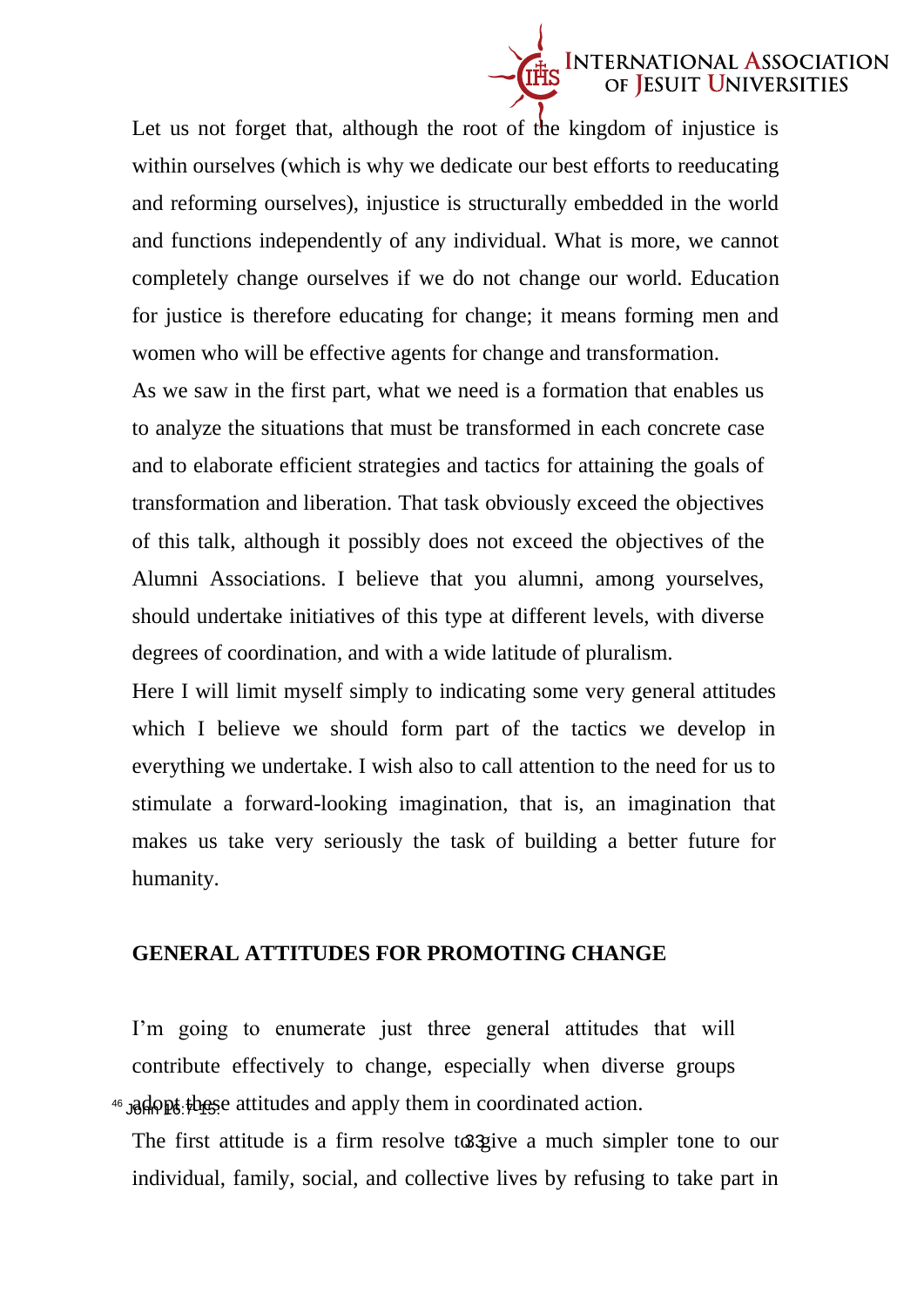the spiral of luxurious living and social competitiveness. Making drastic reductions in our festivities, our gifts, our clothing, and our accoutrements would free us from the need for certain (perhaps rather dubious) sources of income or would allow us to direct such income generously toward others. Such reductions would also serve as a symbolic gesture of tremendous social efficacy.

46 ceremony in which the love between the spouses would be honored; they would both promise to support one 3gnother mutually and to form a Let me give you one very simple example. Celebrating a certain class of wedding easily costs a half-million to a million pesetas. Such extravagance is not necessary in order to attain the legitimate and deeply human satisfaction of bringing good friends together for such a moment. If we're really sincere, we'll admit that we're aiming for more than conviviality; the wedding becomes a question of social prestige, and often it's even a calculated scheme of exchanging gifts. Such costly weddings also have the disturbing social consequence of inciting social competitiveness; the people among whom we move cannot be disappointed; the next wedding has to be better still, and the money to pay for it has to be gotten in any way possible. This is just another turn in the screw of luxury and oppression, which gets twisted ever deeper into the structure of the world and becomes firmly fixed there. The decadent example spreads, and those with fewer means join the game as well, often spending money they don't have. Thus to the foolish idol of prestige are sacrificed values that are much more fulfilling and profound, such as a reasonable honeymoon, a comfortable apartment for the new couple, etc. What would happen if a group of Christians, publicly announcing their decision, were to break with the usual ways of acting? At the explicit desire of the couple, guests would invited to a simple, truly religious

community open to helping others and to working for great humanization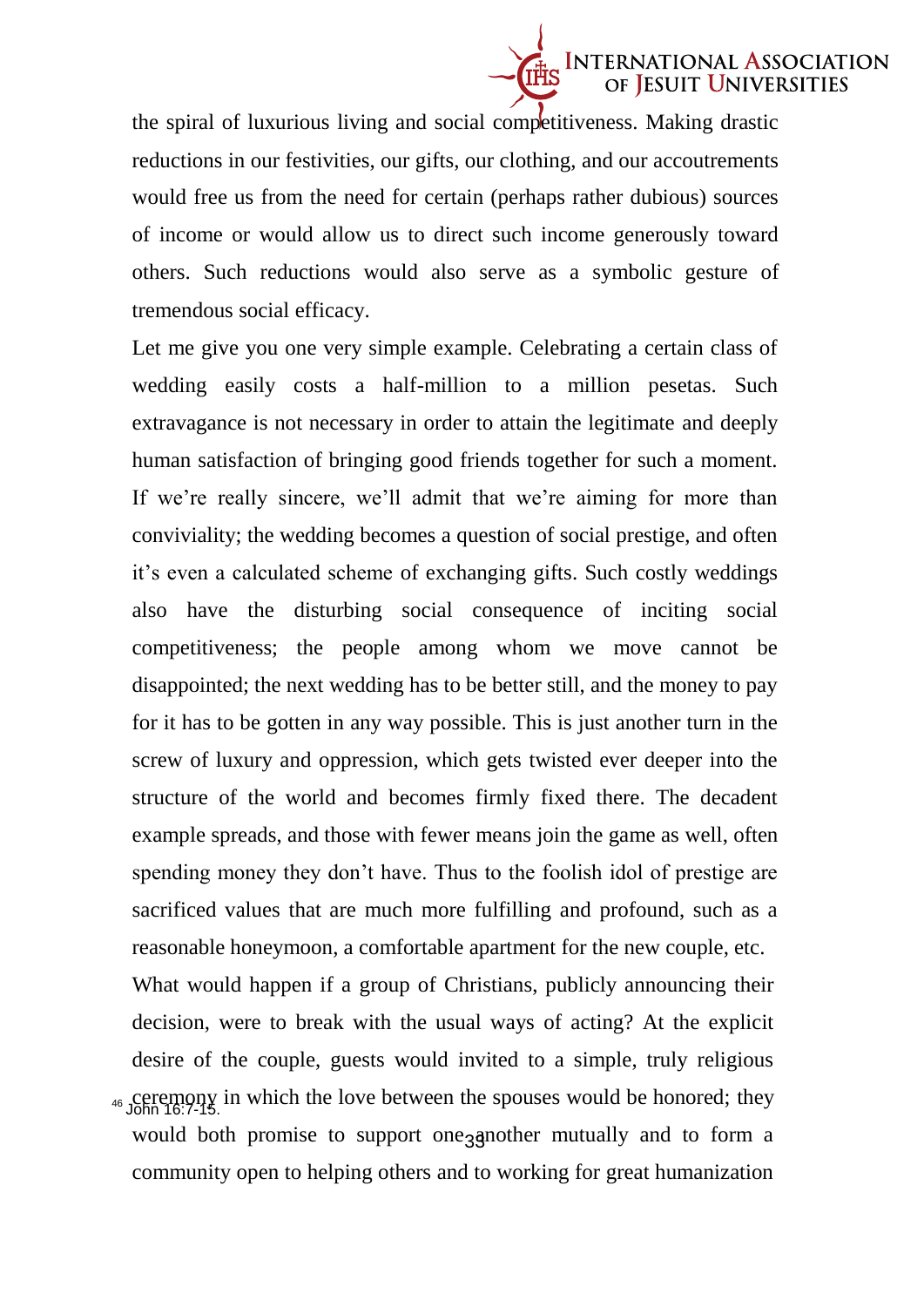of the world. Such a ceremony would be accompanied by a frugal repast with the guests and the donation of a hefty sum—the largest expense of all—to some work of human development.

The example has value but only as a symbol. Such a symbol would serve no purpose at all unless it truly expressed a totally new conception of a way of life which needs to be made concrete in many other details. We must form men and women who are not enslaved to a consumer society and whose lives are not ruled by the desire to be and to appear a little better than others. Rather, their ideal should be to trail always slightly behind others in order to unscrew bit by bit the screw of luxury and competitiveness.

<sup>46</sup>John 16:7-15. the TV advertisements and the display windows of the stores, rejoice with satisfaction in their own freedom and are able to exclaim, "What a lot of They should be men and women who, instead of feeling compelled to buy everything that the next-door family has managed to buy, are able to do without many things that others in like circumstance do without and that most of humankind must willy-nilly do without. The ancient counsel of moralists, when they were trying to determine what level of luxury was in keeping with the Gospel, was that Christians should adopt without excess whatever was customary at each social level. But this counsel is no longer useful since it presupposed a static society that was concerned only about individual justice. Such a society could not even conceive that the very social structure which determines those different social levels was itself an incarnation of injustice. Since that is in fact the case, the only attitude that can be considered truly moral in our day is one which strives to dismantle and level out the established social pyramids. Viewing it from another perspective, we need to form truly liberated men and women who are not slaves of consumer society—men and women who, when viewing things I can do without! How free I am!"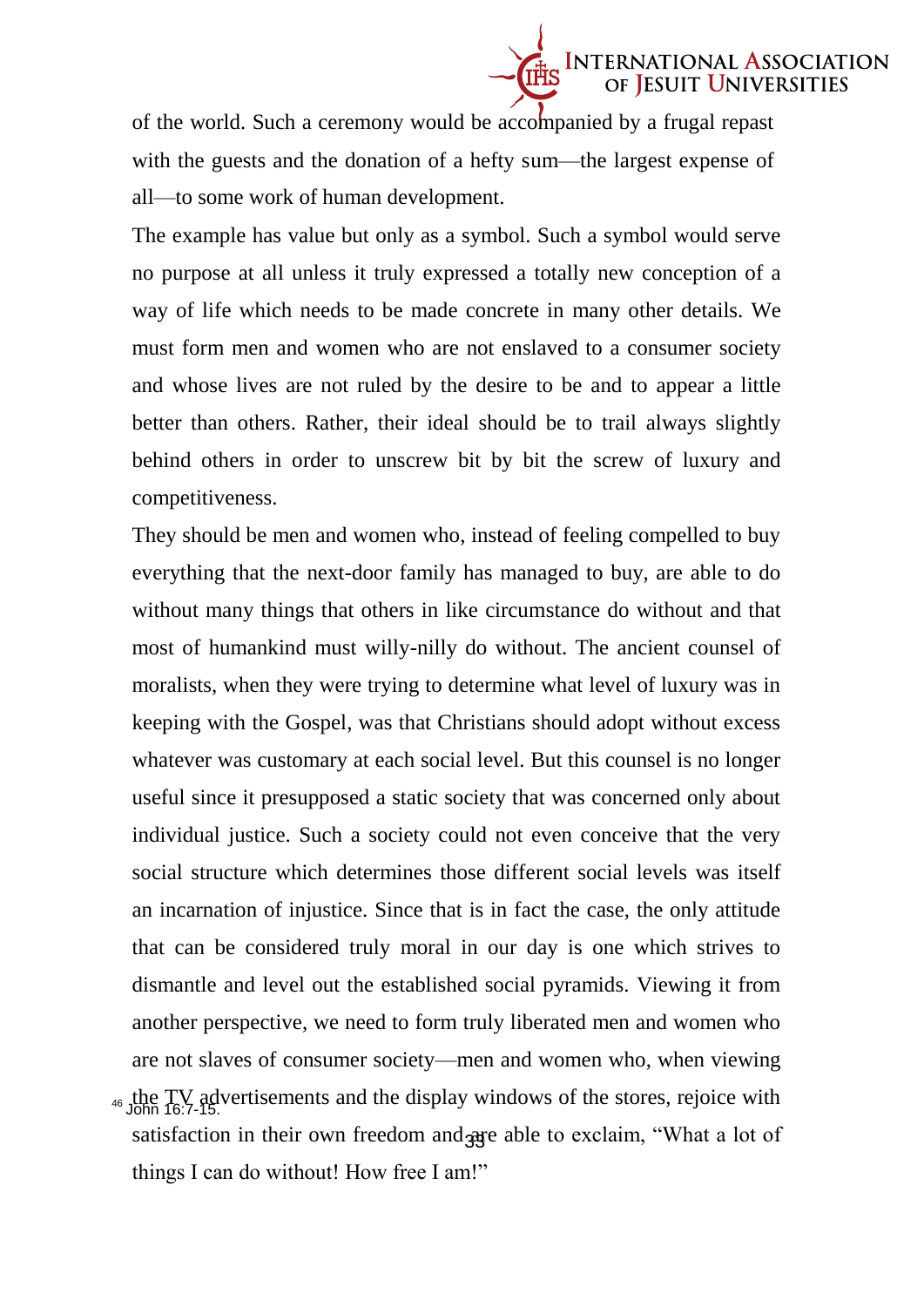I'll be much briefer in describing the second and third fundamental attitudes. The second attitude is a firm resolve not only to refrain from sharing in any gain from clearly unjust dealings, but also to gradually reduce one's own sharing in the benefits accruing from social and economic structures that are decisively organized to favor the most powerful sectors of society. It's not a question of reducing one's expenses and even less of reducing income based on unjust structures. Rather, it is a conviction that obliges us to move against the current. Instead of trying always to shore up our position of privilege, we should rather let it decline in favor of those who are less privileged. The Alumni Associations should carry out honest and thorough analyses to determine the extent to which our most advantaged citizens (well situated professionals, big business owners, industrial and financial magnates, etc.) appropriate to themselves a share of the social product that is in excess of what it would be if social structures were more just. And I would ask you not to exclude yourselves too quickly from this analysis, because I am convinced that all persons of a certain social level enjoy these advantages, at least in certain ways, even if they are, at the same time, unfairly disadvantaged compared to even more affluent groups. But let us not forget that our decisive point of reference are the masses of truly poor people in our own countries and in the Third World.

**INTERNATIONAL ASSOCIATION**<br>OF JESUIT UNIVERSITIES

46 reduce our income to the extent that it derives from our participation in unjust structures, then that is not possible without transforming the The third attitude is connected with the second. It may be possible for us to reduce our expenses and live a much simpler life without clashing with society's norms. It is true that our attitude may arouse displeasure, but for that very reason it does society some good. If we propose, however, to structures themselves. It would then be inevitable that those who feel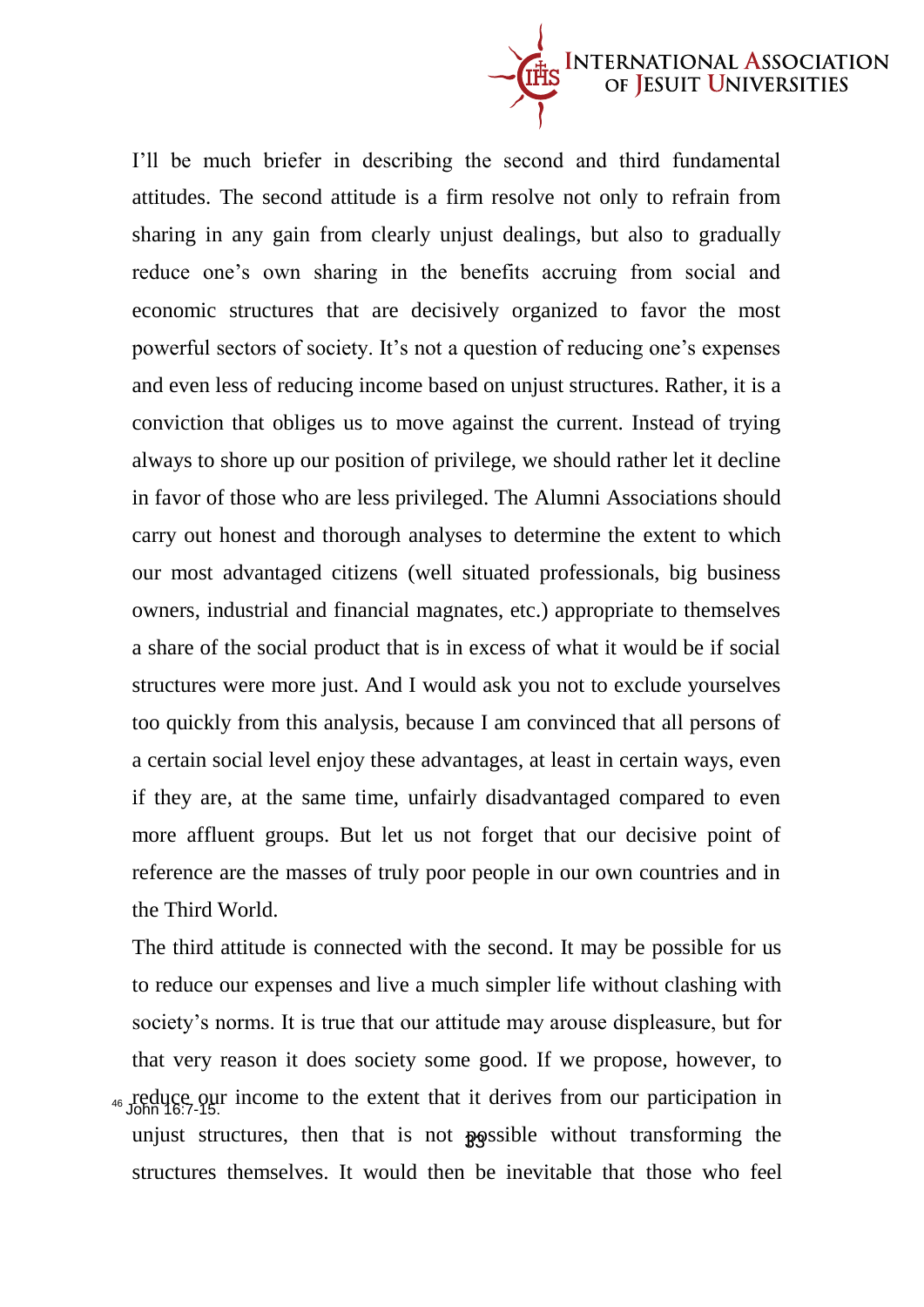themselves displaced from their privileged positions, along with us, would adopt a defensive position of counterattack. Renouncing every position of influence would be too facile a solution.

In certain cases, such renunciations may be appropriate, but for the most part they would only serve to hand over the entire world to those who are most avaricious. This is the basic reason why the struggle for justice is so difficult, and it also shows the need for mediations, as we've mentioned already. But here we can enlighten one another through the Alumni Associations themselves, by calling on our alumni who belong to the working class. Even though the thematic of this second part of my conference has shifted to other perspectives, we should not forget that the principal agents of transformation and change are going to be the people who are oppressed. The corollary of this is that those who are more privileged, when they take up the cause of the oppressed, will be simple collaborators who are managing the control points of the structures that need to be changed.

### **BUILDING THE FUTURE**

Let me offer a few more words about how you can collaborate responsibly in building the future. Ralp Lapp compares our world to "a train that is gaining speed and moving swiftly along tracks with switches that lead to unknown destinations. There is not a single scientist in the locomotive, and there may be demons at the switches. Most of society is in the caboose, looking backward."<sup>38</sup>

46 them to try to take control of the locomotive and guide the train toward The love that Christians have for their fellow human beings will inspire

<sup>38</sup> Alvin Toffler, *Future Shock.*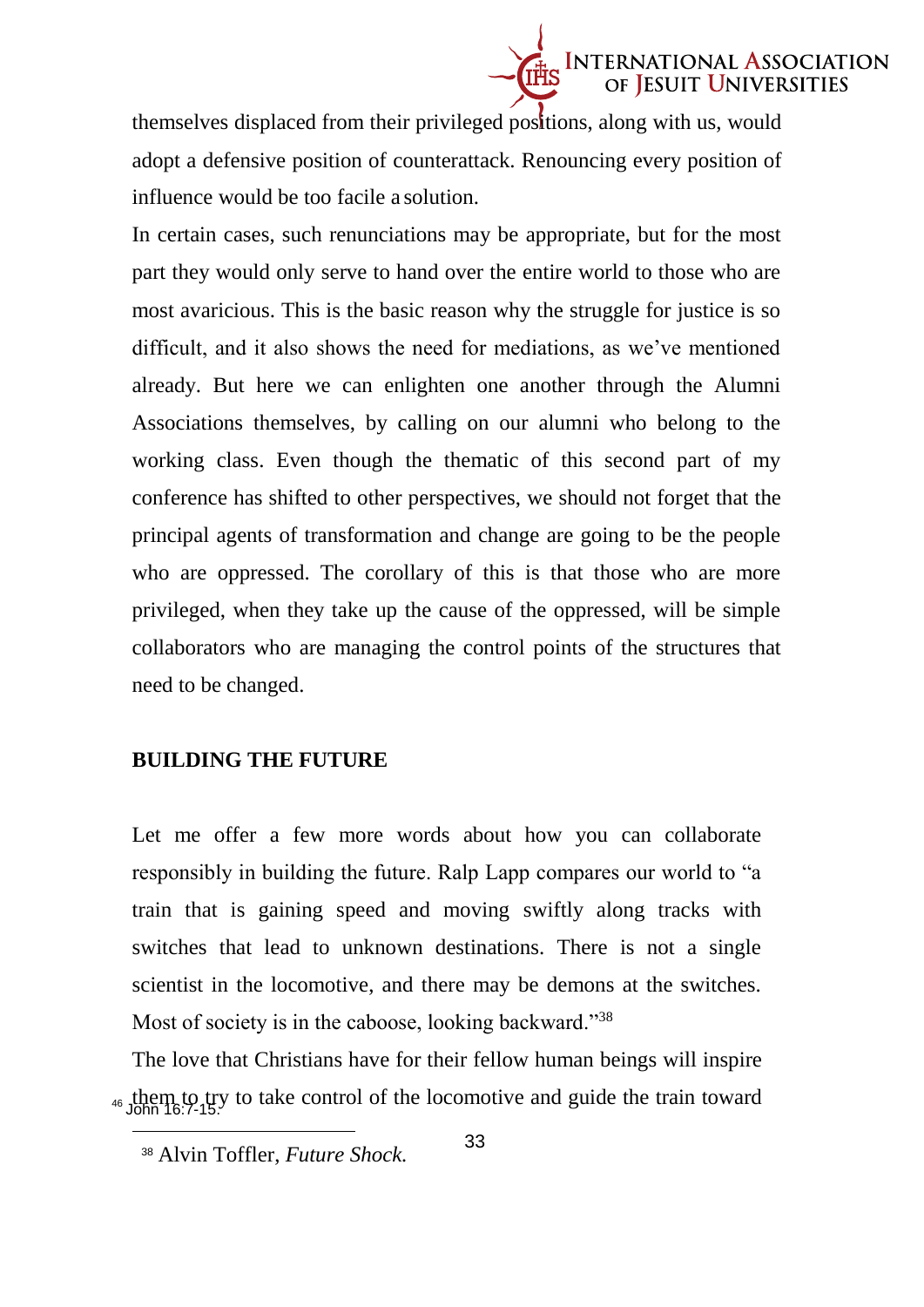the right destination. But that requires many things: knowledge of how the controls work, familiarity with the territory through which the train is traveling, information about the system controlling the switches, and even familiarity with the demons meddling with the switches.

At the controls of the locomotive it is not enough to have persons of good will; it's not even enough to have the scientific experts mentioned in the quote. The persons we need at the controls are profound thinkers in the sense that I will explain in a minute. We might even say that we need spiritual persons there in cabin of the locomotive, true sages who know how to exorcise the demons ruling the world.

Sometimes a long detour through rough terrain may be the only way to avoid catastrophe. That's why it will be necessary to deal with the anger of the passengers at the back of the train who want to travel only through rolling countryside. Christians should never forget that they are at the service of the people who are traveling in the train. They are men and women for others, and for that very reason they must prudently but resolutely have recourse to the necessary technological and ideological mediations. And they must do so without forgetting their fundamental ethos and without converting the mediations into ends, for that would be equivalent to abandoning the locomotive and a forward-looking vision; it would be like retreating to a laboratory car in the train and being quite as isolated from the truth of reality as those traveling in the caboose.

46 by moving vehemently in the opposite direction. Every form of totalitarianism has taken root in sogieties dominated by that type of But neither can Christians be dilettantes who try to find the right track by random guesses or who let themselves be carried away by the trendiest currents or countercurrents. Following the latest trend is especially dangerous when people react, often with good reason, against some excess reaction. Alvin Toffler, while rejecting the idolization of technology, is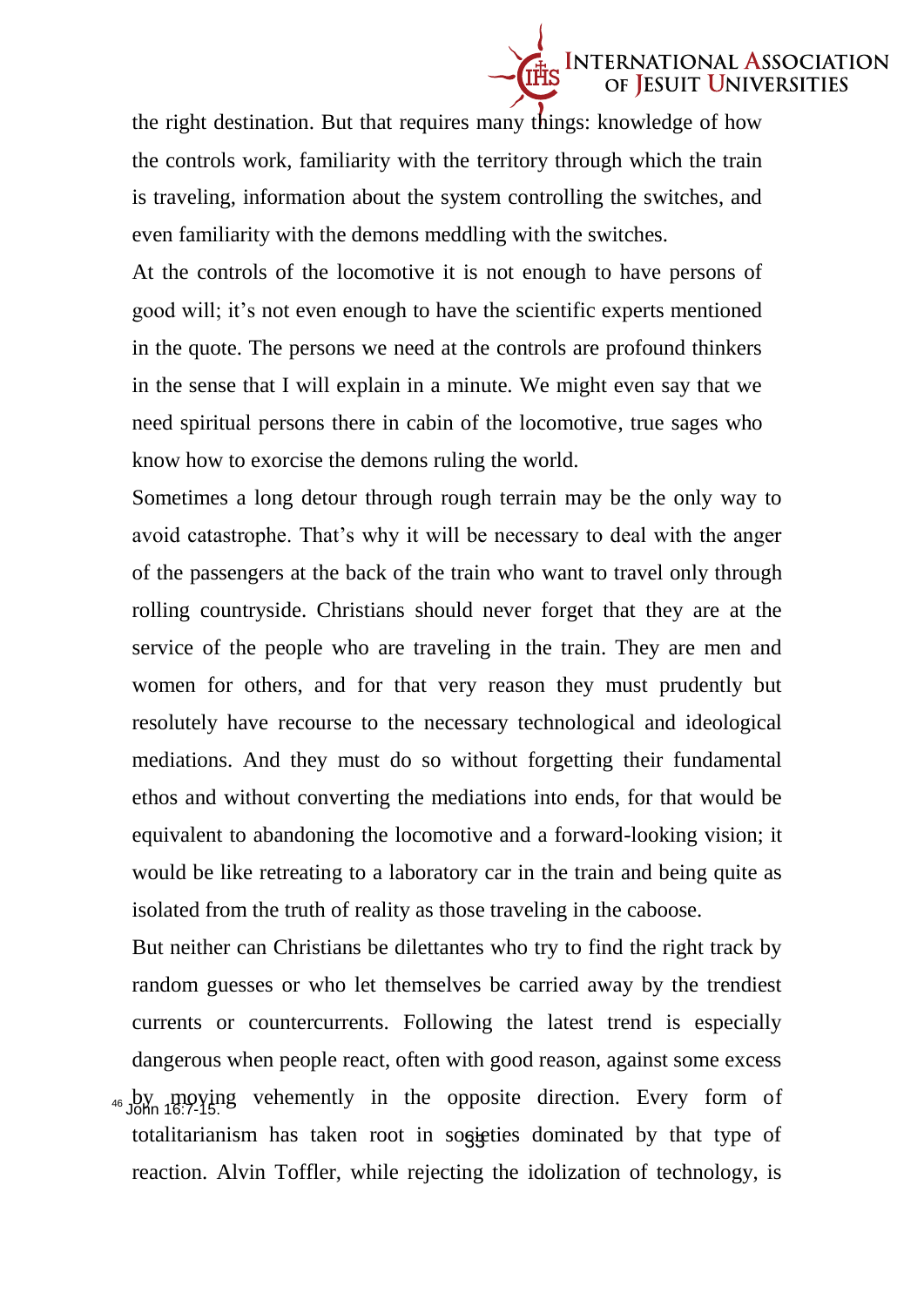reacting against a contemporary tendency which simply rejects technology out of hand. He writes: "We should ask those who, in the name of some vague human values, preach anti- technological absurdities: what do you understand by 'human'? To turn the clock back deliberately would mean condemning billions of human beings to a state of permanent, inescapable misery, precisely at the moment in history when their liberation becomes possible. It is clear that we need more, not less, technology. At the same time, it is undoubtedly true that we often apply new technologies in stupid and selfish ways." It is for that reason that legitimate reactions against technocracy arise, but these reactions become stupid themselves if they are absolutized. Toffler states: "These protests against the ravages caused by irresponsible use of technology could crystallize pathologically into an anti-futuristic fascism in which scientists would replace the Jews in the concentration camps. Sick societies need scapegoats. As the pressure of change increases on individuals and future shock gains force, this nightmare ending appears more likely. There was a very significant slogan scrawled on a wall by the students in the Paris strike: 'Kill the technocrats!' The incipient worldwide movement for control of technology should not be allowed to fall into the hands of irresponsible technophobes, nihilists, and Rousseauian romantics."<sup>39</sup>

This is just one example that speaks to us of the difficulty of the task before us. It makes us mindful of the sincerity, the prudence, and the profundity with which Christians should act in this sphere.

46 persons for justice, persons capable of contributing to a true transformation of the world that will<sub>3</sub>gliminate from it the structures of The "spiritual" personWe reach the point in this talk where I want to show that only "spiritual" persons—in the sense of men or women of God who are led by the Spirit—will in the long run be able to be persons for others,

—<br>39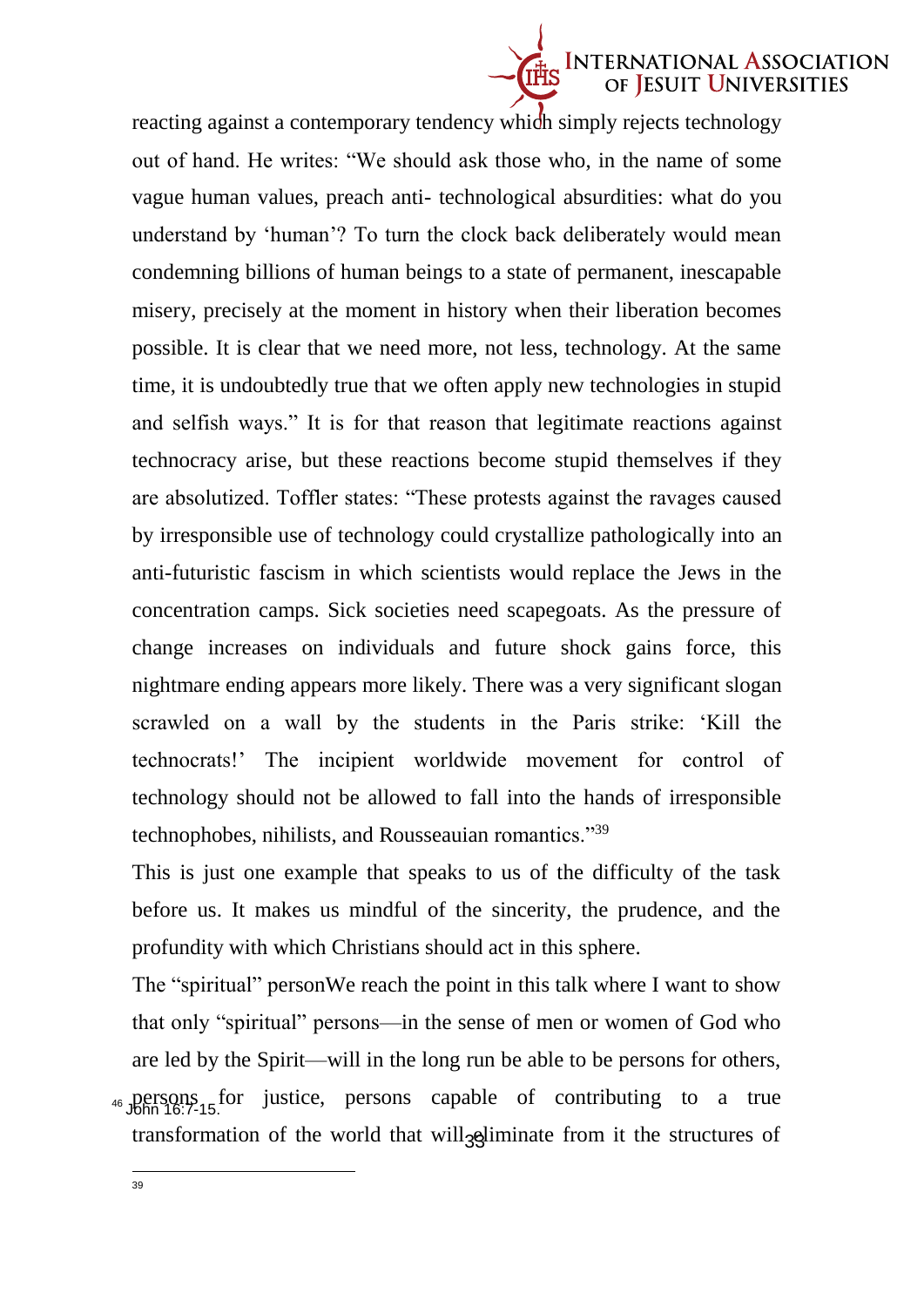sin.

In saying this, I do not deny that there are men and women of impeccable good will who share with genuine Christians all the qualities noted in our exposition. To the extent that this is the case, they are in our eyes the ones who are today called "anonymous Christians." They are our sisters and brothers who, in loving their fellow human beings radically and sincerely, love God and his Christ without knowing it. The only thing they need is to hear the Good News of the Gospel, which gives their faith, their hope, and their love precise expression and completion.

**INTERNATIONAL ASSOCIATION<br>OF JESUIT UNIVERSITIES** 

### **THE INFUSION OF LOVE**

46 Jesus Christ.<sup>41</sup><br>John 16:7-15. According to Saint John, love has its origin in God. God takes the initiative. Love does not consist in our loving God but in God's loving us.<sup>40</sup> By loving us, God has transformed us in turn into founts of love that have the same characteristics as God's own love, which is a selfsurrendering love that bears with enmity and so overcomes it. It is love that allows itself to be killed by the injustice of this world but in dying destroys injustice, thus converting the triumph of evil into defeat. It is love which embraces the enemy with transformative love, making the one loved lovable and thus converting him into a friend. In the end, it is a love that is effective and victorious. That is the love that God has infused into us by his Spirit. If we have such love and truly love our sisters and brothers, then we have been born of God. If we reject it and do not truly love our sisters and brothers, then we reject God's love and with it the gift of his Spirit which makes us children of God and sisters and brothers of

1

<sup>40</sup> 1 John 4:10.

<sup>41</sup> 1 John passim.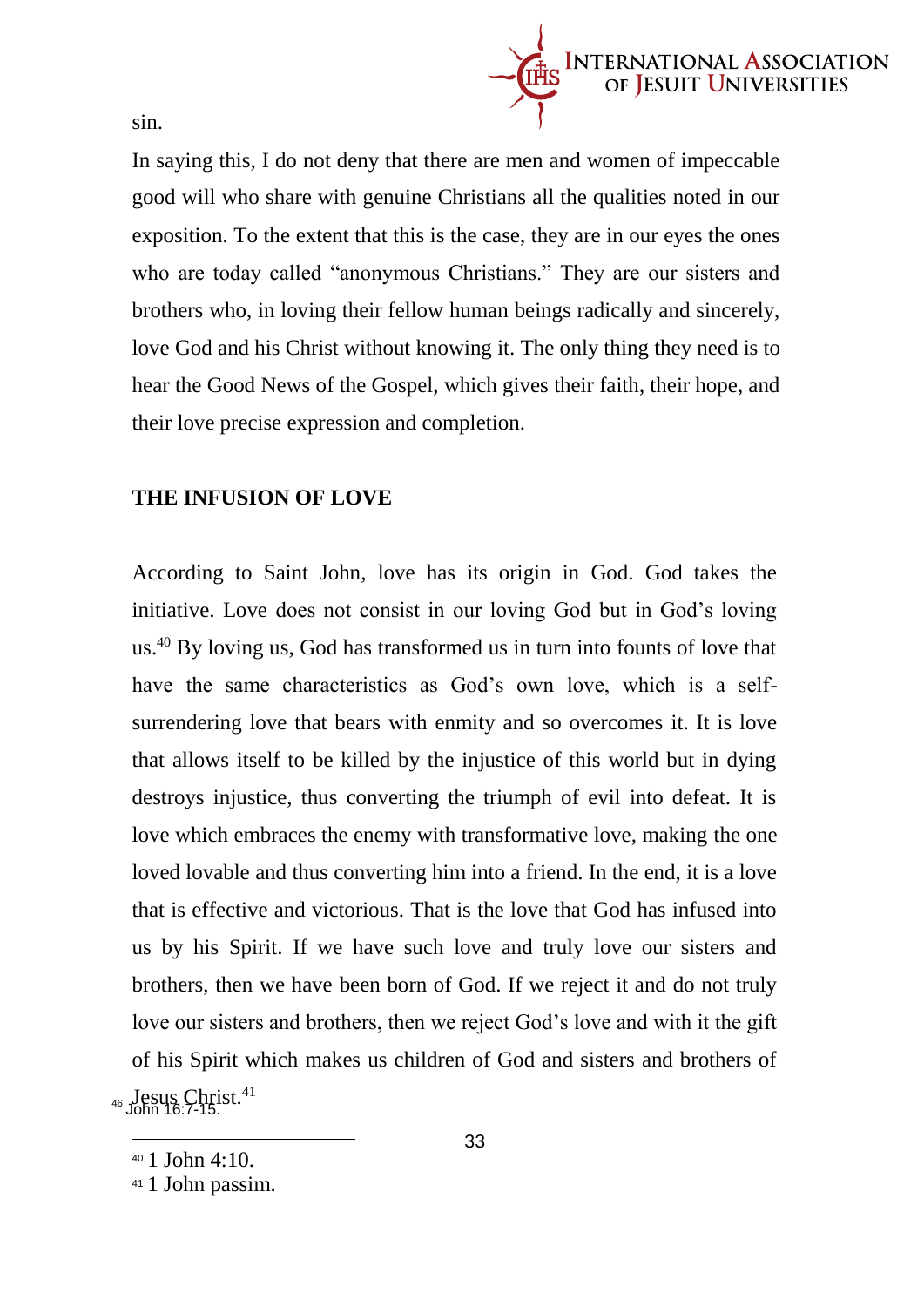

In its essence, Christian faith is faith in love.<sup>42</sup> What is more, it is faith in victorious love and so the foundation of our hope. That is why Saint John can declare: "This is the victory that conquers the world: our faith."43

#### **DISCERNMENT OF SPIRITS**

This love which is the first aspect of our life in the Spirit is without a doubt the principal one and the one that gives energy to all the rest, but it is not enough. Not only must we love, but we must love with discernment. And here is where we need to understand the second way in which a person can be "spiritual."

This concrete world, from which we must dislodge the injustice imbedded in ourselves and in the structures of society, is in fact a product of the joint influence of the Holy Spirit and of sin. That is why, when striving for justice, we need the gifts of counsel and discernment; we need to be able to distinguish between diverse spirits in order to separate, in each feature of the world, what comes from God and what comes from sin. Neither simple observation nor sociological analysis of our social reality is sufficient.

<sup>46</sup> John We insert ourselves into the drama, we need also to discover the signs Some people try to identify the results of sociological analysis with the "signs of the times," but they run the risk of understanding as a work of God what is perhaps an effect of sin. Sociology provides us only the raw material on which spiritual discernment must be exercised. With the help of spiritual discernment, our task is to discover where precisely the sin of the world is located and, above all, where it is most densely concentrated.

 $42$  1 John 4:16.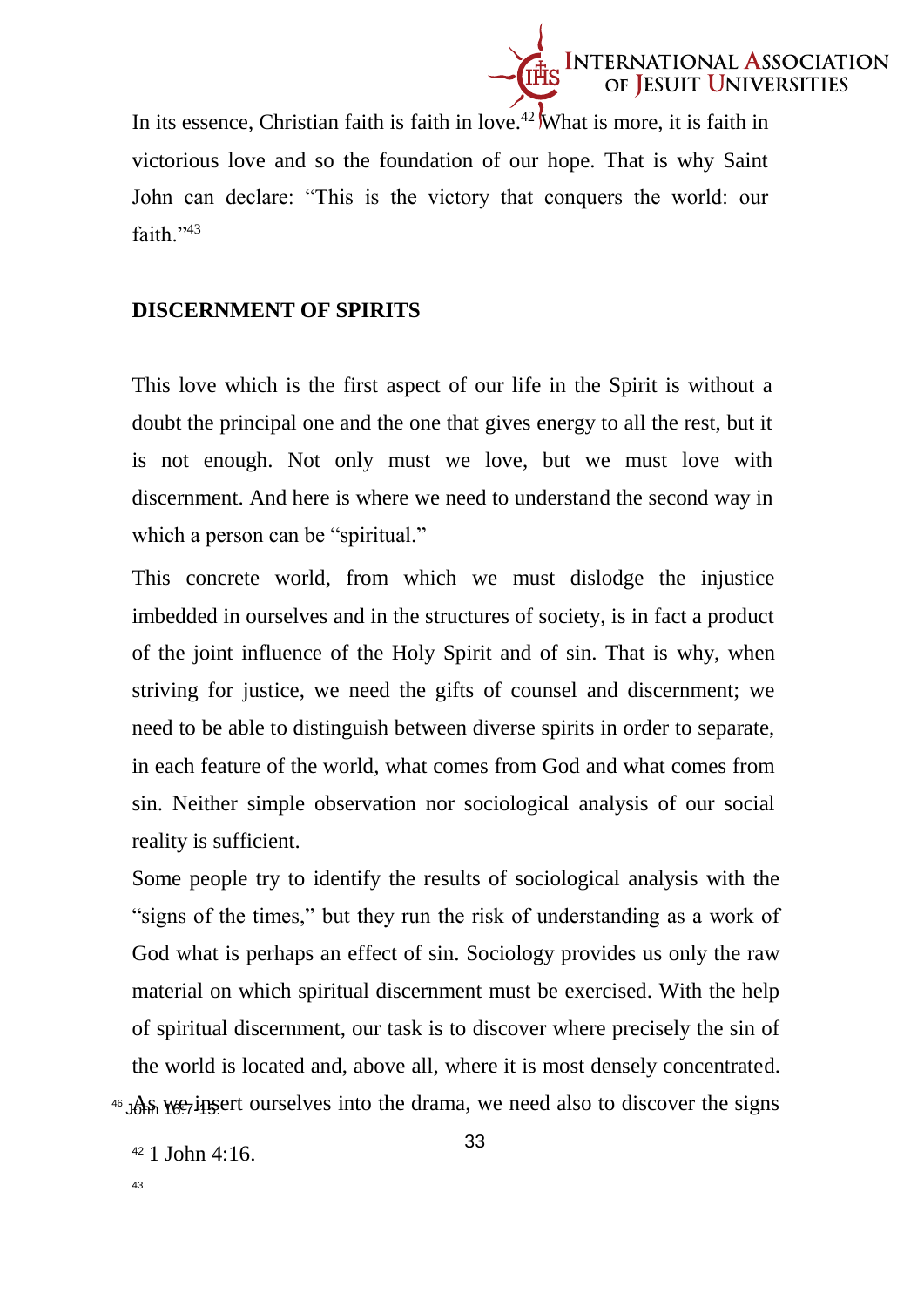of the times that can instruct us about how  $g\dot{d}$  about dislodging sin from itslairs.

**INTERNATIONAL ASSOCIATION**<br>OF JESUIT UNIVERSITIES

We should not dismiss the idea that the Spirit will address us directly in order to show us new paths and solutions and mark them out for us, but only those persons who possess the Spirit will be capable of hearing and understanding the Spirit adequately, wherever he may manifest himself. Saint Paul tells us that, just as no one knows "what is truly human except the human spirit that is within," "so also no one comprehends what is truly divine except the Spirit of God." But Paul then makes this tremendous statement: we have received "the Spirit that is from God so that we understand the gifts bestowed on us by God. And we speak of these things in words not taught by human wisdom but taught by the Spirit, interpreting spiritual things to those who are spiritual.

Those who are unspiritual [natural, *psychikos*] do not receive the gifts of God's spirit, for they are foolishness to them, and they are unable to understand them because they are spiritually discerned. Spiritual persons discern all things, and they are themselves subject to no one else's scrutiny. 'For who has known the mind of the Lord so as to instruct him?' But we have the mind of Christ!"<sup>44</sup>

### **CONCLUSION**

46 radically<sub>5</sub> differentiated from other animals and to rise toward world domination. Nor is it simply *homo sapigns*, the species whose intelligence This is the ideal human being, the person who is the goal of our educational efforts. This the spiritual or "pneumatic" person, guided and sustained by the *Pneuma* of God, by the Holy Spirit. This is no longer *homo faber*, the clever tool-maker who at the dawn of history began to be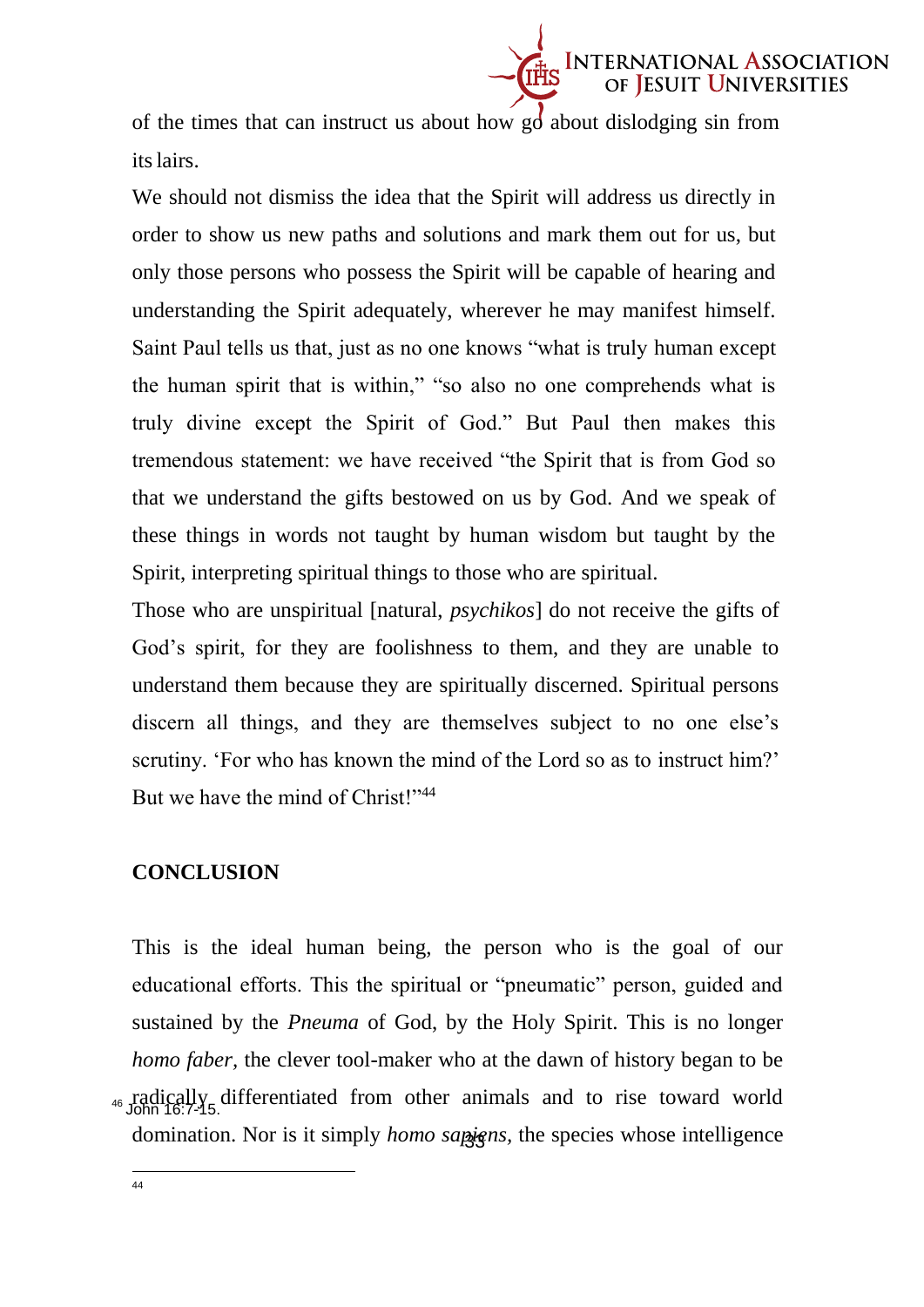and wisdom raised it above the rest of creation and gave it the ability to understand and explain the universe. It isn't even *homo prometheanus*, who is conscious of sharing in the creative power of God and who is called not only to contemplate the world but to transform it.

**INTERNATIONAL ASSOCIATION**<br>OF **JESUIT UNIVERSITIES** 

Neither is it *homo politicus*, who is fully aware of the complexity of this world and adroit in finding and tapping into the neuralgic points that determine the great transformations. Nor is it simply *homo ludens*, who is endowed with the capacity to live life to the full and to rejoice in the intrinsic beauty and value of all creatures. All these aspects of human reality, as valuable as they are in themselves, do not reach the heights of what Saint Paul calls *homo psychicus*, that is, the spiritual person in the sense of one endowed with the human spirit or psyche, the purely natural human being. Such a person does not exist concretely but is simply an ambivalent abstract possibility that, to a greater or lesser extent, is either humanized or dehumanized. Such a person can become, on the one hand, *homo lupus*, a wolf preying on other human beings, or on the other, *homo humanus, homo concors, homo philanthropus,* that is, a profoundly human and passionate lover of concord and fellow human beings.

<sup>46 J</sup>Becatus <sup>46</sup> Jean-15. The 15 is the charism of discernment, he or she is capable of discovering and actively<sup>33</sup> bonding with the deepest, most Normally, such a person will also be *homo* religiosus—open to transcendence—and, if the religious spirit is genuine, committed to the indestructible unity of love of God and love of neighbor. But such an ideal is ultimately not within our reach without the action of God, who transforms us into *homo novus,* the new human person, the new creature whose ultimate vital principle is the Holy Spirit. This is *homo spiritualis,*  the person who is capable of loving even sworn enemies in this iniquitous world, and who is therefore also capable of transforming that world. And